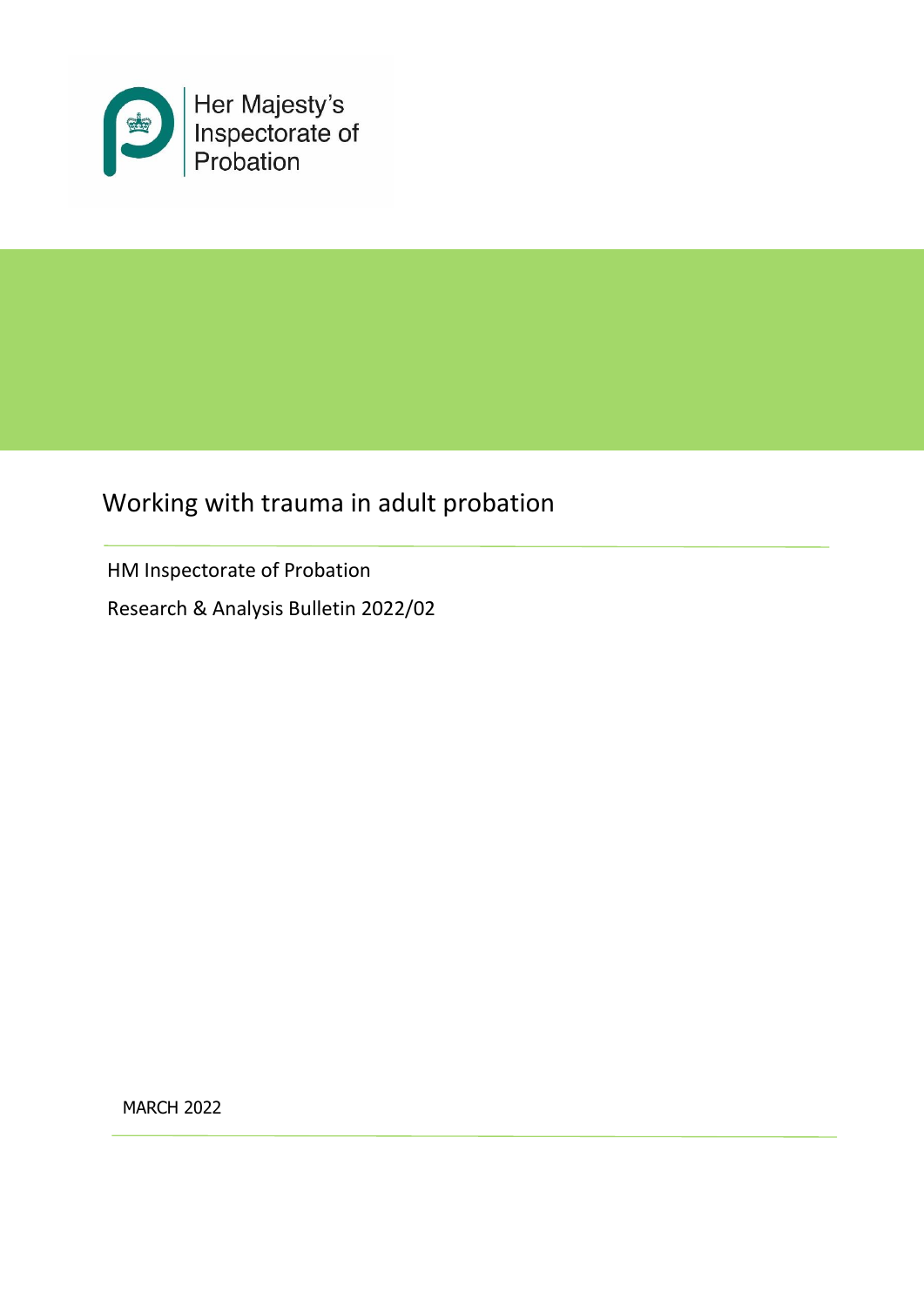HM Inspectorate of Probation is committed to reviewing, developing and promoting the evidence base for high-quality probation and youth offending services. Our Research & Analysis Bulletins are aimed at all those with an interest in the quality of these services, presenting key findings to assist with informed debate and help drive improvement where it is required. The findings are used within the Inspectorate to develop our inspection programmes, guidance and position statements.

This bulletin was prepared by Dr Madeline Petrillo from the University of Greenwich and Dr Alexandria Bradley from Leeds Beckett University.

We would like to thank all staff who participated in the research. Without their help and cooperation, this project would not have been possible.

© Crown copyright 2022

You may re-use this information (excluding logos) free of charge in any format or medium, under the terms of the Open Government Licence. To view this licence, visit [www.nationalarchives.gov.uk/doc/open-government-licence](http://www.nationalarchives.gov.uk/doc/open-government-licence) or email

[psi@nationalarchives.gsi.gov.uk.](mailto:psi@nationalarchives.gsi.gov.uk)

Where we have identified any third-party copyright information, you will need to obtain permission from the copyright holders concerned.

This publication is available for download at:

[www.justiceinspectorates.gov.uk/hmiprobation](http://www.justiceinspectorates.gov.uk/hmiprobation)

ISBN: 978-1-914478-69-7

Published by:

Her Majesty's Inspectorate of Probation 1st Floor Civil Justice Centre 1 Bridge Street West **Manchester** M3 3FX

The HM Inspectorate of Probation Research Team can be contacted via [HMIProbationResearch@hmiprobation.gov.uk](mailto:HMIProbationResearch@hmiprobation.gov.uk)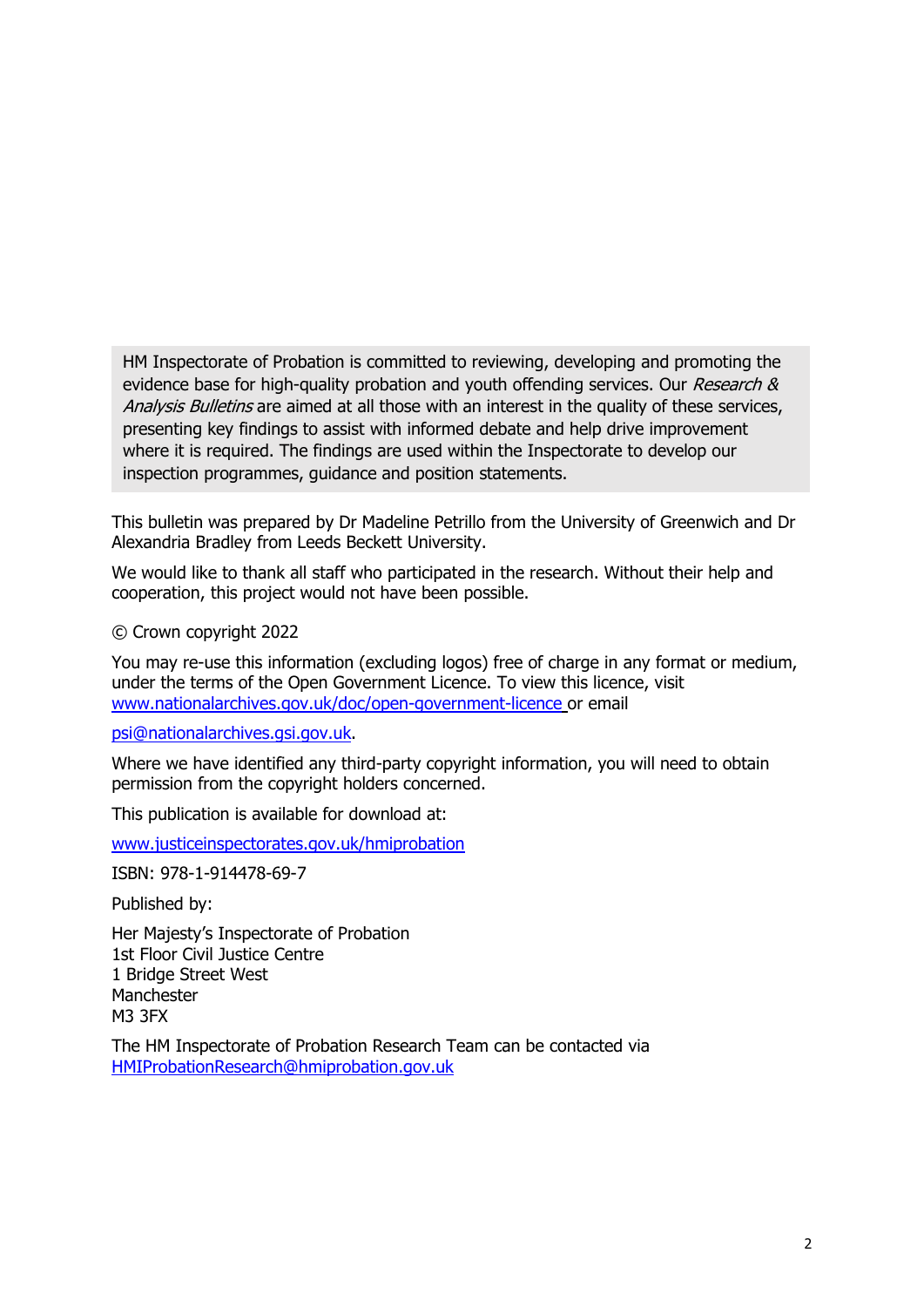# **Contents**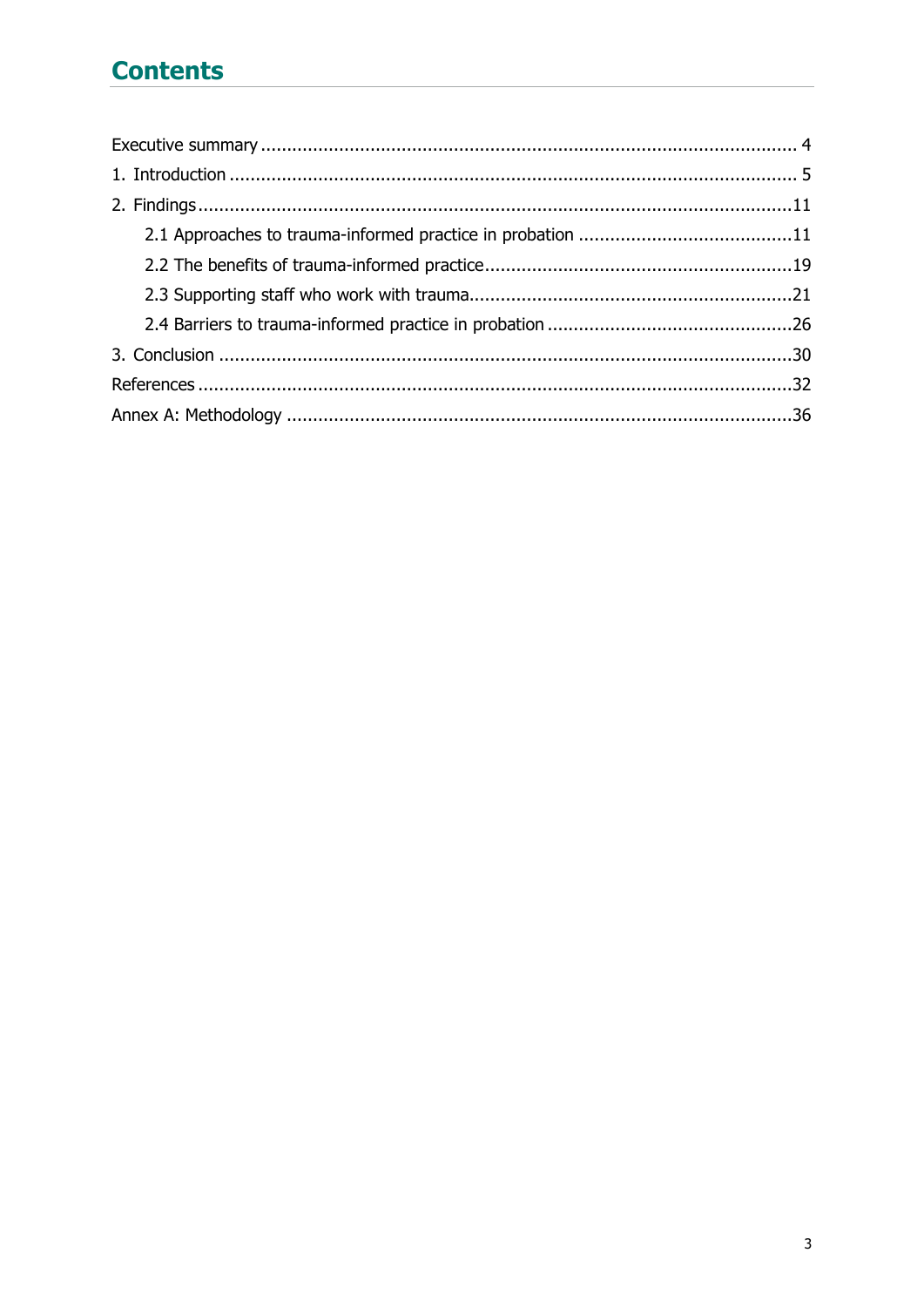### <span id="page-3-0"></span>**Context**

Trauma-informed practice (TIP) originated in healthcare organisations but is now increasingly being adopted by a range of frontline services, including in the criminal justice system. Generally, trauma-informed services do not offer treatment for trauma but provide services that recognise people are likely to have experienced trauma and adversity. Principles of TIP were developed to improve staff knowledge about the impact of trauma, how it manifests in behaviour, and to develop organisational culture and practices that ensures a person's trauma does not impede their access to services. This bulletin explores the experiences of staff working with trauma in adult probation.

### **Approach**

The findings are based upon interviews with probation practitioners and managers in England. Twenty-seven individual interviews and two focus groups with a total of eleven participants were conducted between April and November 2021. Additionally, to inform this study, researchers examined training materials and other TIP resources that have been developed by participants in the study. Researchers were also able to participate in a 'Becoming Trauma-Informed' training session (see pp.13-14) for probation court staff (see Annex A for full methodology).

### **Key findings and implications**

- There are pockets of practice throughout the Probation Service that unquestionably meet the 'criteria' of TIP. Importantly, much of this work is with the most vulnerable people on probation; women, young adults, and those with mental health and/or personality disorder diagnoses.
- Staff identified a number of benefits of using TIP for themselves and those with whom they work. In particular, trauma-informed approaches feel intuitive, improve job satisfaction, can help overcome the dissonance between personal and professional values and organisational demands, can help create a meaningful working relationship between the practitioner and the person on probation, and they provide a more humane lens through which to redefine the more punitive aspects of practice.
- Formal training, clinical supervision, knowledgeable and committed line management, and buy-in from senior leaders were identified as important in providing support to staff using TIP and there were strong examples of this in practice, particularly for those working with individuals screened into the personality disorder pathway. Overall, however, staff felt the professional culture in probation encourages work practices that can result in vicarious trauma, compassion fatigue, burnout, and that staff wellbeing is not prioritised.
- Most staff believed the Probation Service can become a trauma-informed organisation, but that there are at present significant barriers to progress. These include the challenges of reconciling TIP within a system of punishment, processes being prioritised over people, lingering organisational cultures of fear, shame, and blame, a lack of knowledge and genuine buy-in from senior leaders, unmanageable workloads, and the continued dominance of the risk management paradigm.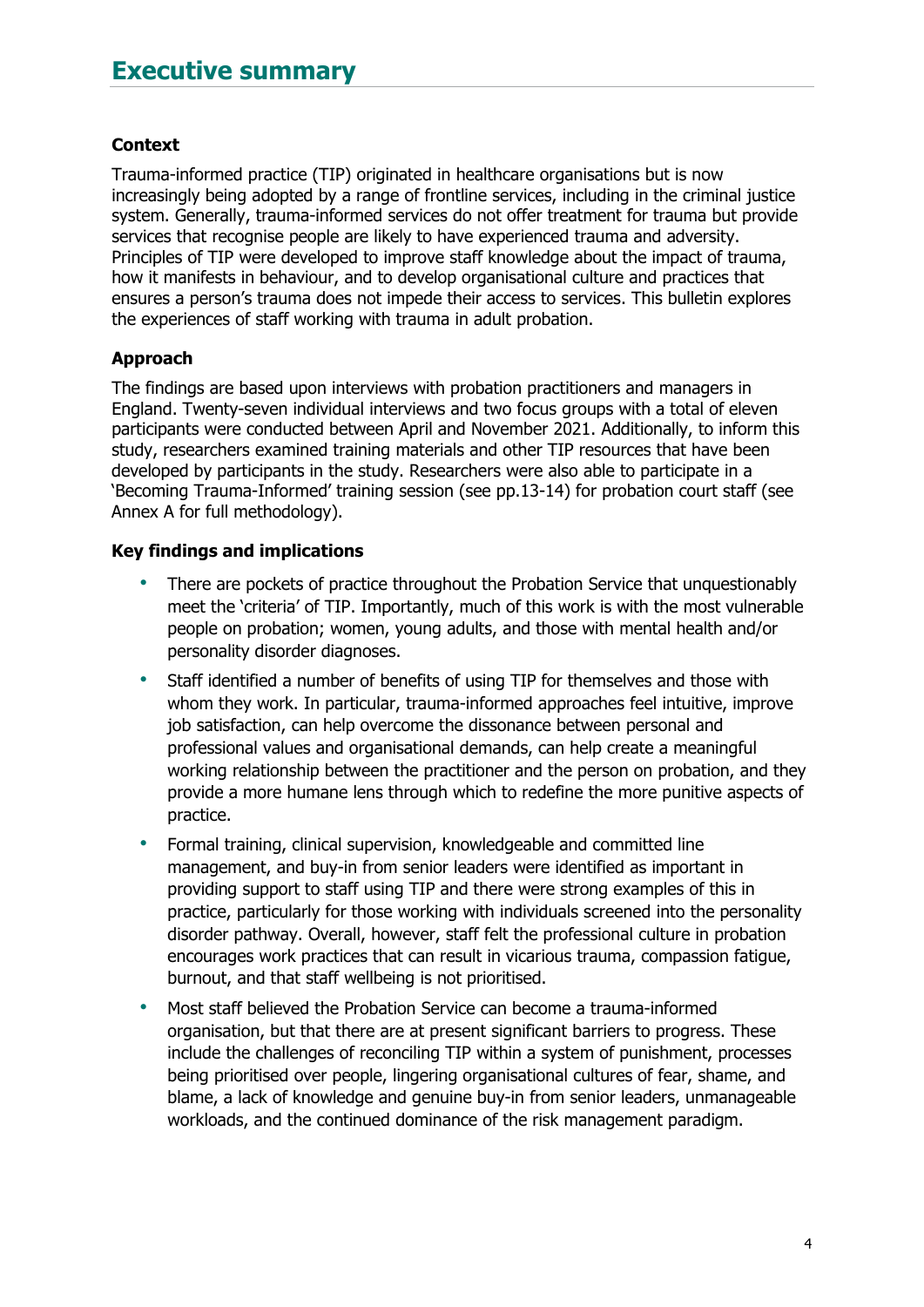# <span id="page-4-0"></span>**1. Introduction**

This bulletin explores the experiences of staff working with adult trauma in probation and the practices embedded to support staff's awareness and approach when working with individuals who may have trauma histories.

There is no agreed definition of trauma. The Diagnostic and Statistical Manual of Mental Disorders (DSM-5) defines trauma as 'exposure to actual or threatened death, serious injury or sexual violation' (American Psychiatric Association, 2013). This definition is necessarily restrictive, functioning as it does as the basis for diagnoses of post-traumatic stress disorder (PTSD). More expansive definitions of trauma stress that it can be marked by physical, behavioural, cognitive and affective responses (Centers for Disease Control and Prevention, n.d.). 'Complex trauma' refers to types of trauma that occur repeatedly and cumulatively over a period of time, and often within family and other intimate relationships from which the victim cannot physically or psychologically escape (Herman, 2015). Traumatic events can take many forms, including catastrophic injury and illnesses, discrimination, emotional, sexual, or physical abuse, including intimate partner abuse, assault, and rape (Herman, 2015). Trauma can be both an event and a response to an event that causes debilitating fear and powerlessness; it is 'an inescapable stressful event that overwhelms one's existing copina mechanisms (van der Kolk and Fisler, 1995: 506, see also McCarten, 2020). In the criminal justice context in England and Wales, understandings of trauma have been dominated by the discourse around Adverse Childhood Experiences (ACEs). ACEs are negative childhood experiences of abuse, neglect, and household dysfunction that have been shown to impact on adult physical and psychological health. ACEs have also been associated with harmful behaviours such as drug use, interpersonal violence, and entry into the criminal justice system (McCarten, 2020).

The prevalence of ACEs, PTSD and Complex PTSD among the male prisoner population has been found to be higher than among the general population (Ford et al., 2019; Facer-Irwin et al., 2021), with strong correlations identified between high ACEs and youth, prolific, and violent offending (Ford et al., 2019). Studies specifically on young people in the justice system have found they have a disproportionate amount of trauma in their backgrounds, are more likely to have suffered adverse impacts from trauma, and display problematic behaviour that is linked to their experiences of trauma (Liddle, Boswell, Wright and Francis, 2016). Significant trauma histories are particularly prevalent among women in prison; for example, in a recent study involving women in prison in Scotland, 91 per cent were identified as having experienced both childhood and adult trauma (Karatzias et al., 2017).

Services within and connected to the criminal justice system including prisons, youth justice, mental health, and drug treatment services have sought to adopt TIP due to the prevalence of trauma histories and experiences in the lives of justice-involved individuals (Bradley, 2017; Facer-Irwin et al., 2021; Ford et al., 2020; Vaswani, 2019). Trauma-informed approaches help services to reinterpret some of the behavioural manifestations of trauma, which can initially be perceived to be 'aggressive/challenging' or an 'unwillingness to engage' (Dermody et al., 2018) through a trauma lens as adaptive behaviours responding to trauma. This can improve staff members' responses to traumatised individuals, enriching the experience for both staff and individuals accessing services/support, which could in turn increase positive engagement with probation (Lambert and Gill-Emerson, 2017; Huckshorn and LeBel, 2013).

Harris and Fallot (2001) note that systems often serve individuals without being aware that trauma(s) has occurred, resulting in inadvertent re-traumatisation, and the re-emergence or exacerbation of trauma symptoms. Therefore, it is important to recognise that not all individuals accessing support from probation will have disclosed their experiences of trauma and victimisation prior to engaging with the service. Research from the Substance Abuse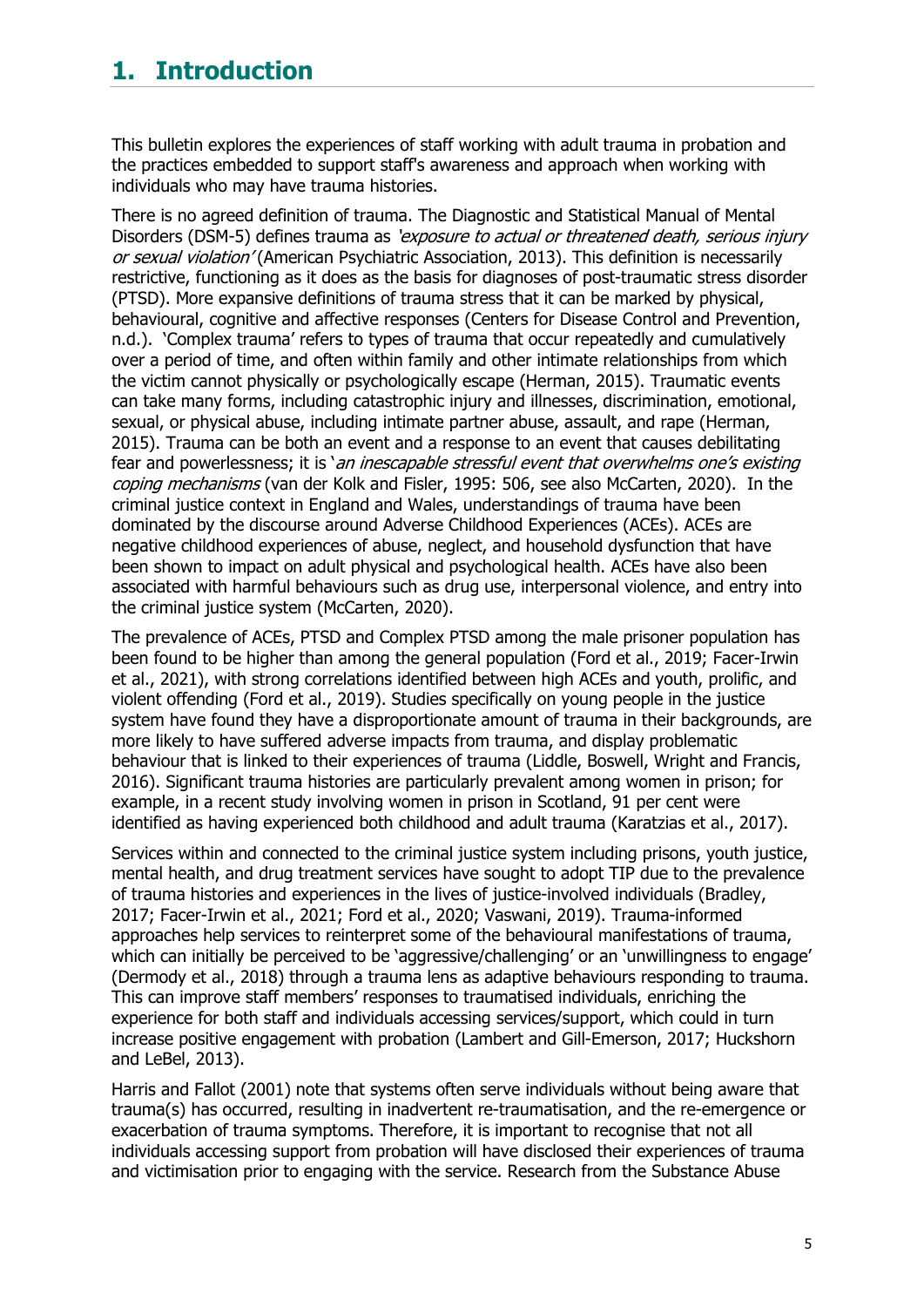and Mental Health Services Administration (SAMHSA, 2015) suggests that disclosing experiences and/or consequences of trauma can feel as unsafe and dangerous as when the trauma originally occurred. This highlights the importance of working in a way that recognises the normality of trauma, that assumes trauma to be an expectation rather than an exception, and the need for an appropriate response, such as a trauma-informed approach (Barnett Brown, 2018).

A trauma-informed approach largely follows six core values (Safety, Trust, Choice, Collaboration, Empowerment, and Inclusivity; see p.10) to incorporate trauma knowledge across all aspects of organisational policies, governance, and service planning/delivery (Covington, 2016). As set out in Figure 1, the original application of trauma theory within the design of services provided five conditions required to establish trauma-informed change (see Harris and Fallot, 2001:5-10).



**Figure 1: Conditions for establishing trauma-informed change**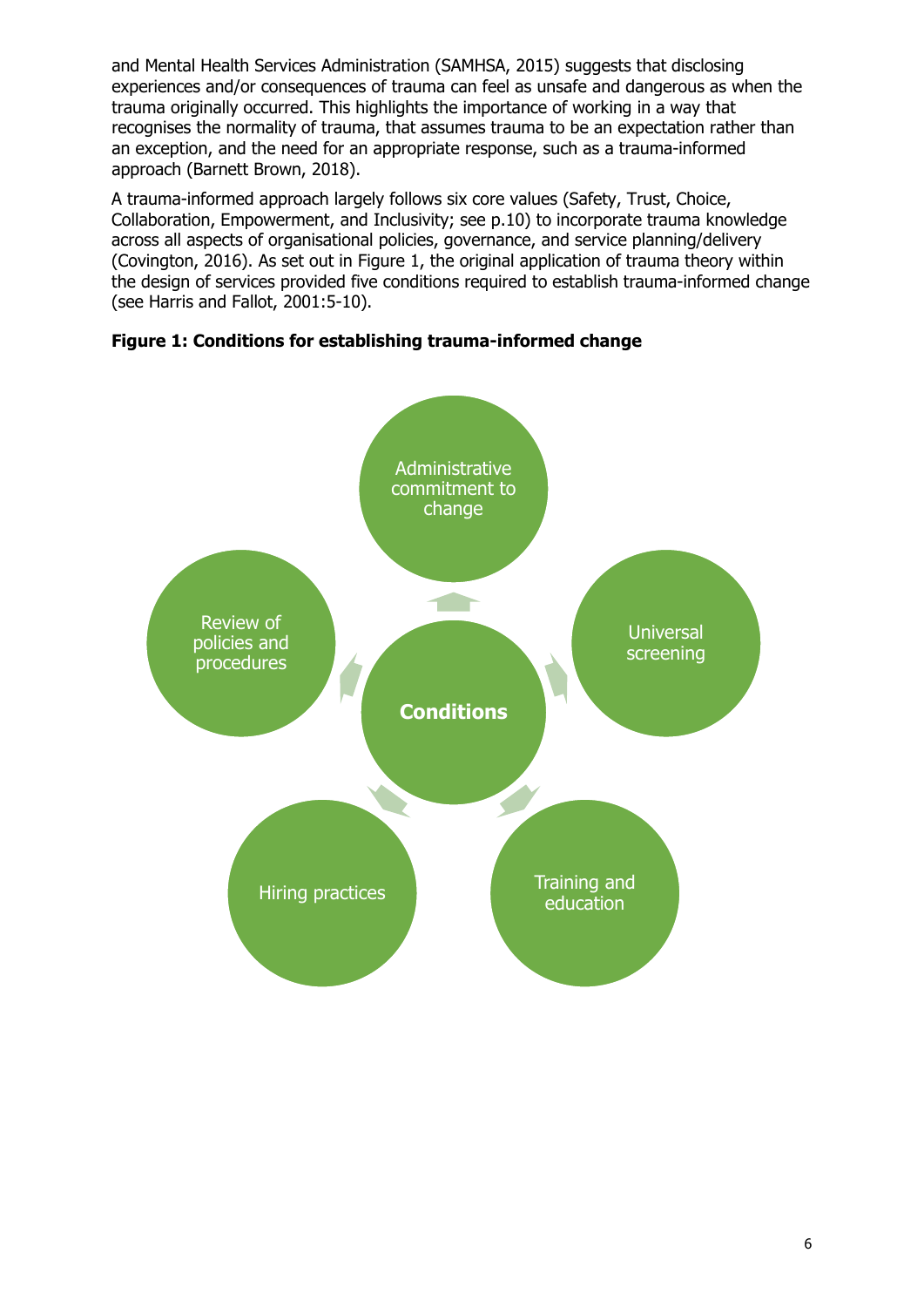While these conditions arguably support services to begin a journey of becoming trauma-informed, true change emerges from the people who share a 'philosophy about trauma, services and the service relationship, and consumers that reflects a sensitivity to trauma and its importance in the lives of men and women who seek services' (Harris and Fallot, 2001:10)

The trauma-informed approach encompasses every aspect of the organisation's fabric and ethos to acknowledge and respond to the impact that trauma can have upon each individual, those both working in and accessing the services of the organisation. Broadly speaking, this approach is influenced by a variety of important considerations (Bradley, 2021; Harris and Fallot, 2001; Henderson and Tebbutt, 2019) including:

- the voices and lived experiences of those with histories of trauma
- a diverse knowledge base including understandings of trauma theories, empirical research, and contemporary publications
- culturally informed, anti-discriminatory, and inclusive practices
- ethical values and principles influenced by trauma knowledge
- a passion for and commitment to life-long learning and reflective practices.

The implementation strategy of the above approach can be the most challenging task for many organisations and environments. It requires commitment, consistency, quality assurance, and evaluation (Covington, 2016). While individuals who access probation services should be at the centre of trauma-informed implementation, staff also need to be pro-actively encouraged, supervised, and supported (see the earlier [Academic Insights](https://www.justiceinspectorates.gov.uk/hmiprobation/wp-content/uploads/sites/5/2020/07/Academic-Insights-McCartan.pdf) [paper 2020/05](https://www.justiceinspectorates.gov.uk/hmiprobation/wp-content/uploads/sites/5/2020/07/Academic-Insights-McCartan.pdf) by Kieran F. McCartan). Additionally, in the criminal justice context, the creation of trauma-informed systems has to factor in concerns including security, public protection, and limitations on choice and personal control.

There are multiple terminologies used within social science, policy, and practice discussions to explore a range of approaches when working with trauma. Bradley (2021) argues that the over-use of trauma terminology by practitioners is often combined with the under-use of appropriate trauma-informed implementation strategies. It is suggested that the haphazard applications of TIP can lead to the dilution of the specialism and the erosion of meaningful trauma-informed work (Bradley, 2021). It is important to differentiate between knowledge and experience of working with trauma within the terminologies to allow practitioners to recognise where they are within the life-long and reflective journey towards becoming trauma-informed. Treisman acknowledges that working with trauma is a journey and ongoing process 'that needs continual attention, re-evaluation, and intentional effort' (2021a:30). As set out in Figure 2, the journey can be understood in three key terms.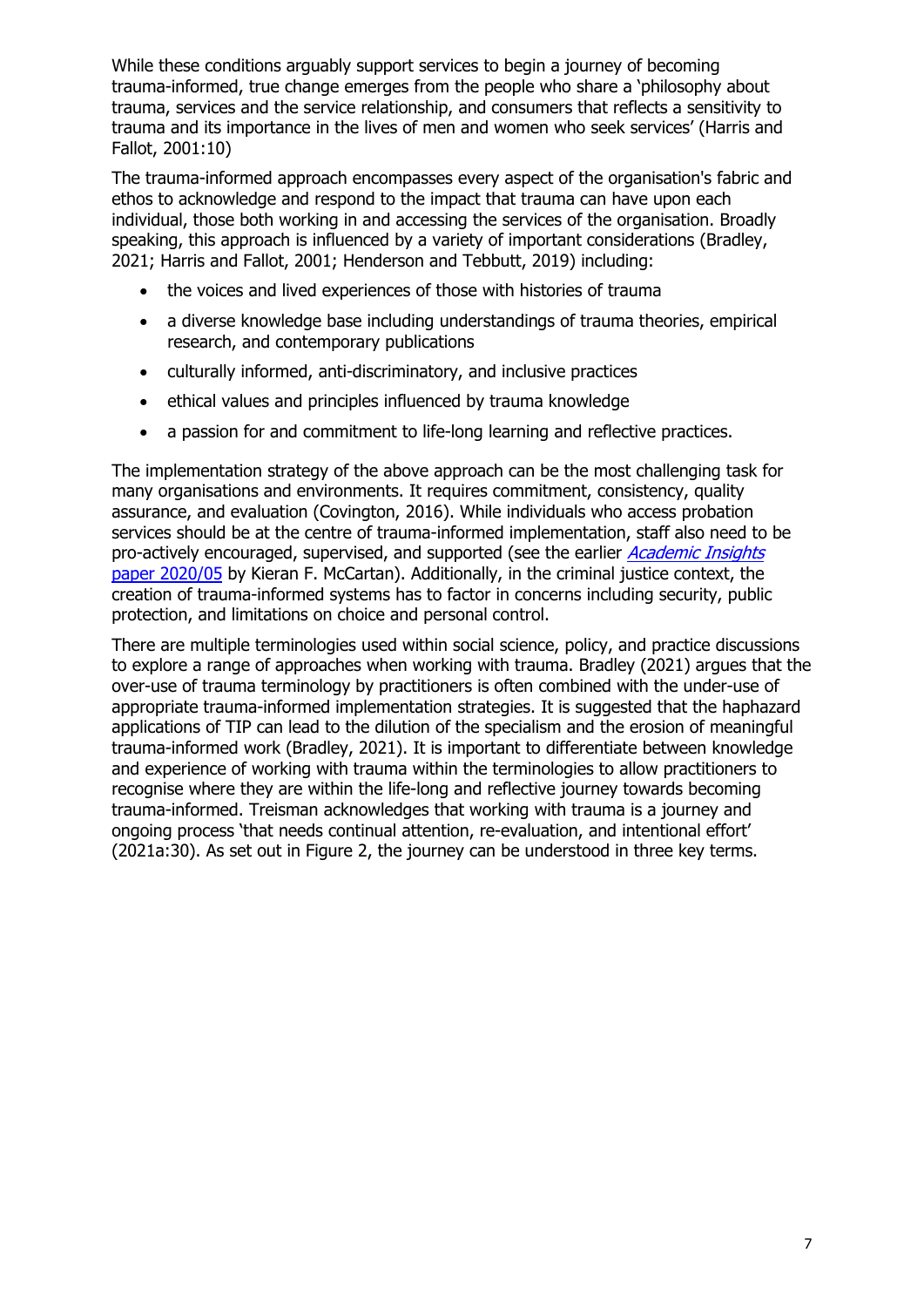

Firstly, **trauma aware** can be understood as the very early discussions which take place in an organisation or team that result in plans to introduce training and trauma knowledge for staff. This could be when some (but not all) staff have received trauma training and begin to develop their awareness of how trauma impacts every individual. Within this stage of the journey, conversations take place which consider how best to embed more trauma training or understanding within the organisation and how all individuals, both staff and those accessing probation, can benefit from this approach. The reason this stage is so distinctive from the others is that implementation plans are in their infancy and development stage and consideration has not been taken either nationally or locally to embed trauma practices thoroughly using a top-down approach. This stage is best considered as developmental, where the organisation gathers evidence, increases knowledge using a variety of sources, and has a clear implementation plan to develop policy, practice, and quality assurance.

The **trauma-informed** stage utilises the knowledge and learning developed within the 'trauma aware' stage and embeds this within governance policies, practices, and approaches when working to support individuals who have experienced trauma. In this stage, it is expected that TIP is implemented in a consistent way. This involves a team of individuals who have the responsibility of reviewing policies and procedures in order to identify possible re-traumatisation either within or by the institution (Brown et al., 2013). Importantly, it requires organisations to recognise and accept that the systems in which they operate can reinforce and exacerbate trauma and to be intentional about minimising policies and practices that are re-traumatising (Treisman, 2021a). The implementation and auditing of TIP is rigorous and should be tailored to the unique needs of the organisation. Becoming trauma-informed requires the organisation to foster a sustainable culture where staff are motivated to be innovative, reflective, and receptive to change. The organisation should also demonstrate a commitment to embed the values and principles of TIP in a way which fosters a nurturing culture and an atmosphere where people care about one another (Fallot and Harris, 2009).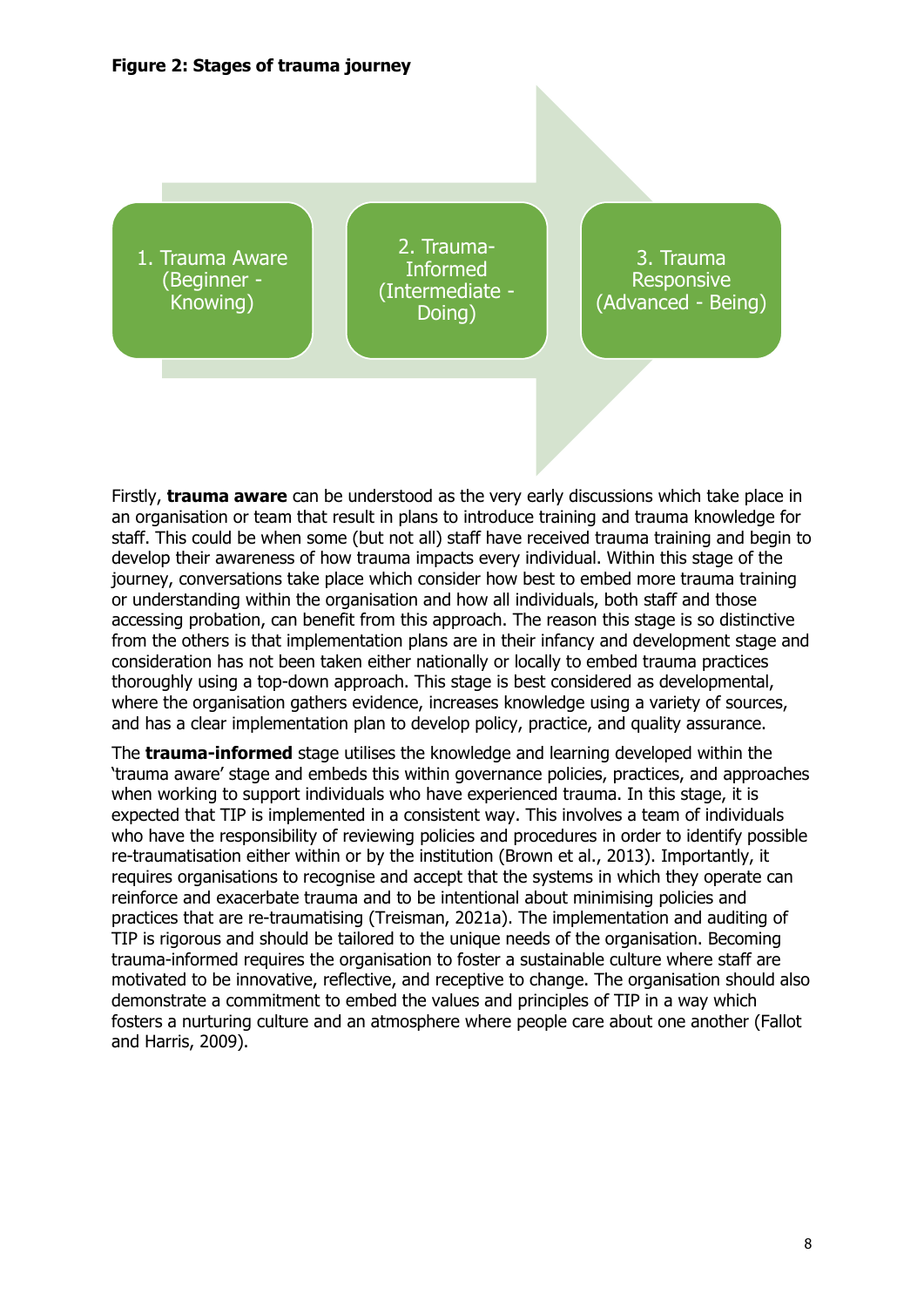The implementation of TIP is best considered as a top-down approach which requires leaders and organisational 'champions' who can support progression and make change happen (Covington, 2016). Pro-active and transformational trauma-informed leaders will possess qualities such as respect, team orientation, empowerment, trust, empathy, reliability, optimism, honesty, and effective communication (Bloom and Farragher, 2011; Smith, 2011). They will also have the skills and confidence to create brave spaces to drive anti-discriminatory practice (Quiros, 2021). Research conducted by Middleton et al., (2018) suggests that leaders with extensive experience within their organisation are best placed to recognise barriers to implementation, to encourage staff buy-in, and facilitate traumainformed organisational change. The transformational leadership within trauma-informed approaches is anchored by the core values of TIP, but also the ability to openly communicate authenticity, emotional intelligence, and a strong sense of social responsibility (Middleton et al., 2018). The role of the trauma 'champion' should be given to staff who understand the importance and impact of trauma for everyone in the organisation (Fallot and Harris, 2009). The sustainability of the implementation strategy is an integral consideration in relation to staff turnover (Treisman, 2021a), as changes in leadership and the loss of key influencers and drivers in the approach, can result in complacency and stagnation of the approach.



#### **Figure 3: Framework for trauma-informed organisational change**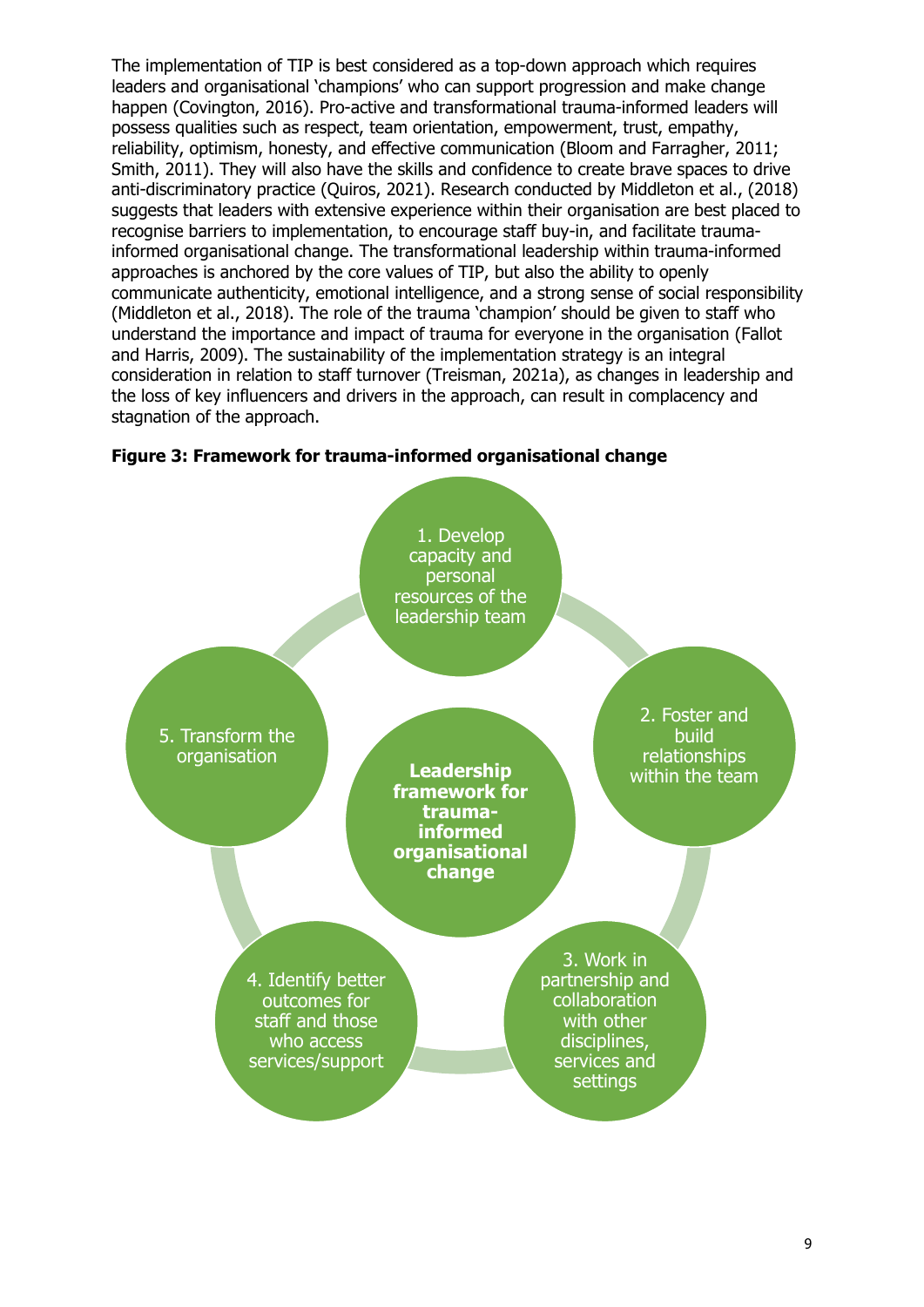Following the implementation of TIP across every aspect of the organisation and services, there may be an opportunity to begin to work in a 'trauma-responsive' way.

**Trauma-responsive** practice can be considered as an advanced practice following the implementation of TIP, quality assurance, and evaluation. The organisational ownership of trauma-responsive practice is a long-term, ongoing project, as TIP is woven into the organisation (Treisman, 2021b). At this stage, the organisation moves from being aware and informed about trauma to hardwiring the ideas into the culture and fabric of the organisation. As Treisman (2021b: 139) states, it signifies an organisation moving from 'this is what we do' to 'this is who we are.'

Examples of trauma-responsive practices in organisations are:

- beginning to intentionally change/select new locations based on trauma-informed knowledge and experience, where specially selected staff are hired based on their trauma knowledge, approaches, and specialisms
- designing and developing **trauma-specific services**; tailored programmes or interventions which support and enable long-term trauma healing, and are gender and culturally responsive where necessary
- re-thinking entrenched ways of working, to better actively respond to the long-term impacts on those working with trauma and with experience of trauma and victimisation.

The implementation of TIP and the sustainability of the organisation's approach dictates the ability to measure success and evidence progress. Therefore, the amount of dedication, work, effort, and development required to embed TIP and evaluate progression cannot be underestimated.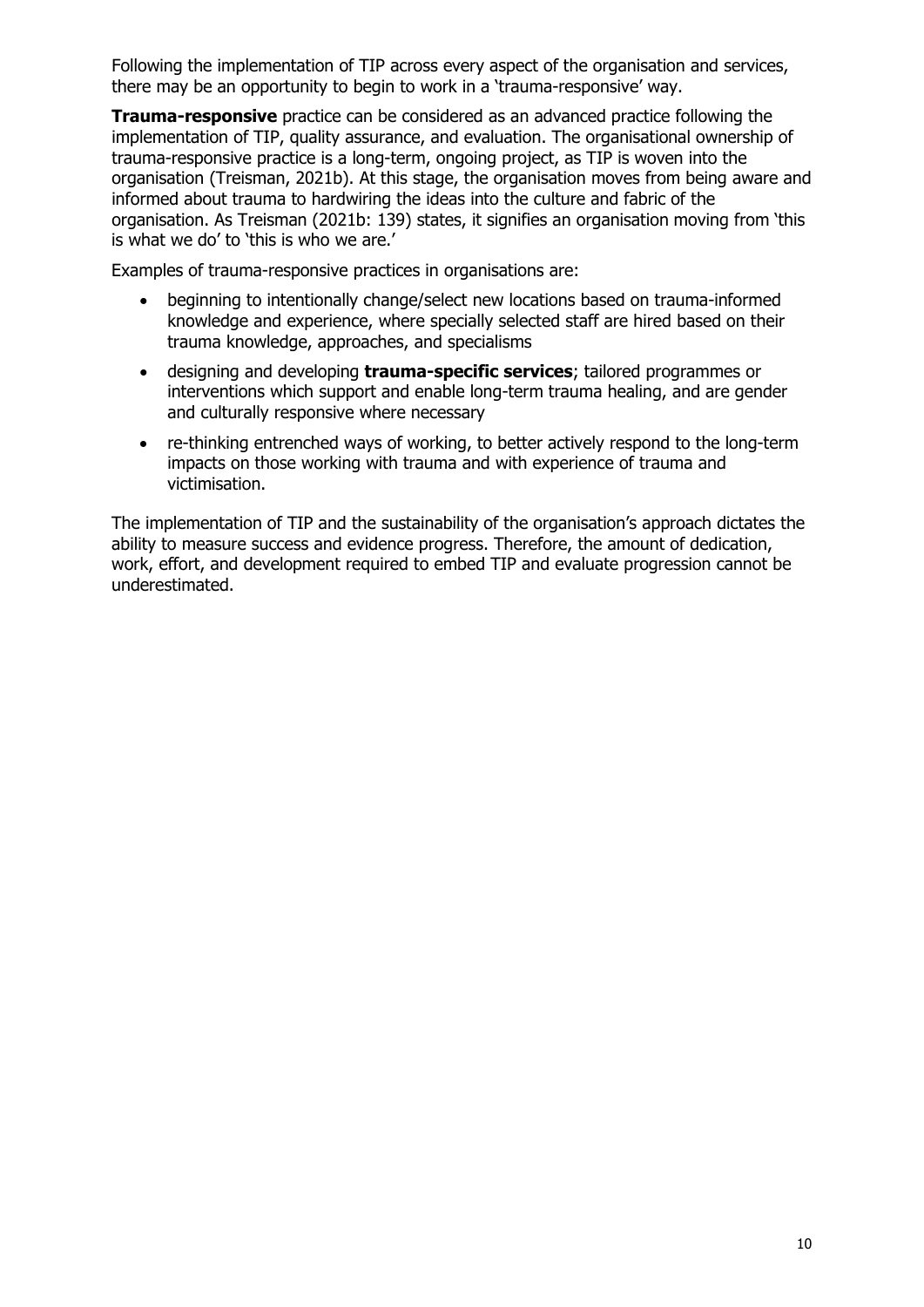# <span id="page-10-0"></span>**2. Findings**

This report explores the views and experiences of staff working with adult trauma in probation. The research includes the perspectives of 27 staff who took part in qualitative semi-structured interviews and 11 staff who engaged in two focus group interviews (see Annex A for full methodology). The findings of this research are presented in four sections. Firstly, it reports on the types of trauma-informed approaches currently being utilised within probation and subsequent areas of good practice. It will then explore the benefits of TIP. This is followed by an examination of the support available to staff working with trauma, to consider areas of merit and further development. Finally, the report will acknowledge the culture and environments within probation, to consider some of the challenges associated with implementing TIP. The qualitative nature of this study generated a large amount of very rich data. Due to the constraints on length, only a selection of the research findings are presented in this report.

# <span id="page-10-1"></span>**2.1 Approaches to trauma-informed practice in probation**

Rather than following a prescribed set of policies and procedures, a trauma-informed approach adheres to six key principles (see Figure 4) that are the foundation of trauma-informed services and trauma-specific interventions (Fallot and Harris, 2006; Harris and Fallot, 2009; Keeping Bristol Safe Partnership, 2021). The task for those using TIP with adults on probation is how to apply these principles in practice. There is no operational guidance on using trauma-informed approaches in probation, yet this study found that principles of TIP are being applied across diverse areas of service delivery, from individual practitioners finding innovative and creative ways to embed the principles of trauma-informed approaches into their everyday practice, to organisational involvement in county-wide initiatives with other agencies to adopt trauma-informed approaches across services.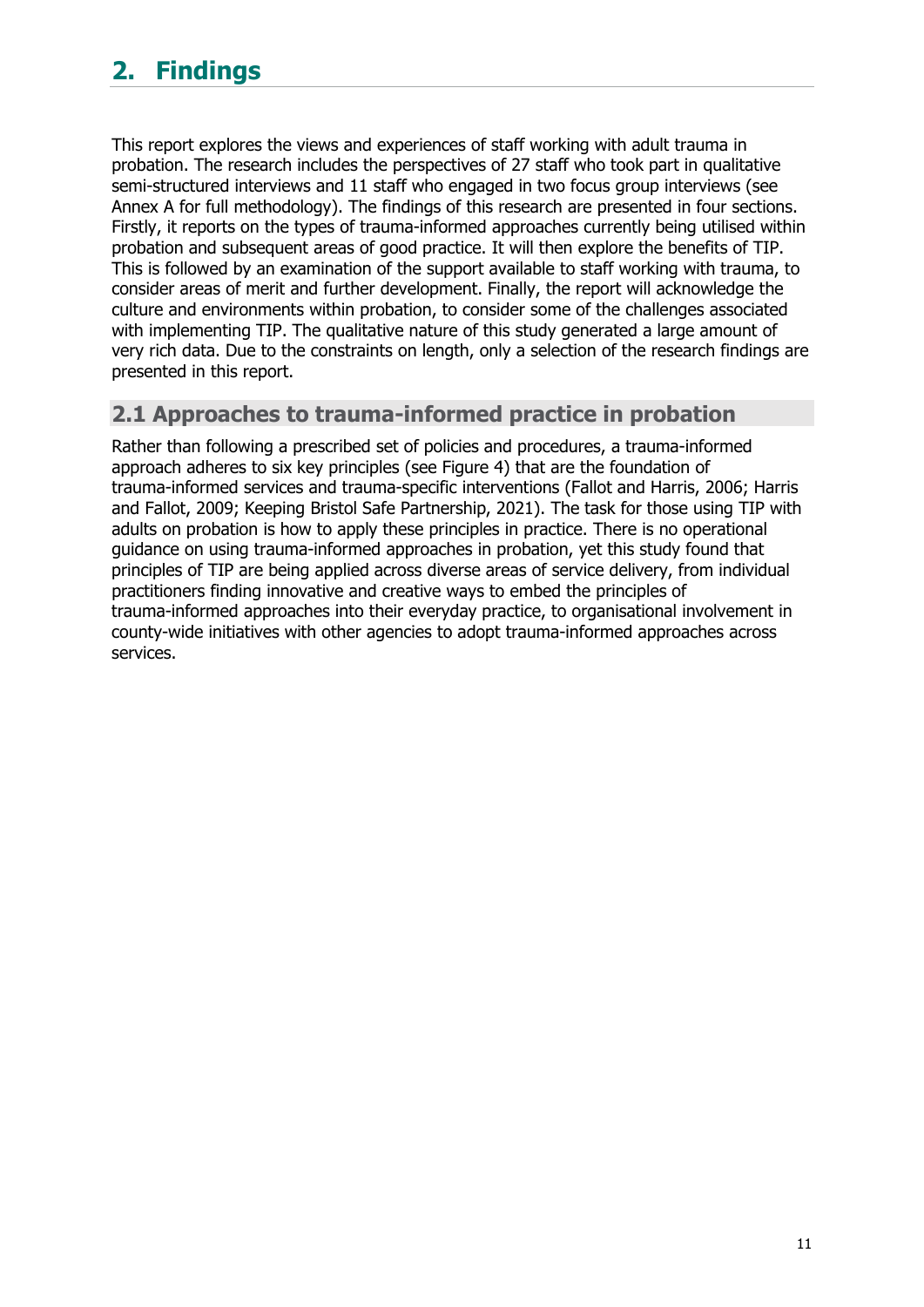### **Figure 4: Six key principles**

| 1. Safety          | •Throughout the organisation, staff, and the people accessing<br>services should feel physically, emotionally, and<br>psychologically safe. The physical setting and interpersonal<br>interactions within service spaces should promote a sense of<br>safety.                                                                                    |
|--------------------|--------------------------------------------------------------------------------------------------------------------------------------------------------------------------------------------------------------------------------------------------------------------------------------------------------------------------------------------------|
| 2. Trustworthiness | •Organisational processes and decisions are conducted<br>transparently, with the goal of building and maintaining trust<br>among staff and people who use the service.                                                                                                                                                                           |
| 3. Collaboration   | •There is true partnering and levelling of power differences<br>between practitioners and people using the service, and also<br>among staff at all levels of the organisation, from<br>Administrators to Directors. There is recognition that healing<br>happens in relationships and in the meaningful sharing of<br>power and decision-making. |
| 4. Empowerment     | •Throughout the organisation, individuals' strengths and skills<br>are recognised, built on, and validated, and new skills<br>developed as necessary.                                                                                                                                                                                            |
| 5. Choice          | . The organisation aims to strengthen the staff and people on<br>probation's experience of choice and recognise that every<br>person's experience is unique and requires an individualised<br>approach.                                                                                                                                          |
| 6. Inclusivity     | .Organisations intentionally recognise and address inequalities,<br>oppression, and marginalisation. Practice is characterised by<br>sensitivity and humility in responding to diverse needs.<br>Organisations understand the impact of collective and<br>historical trauma.                                                                     |

# **2.1.1 Trauma-informed practice with individuals on probation**

Individual practitioners using the principles of TIP to underpin their work demonstrated an understanding of trauma and an awareness of the impact it can have on people's ability to engage with services:

"I think fundamentally it's not retraumatising somebody, not adding to the trauma through the system that I am part of. So, whether that's just how I present myself, how I am with somebody. I don't push them on the first appointment to divulge their entire life story. I am open and transparent with them. It builds up that trusting relationship and then, within that, asking them as well, you know, is there something here? Is it the environment? Is it me? Or what is it about the environment that might be difficult for you? Try to identify triggers. And just validating their experience, going 'that must be really shit for you' or, you know, 'God, I don't know how you're getting up in the morning,' and just validating their lived experience." (Participant 22, Probation Officer (PO))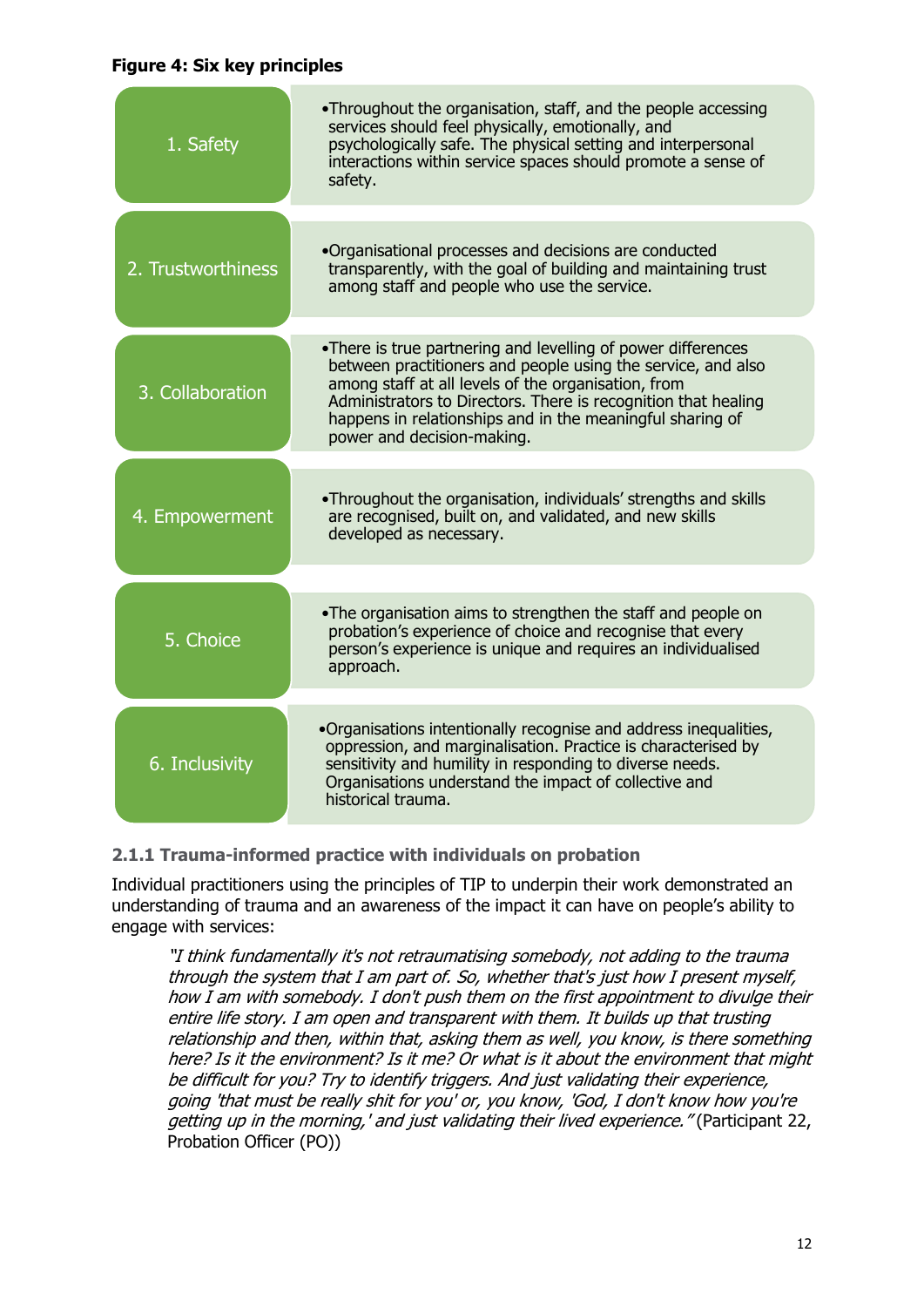For individual practitioners, using TIP in their work centred on creating relationships that prioritise safety, trust, and collaboration, and actively avoiding individual practices that are likely to retraumatise those they supervise:

"... just having that safe relationship that means those times with you, they are not re-experiencing trauma and then are not able to engage with the support on offer." (Participant 9, Senior Probation Officer (SPO))

There was evidence of practitioners using skills of TIP in their interactions with the people they supervise including active listening, identifying triggers, demonstrating empathy, and facilitating collaboration in the supervisory relationship (Kubiak et al., 2017). There were also examples of practitioners working beyond the individual relationship to adjust the behaviour of staff, the organisation, and system-wide procedures to support people they supervise (Harris and Fallot, 2001). This was in evidence when practitioners used their knowledge to mitigate institutional processes that can exclude or marginalise those whose trauma manifests in challenging behaviour or has resulted in them falling through gaps in services owing to multiple diagnoses:

"A lot of my cases are MAPPA 2 or 3,[1](#page-12-0) or professional meeting, $^2$  $^2$  and trying to overcome barriers ... (big sigh). A personality disorder is an exclusion. It still is. It's never not been, there are no services. (I'm) just constantly looking up, researching things, finding out more information, asking people, picking people's brains. Don't let them be fobbed off. Fight, fight, fight for the case. And just also listen to the person rather than using that language, 'oh he's manipulating or he's doing this so he's not engaging." (Participant 22, PO)

It was acknowledged that some tasks, particularly those associated with assessment and enforcement, feel particularly at odds with the principles of TIP. However, this tension proved fertile ground for practitioner innovation and there were numerous examples in this study of practitioners developing ways of embedding trauma-informed principles into the sentence management elements of the role, particularly those that have the potential to be retraumatising. These included:

- rewriting warning letters from a trauma-informed perspective so that they express empathy and offer an invitation to re-engage
- creating open and transparent approaches to breach and recall processes that focus on enforcement as a mutual acknowledgement of immediate challenges and an opportunity to co-produce a more meaningful way forward
- creating a trauma-informed wording template for the free-text sections of OASys<sup>[3](#page-12-2)</sup> so the assessment of the behaviour is contextualised in the person's experiences of trauma and victimisation

<span id="page-12-0"></span> $1$  Multi-agency public protection arrangements (MAPPA) were introduced in 2001 with the aim of improving inter-agency collaboration. They are organised at the police force area, with probation, the police and prison service coming together to form the MAPPA Responsible Authority area. Other agencies, such as the NHS or local authorities, have a duty to cooperate with MAPPA. All should work together locally to identify, assess and manage those individuals who pose a higher risk of harm to others. There are three MAPPA levels; level 2 requires active involvement of more than one agency, while level 3 involves multi-agency senior management oversight.

<span id="page-12-1"></span><sup>2</sup> 'Professional meetings' are multi-agency meetings between probation practitioners and staff from relevant agencies to allow them to better support people on probation who are utilising a range of services, such as mental health and social services.

<span id="page-12-2"></span><sup>&</sup>lt;sup>3</sup> The main probation assessment tool currently in use in England and Wales is the Offender Assessment System (OASys), which was initially developed in 2001, building upon the existing 'What Works' evidence base. OASys provides a standardised assessment of the needs and risks of service users which, once identified, can be used to develop and deliver sentence plans.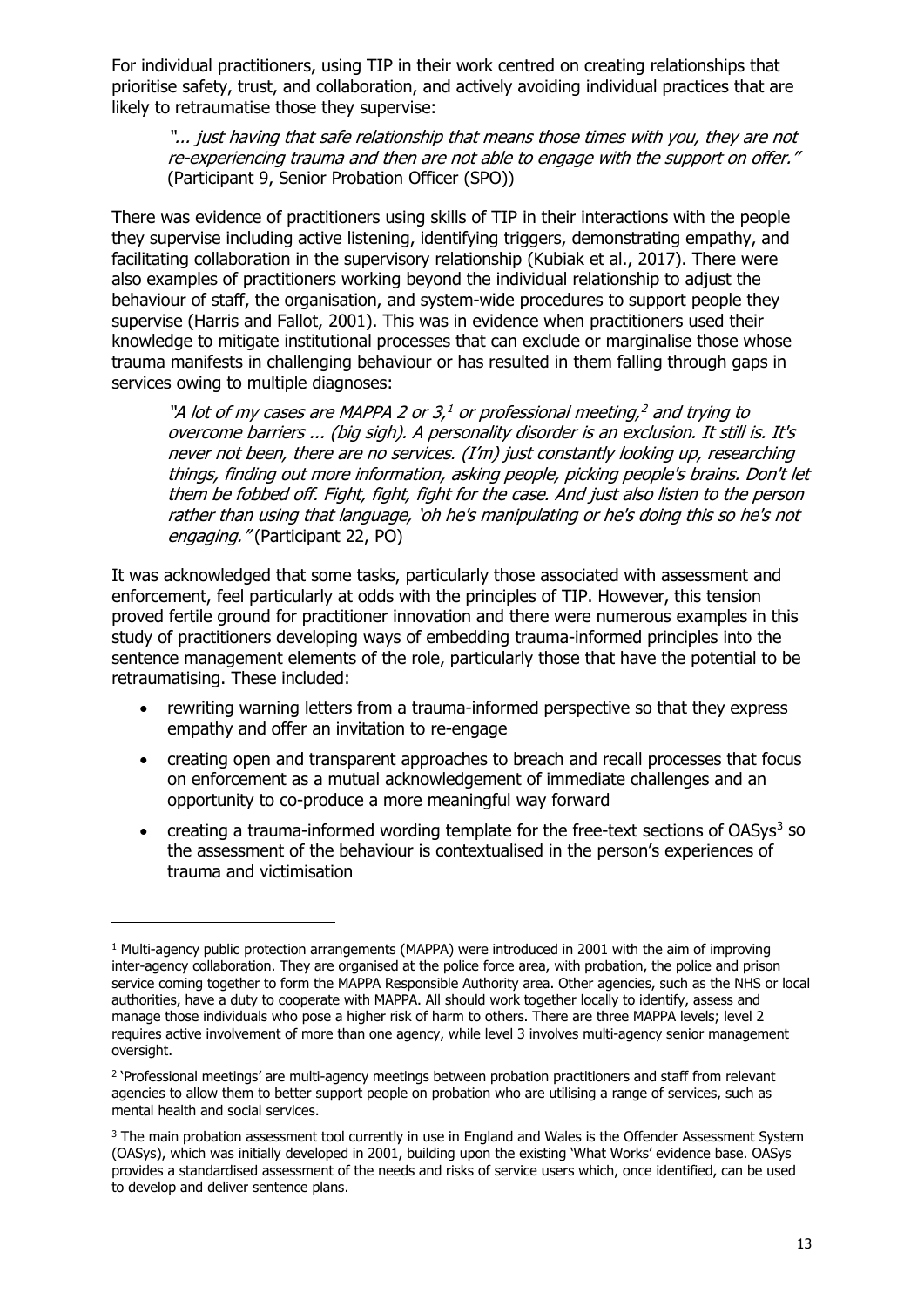• writing sentence plan objectives that are trauma-informed with outcomes that focus on promoting wellbeing as well as reducing recidivism.

Participant 11, a Probation Officer (PO) working with young adults, developed specific trauma-informed wording as a guide for completing OASys. This work was triggered by reading the assessment of someone whose supervision she had taken over from another PO. As she explains:

"He was neglected and abused when he was younger, and then he got fostered and the foster placement couldn't cope with him. And what (the PO) had written was he was, I think, three at the time, 'he got kicked out of the foster placement because of his aggressive and controlling behaviour.' At three! So I changed it to 'the foster placement couldn't cope with the trauma and neglect that he'd experienced.' Take it away from him at three. And just the way that you write that, then the next person that comes to read that doesn't automatically make assumptions that this person, who is now 20, is aggressively controlling all those events." (Participant 11, PO)

The work of individual practitioners to embed trauma-informed principles into their practice reiterates the importance of not pathologising trauma. TIP does not necessarily need sophisticated interventions, rather it is practice informed by a knowledge of the impact of trauma on behaviour and of how to interact with others humanely and compassionately in light of this knowledge (Evans and Coccoma, 2014).

**Good practice example: The pre-sentence report alternative delivery model pilot**

*Much TIP in probation relies on the commitment, knowledge, and dedication of individual probation practitioners. That said, this research identified examples of organisation-wide initiatives attempting to embed trauma-informed approaches across specific areas of practice. Once such example is the pre-sentence report (PSR) pilot scheme. The PSR pilot is testing an 'alternative delivery model' designed to improve the delivery of quality and timely PSRs in 15 magistrates' courts in England and Wales. A key goal of the pilot is to ensure the multiple needs and disadvantages of those coming before the court are taken into account in sentencing. To this end, the alternative delivery model requires that women, 18–24-year-olds, and anyone at risk of custody must have a short format written report completed rather than a less detailed oral report. If not all relevant information can be obtained on the day, a short adjournment should be requested. To embed TIP in this*  work, probation court teams at pilot sites receive an e-learning package of external *training which includes:*

- *(1) improving advocacy, communication, and presentations skills*
- *(2) trauma-informed and responsive ways of working*
- *(3) how to have difficult conversations on tackling racial disparity and unconscious bias.*

*One element of the e-learning package is 'Becoming Trauma-Informed' (BTI) training. This workshop emphasises how a trauma lens can help assessors understand offending and related behaviours (e.g. addictions, self-harm, relationship difficulties). It also teaches skills of TIP such as expressing empathy, active listening, collaboration, and empowerment, and how these can be applied in the PSR assessment and writing context. The training emphasises that TIP with adults on probation starts at the PSR stage and that even this limited interaction with probation can be used to empower individuals, create a feeling of safety in their interactions with probation, and start to help them regulate emotions (BTI awareness training 01/12/2021).*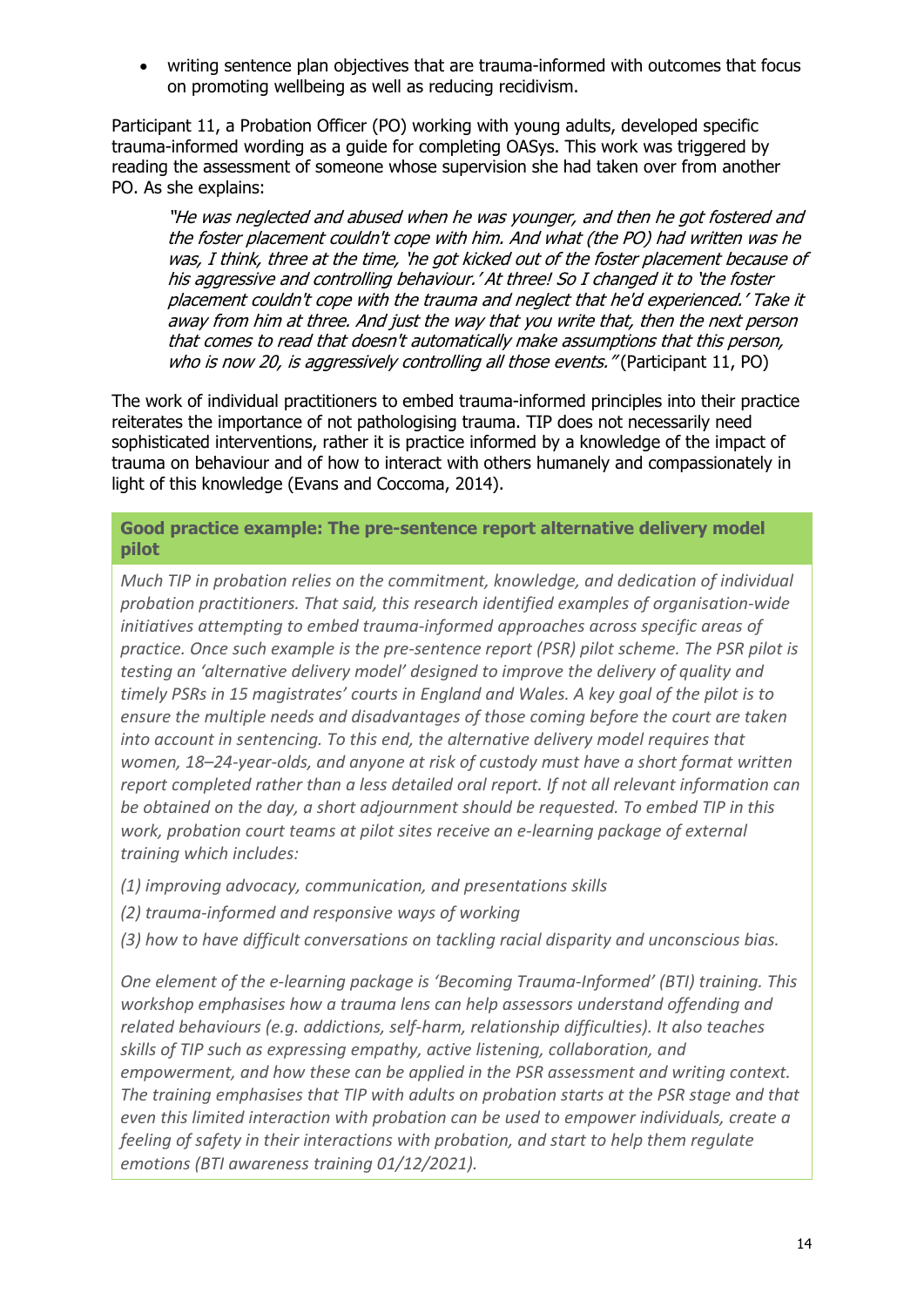*The PSR pilot is a useful model for how to embed a trauma-informed approach throughout the organisation. It has reframed a probation task that had become overly technical, largely de-professionalised, and prioritised expediency over quality (Robinson, 2017), and demonstrates how the work can be redefined based on the principles of TIP.*

# **2.1.2 Multi-agency approaches to trauma-informed practice**

Histories of trauma and violence are intertwined with histories of substance misuse, mental illness, poverty, and physical ill-health (Elliott et al., 2005). Institutional, medical, and treatment settings can be triggering and feel unsafe for survivors of trauma, often preventing them from engaging with the services they need to support them (Elliott et al., 2005). The knowledge that practitioners are not working with individuals in isolation reinforced the importance of partner agencies also being trauma-informed in their approaches. It was identified that probation's efforts to work in a trauma-informed way could be undermined if partner agencies do not also adopt the approach:

"I'm hoping that it is going to be multi-agency because I think that there are specific things for us to think about but there's no point in us trying to work in a trauma-informed way with someone if housing aren't taking the same approach you know. It's starting to build that common understanding." (Participant 8, SPO)

The need for a range of expertise to support probation was identified as essential to the meaningful implementation of TIP. Participants were aware of the limits of their knowledge and expertise in responding to symptoms of complex trauma. However, their reliance on other services to properly deliver TIP and trauma-specific services was, at times, frustrating:

"There needs to be that whole system approach going on as well. We need mental health workers, counsellors, OTs, therapists. We need kit and caboodle. A lot of trauma is comorbid with something else so ADHD, autism, substance use, brain injuries – agencies just argue and throw them around like hot potatoes." (Participant 22, PO)

"They just diagnosed him and left him. I was just getting to the point where all his behaviour was starting to make sense. We were formulating his childhood... And then there was nothing. There was no therapy, no counselling, no anything." (Participant 15, PSO)

There is increasing policy focus on TIP, particularly Adverse Childhood Experience (ACE)-informed practice, across public services including justice, healthcare, education, and social care. Probation involvement in area-wide or regional TIP strategies across justice and related services facilitates the development of TIP as part of a whole system approach.

One such example in which participants were involved was the Lancashire Violence Reduction Network (LVRN) [\(https://www.lancsvrn.co.uk\)](https://www.lancsvrn.co.uk/). The LVRN is a multi-agency initiative involving Lancashire County Council, housing services, health, education, youth offending, prison, police, community safety partnerships, the Lancashire Police and Crime Commissioner, and probation that aims to take a public health approach to addressing violence. It attempts to understand the root causes of violence using an ACE perspective and embed a trauma-informed response across services. Current projects include the DIVERT programme using community networks to divert 18–25-year-olds away from reoffending, the knife crime project using education and communities to support efforts to reduce knife crime, and a project to support prisoners and their families during periods of transition into and out of prison. In terms of probation practice, this involvement in the LVRN changes the information the PO presents to the court at sentencing, how POs engage with people on probation, and the language used when completing assessments and reports. Another example that participants were involved in is Manchester's strategy to become the UK's first trauma-informed city by 2025 (Manchester City Council, 2019).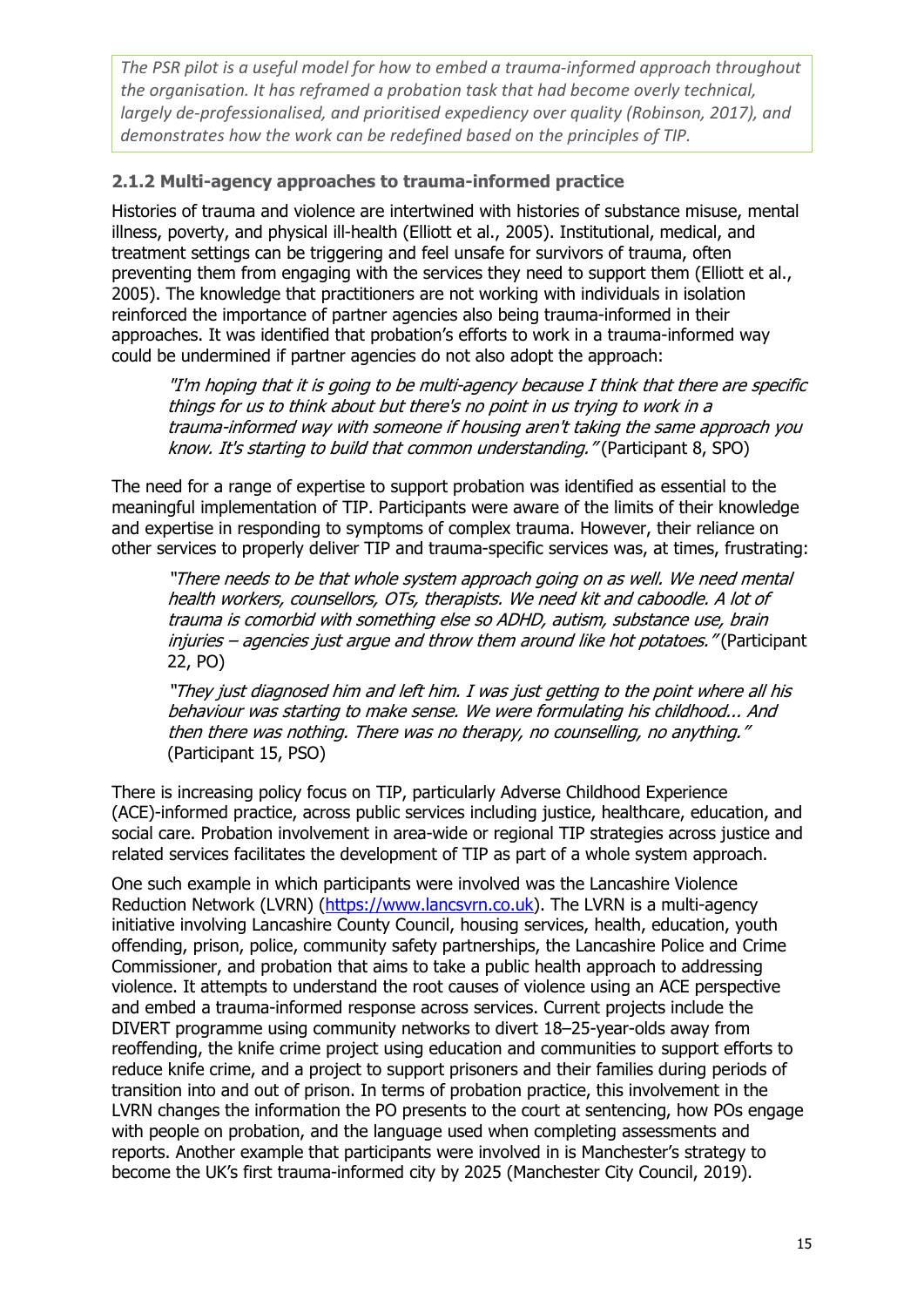Manchester aims to develop an ACE-aware, trauma-informed workforce across social and community services.

Participants were enthusiastic about the ability of these multi-agency initiatives to support the development and implementation of TIP:

"…it's about saying, well, if somebody is struggling to access a service, let's change the service so that we can support them in a way, instead of saying, well, we've got a mental health team and it's set up like this and that person has to fit in that box. And if they don't, they don't get any sort of service at all. So, it's really exciting. And we're embedded in that because I've been part of all this all the way through. And now what we've said is we will second staff and we will match fund staff into that from within our new PDUs - probation delivery units." (Participant 8, SPO)

The value of probation's involvement in these initiatives was that it provides access to training on trauma and trauma-informed approaches, a shared vision for multi-agency collaboration, and it feels like a meaningful way of working. However, the implementation of TIP in probation is perhaps at its most advanced in the organisation's work with women.

#### **2.1.3 Gender-responsive, trauma-informed practice**

The work to embed gender-responsive and TIP into probation's work with women provides a model of knowledge gathering and sharing, strategic implementation, and service delivery across different areas of probation practice including courts, assessment, supervision, and compliance. Women make up a small proportion of the probation caseload, but have specific needs rooted in their experiences as women. Studies have shown the extensive, cumulative victimisation and trauma that women experience. Women often experience childhood physical and sexual abuse, as well as re-victimisation in adulthood (Messina et al., 2007). Definitions of complex trauma include experiences of toxic stress resulting from non-victimisation adversity such as poverty, intersectional discrimination, lone parenting, and multi-generational caregiving that disproportionately affect women (Bloom, 2013; Petrillo, 2021). The prevalence of trauma in the lives of women on probation was universally acknowledged, as one participant explained, "it's like breathing in and breathing out when you work with women" (Participant 25, SPO), meaning it is almost taken for granted that women on probation will have experienced trauma. Additionally, the majority of frontline probation staff are women. Some of the participants in this study commented on how their own experiences of gendered victimisation influenced their commitment to this approach to practice.

Unlike other models of practice and intervention, trauma-informed approaches in justice settings were developed initially to address the absence of gender-responsive practices (Bloom and Covington, 1998; Covington and Bloom, 2007). The importance of trauma-responsive approaches to working with women in the justice system is emphasised in both the Female Offender Strategy (Ministry of Justice (MoJ), 2018) and the Better Outcomes for Women Offenders practice guidance (National Offender Management Service (NOMS), 2015). The inclusion of a commitment to TIP in policy and practice guidance when working with women has resulted in a structure that creates organisational accountability for the delivery of the approach at all levels. There is a Director with responsibility for women across prisons and probation, supported by a Deputy Director for Women and the Head of the Women's Team. The strategy for women on probation is led by the Community Lead for Women who links in with the probation regions via the Senior Women's Leads (Head of Service (HoS) grade with thematic responsibility for women), and the SPO Women's Leads, who monitor frontline practice and champion and drive the women's agenda forward. Within regions, there are a number of women's champions or SPOCs (Single Points of Contact) across Probation Delivery Units (PDUs) and other areas of the service. This provides knowledge and expertise either through specialist, semi-specialist, or 'concentrator' roles.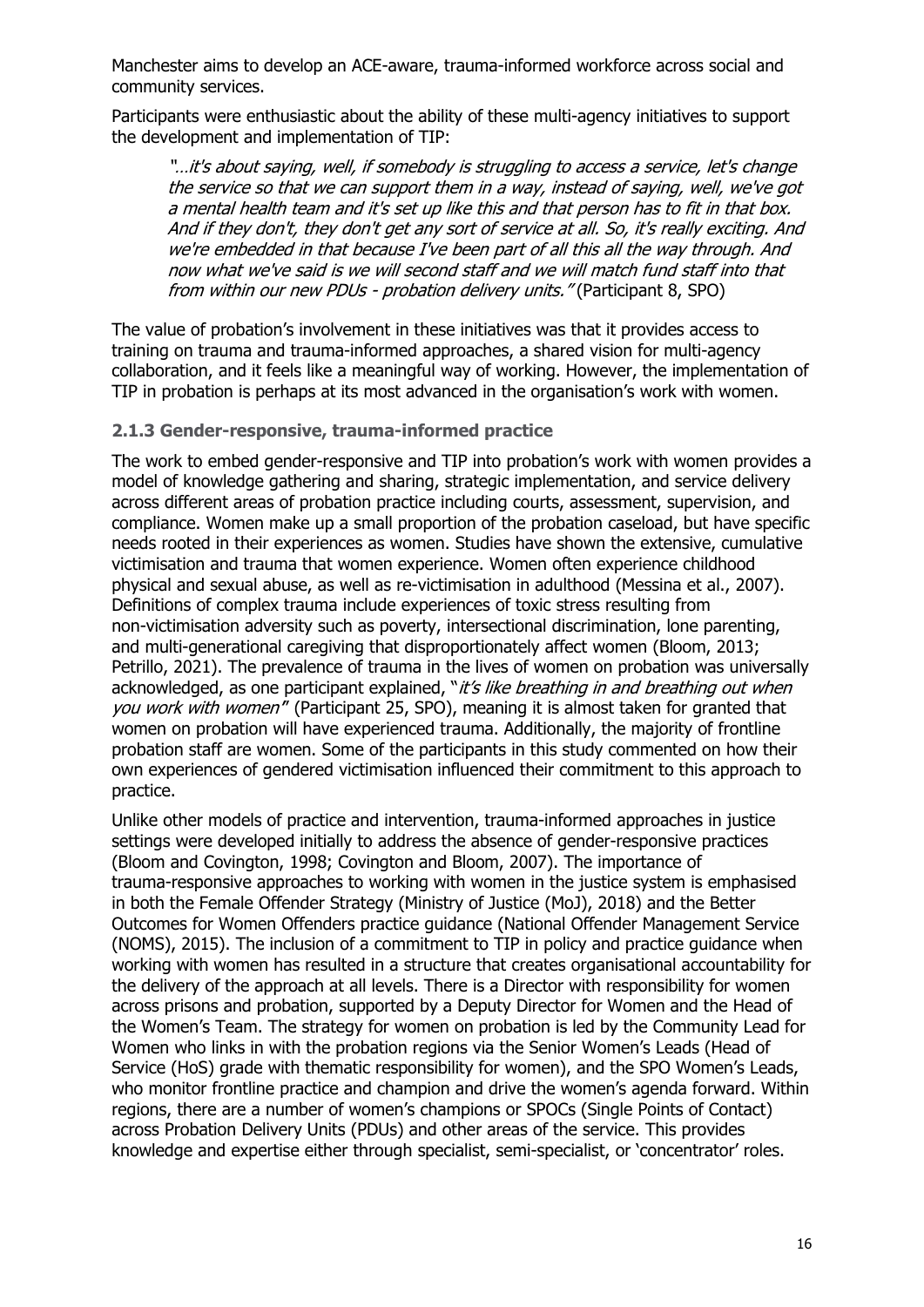There are several reasons why staff with responsibility for women felt they had made more progress implementing TIP than other areas of probation. Firstly, there is a group identity among the women's concentrators that anchors their professional purpose to the expansion of TIP with women. They see advocating for the expansion of TIP as central to their roles:

"(We're) a group pushing the women's agenda and that you can't talk about the women's agenda without talking about working in a gender-specific, traumainformed and responsive way." (Participant 25, SPO)

The development of TIP with women had also benefitted from the designation of specialist roles at all levels. This created space and flexibility for practitioners to take a more pioneering approach to developing trauma-informed ways of working:

"There are lots of examples of good practice in the regions, POs have been flexible and thought outside of the box to make a big difference to a woman's life." (Focus group 2 participant)

"There are lots of good examples and this tends to be from individuals and teams where there is flexibility to be innovative." (Focus Group 1 participant)

A third reason for the effectiveness of the women's team is that they have taken a very structured approach to developing gender-responsive, TIP. The knowledge building and training among the women's concentrators has been led by members of the group. All the SPOs have undertaken BTI training to work with women in the justice system developed by Stephanie Covington [\(https://onesmallthing.org.uk/training\)](https://onesmallthing.org.uk/training). They used the knowledge from the training to undertake a systematic review of TIP with women, which revealed that although the organisation was starting to talk about TIP and share some research and academic work on the subject, there was little that could help practitioners translate this into practice, and no specific resources for them to use. In response, the team started developing their own BTI workshops targeted at newly qualified POs and those practitioners specialising in work with women. Individual areas have then worked on creating resources that both help staff individually develop TIP, and work towards an organisational approach that is more trauma-informed. Developing learning in this way and embedding it into practice is symbolic of becoming genuinely trauma-informed as the team has moved from 'knowing to doing and being' (Treisman, 2021b, p. 142).

None of the areas had trauma-specific interventions for women and this was identified as a significant gap in the implementation of TIP. Currently, there are no specific women's structured interventions or toolkits. Interventions can be an effective way of embedding new approaches to practice. Prior to the unification of probation services in June 2021, a former Community Rehabilitation Company (CRC) area had been delivering *Healing Trauma*, a six-session trauma-informed, gender-responsive programme for women impacted by the justice system (Covington and Russo, 2016). Delivering this programme generated the development and implementation of TIP more generally with women and had a powerful influence on practice:

"Healing Trauma was a trigger point for us understanding that this really is a different way of working. Stephanie Covington's work was integral to us taking that theme further…. What I saw was POs taking pieces of work from Healing Trauma and implementing them in their practice in really creative and innovative ways. It intrinsically changed how we worked with women." (Participant 26, SPO)

A feature of this change was a shift from cognitive understandings of behaviour to reinterpreting 'challenging' behaviour through a trauma lens:

"We were working with one woman who had assaulted police. Before the implementation of TIP, we'd have looked at that as a classic process of this is a demonstration of poor problem solving, she's made a decision to behave like this,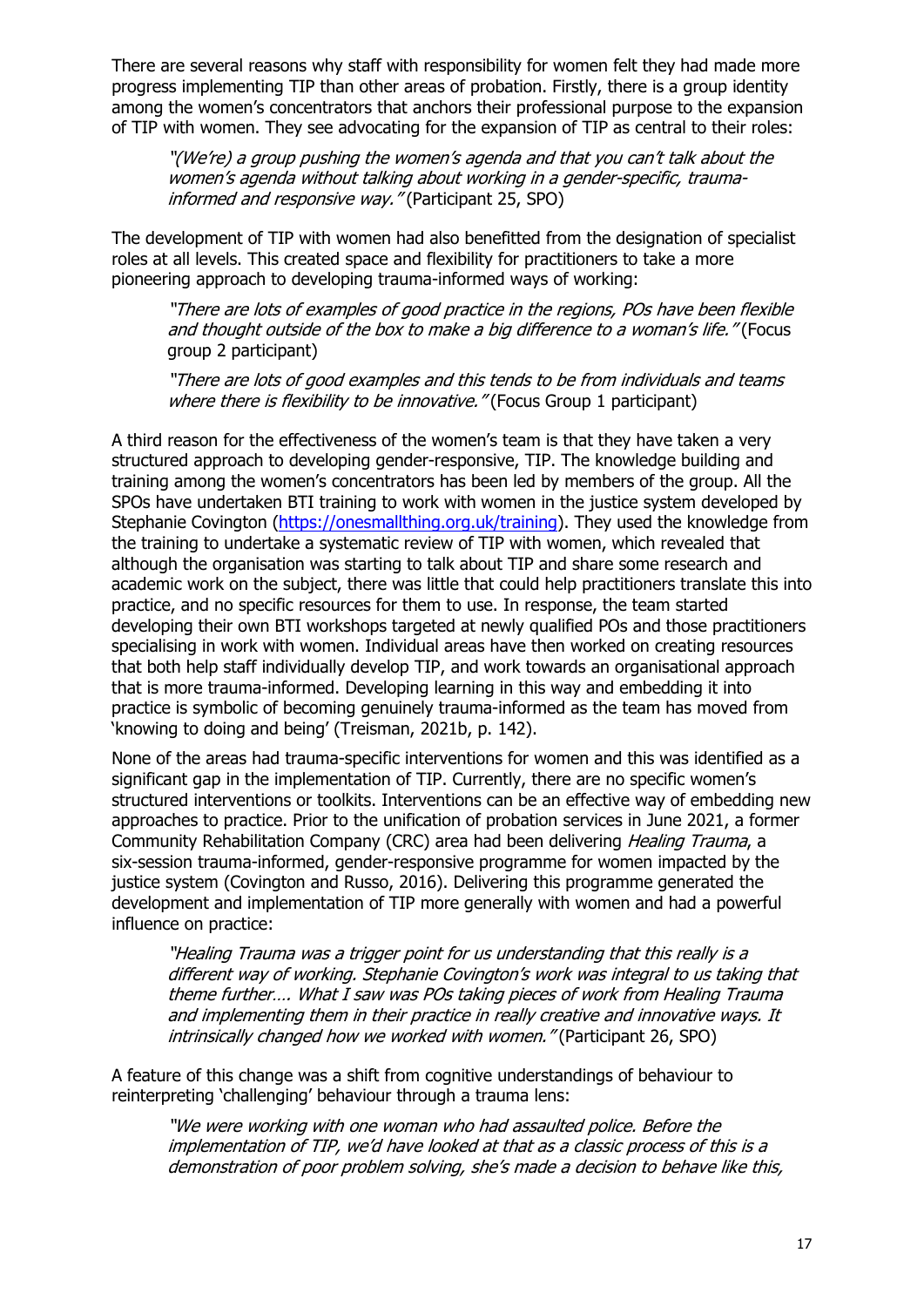what interventions do we need to address these poor thinking skills, essentially. The way we look at it now is that it's classic acting out in relation to a trauma response. It's not OK, but what happened to you for you to respond in that way in that situation? How do we do that differently for you? It produces a whole different response for that woman in how we proceed." (Participant 26, SPO)

Despite the significant developments in gender-responsive, TIP with women on probation, those working to progress this practice had some concerns about sustaining the momentum behind this work following unification. It felt fragile. A concern about more widespread awareness of trauma and its impacts on offending and related behaviours was that the gender-responsive element of the work could be diluted or erased:

"We're slightly moving towards a place that says, oh well probably most people on probation experienced trauma so we don't really need to think about it in a gendered way anymore, and actually that misses some of the very particular types of trauma and levels of trauma that women experience. And we're back again to 'so let's design things and acknowledge things for the majority,' but that means for men…There's <sup>a</sup> bit of a sense that we have to keep making the case." (Participant 1, HoS)

In summary, the women's concentrators in some areas had achieved a level of practice that could be considered trauma-informed through:

- being part of a group with shared goals
- a commitment to knowledge gathering and sharing
- their work being protected as specialist practitioners
- the support of a strategic structure.

#### **Good practice example: Emotional regulation kits for women**

*Funding was secured in one area to create and distribute emotional regulation kits for women. The kits were designed to be used with women during interviews to provide a practical means of distraction and self-soothing when a woman might feel at risk or has been triggered. When in this situation, women can experience difficulty regulating their emotions and this impacts on their behaviour, concentration, and general ability to interact with staff. The kits are a means through which women can self-sooth and emotionally regulate, supporting their ability to concentrate and sustain engagement with staff.* 

*The kit takes the form of stress balls, pipe cleaners, colouring books, calming beads and hand puzzles. Use of these enhance the women's ability to reduce the impact of triggers, by acting as a distraction and supporting them to feel calmer. The kits are stored in a small, light and easily transportable hand-held container so that they can be discreetly carried and taken to different locations such as Women's Centres or other women specific agencies.* 

*The kit is designed to address some adaptations to trauma that might re-emerge when women attend probation appointments, including altered states of consciousness, hypervigilance, hyper-arousal, and collapse when the person feels totally paralysed. If a person experiences a trigger such as a smell, noise, or emotion, they are pushed back to the exact time of the previous traumatic event and will behave as if they are back in the same situation. If triggered, the kits can support the women to "come back" into current reality and feelings. They support a women's ability to remain present and reduce the impact of trauma and triggers, which enables her to feel able to participate in the session.*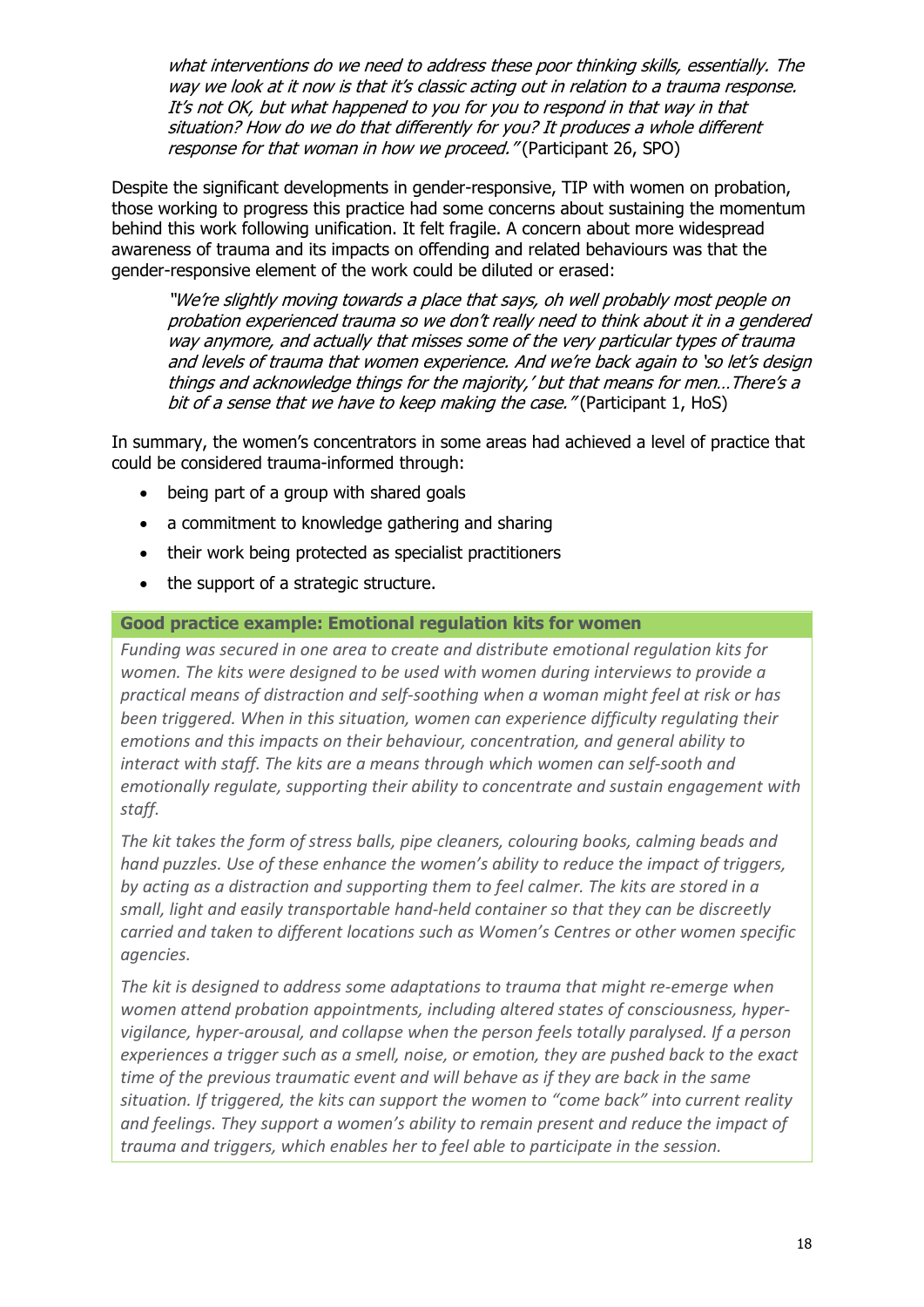# <span id="page-18-0"></span>**2.2 The benefits of trauma-informed practice**

There is a plethora of research to acknowledge the benefits of TIP for staff working with trauma, in a variety of justice and related contexts and environments including prisons, substance misuse services, and mental health services (Brown et al., 2013; Kubiak et al., 2017; Miller and Najavits, 2012; Vaswani and Paul, 2019; Sweeney et al., 2018). Some of the benefits of embedding TIP include creating safe environments for staff and individuals accessing support (Sweeney et al., 2018), strengthening relationships to increase engagement in services and support (SAMHSA, 2014), as well as providing better outcomes and experiences for individuals who have experienced trauma (NHS Education for Scotland, 2017). For organisations/settings able to embed TIP, the overarching benefits included higher rates of staff satisfaction, less staff sickness and turnover, as well as stronger partnership and multi-agency working (Treisman, 2021a).

For participants in this study, the benefits of working in a trauma-informed way coalesced around the humanity implicit in this way of working. The participants' reflections revealed three main themes as significant to understanding the value of trauma-informed approaches with adults on probation:

- trauma-informed approaches feel intuitive and improve job satisfaction
- they can help overcome the dissonance between personal and professional values and organisational demands
- they can help create a meaningful working relationship between the practitioner and the person on probation.

### **2.2.1 Improved job satisfaction**

A major benefit of using trauma-informed approaches for practitioners in this study was improved job satisfaction. Many of the participants described taking a trauma-informed approach within probation work as rewarding:

"It's kind of really rewarding. I feel like I get better results myself doing something like that. I certainly feel that, yeah, it is rewarding and that's why I like doing it." (Participant 23, Newly Qualified Officer (NQO))

When asked about the benefits of working in a trauma-informed way, participants frequently commented on TIP being aligned with traditional probation values around supporting and helping people change their lives:

"It's kind of reminding ourselves of all the stuff that we kind of already know about being compassionate and humane…It's not anything that people haven't really heard because it's about engagement skills." (Participant 3, SPO)

Probation sites adopting TIP in their approach to working with people on probation supported participants to reconnect with their original motivations for pursuing a career in probation and with a strong professional purpose and identity:

"It feels like this is why I got into probation in the first place…. It's like, people get into probation to help. That's why we all want to be POs. And when you bring it back to TIP, it all came back. This is why I wanted to help people and wanted to understand people." (Participant 11, PSO)

Increased job satisfaction and the rekindling of a professional purpose are important protective factors that support teams and organisations to reduce the impact of organisational stress (Treisman, 2021b).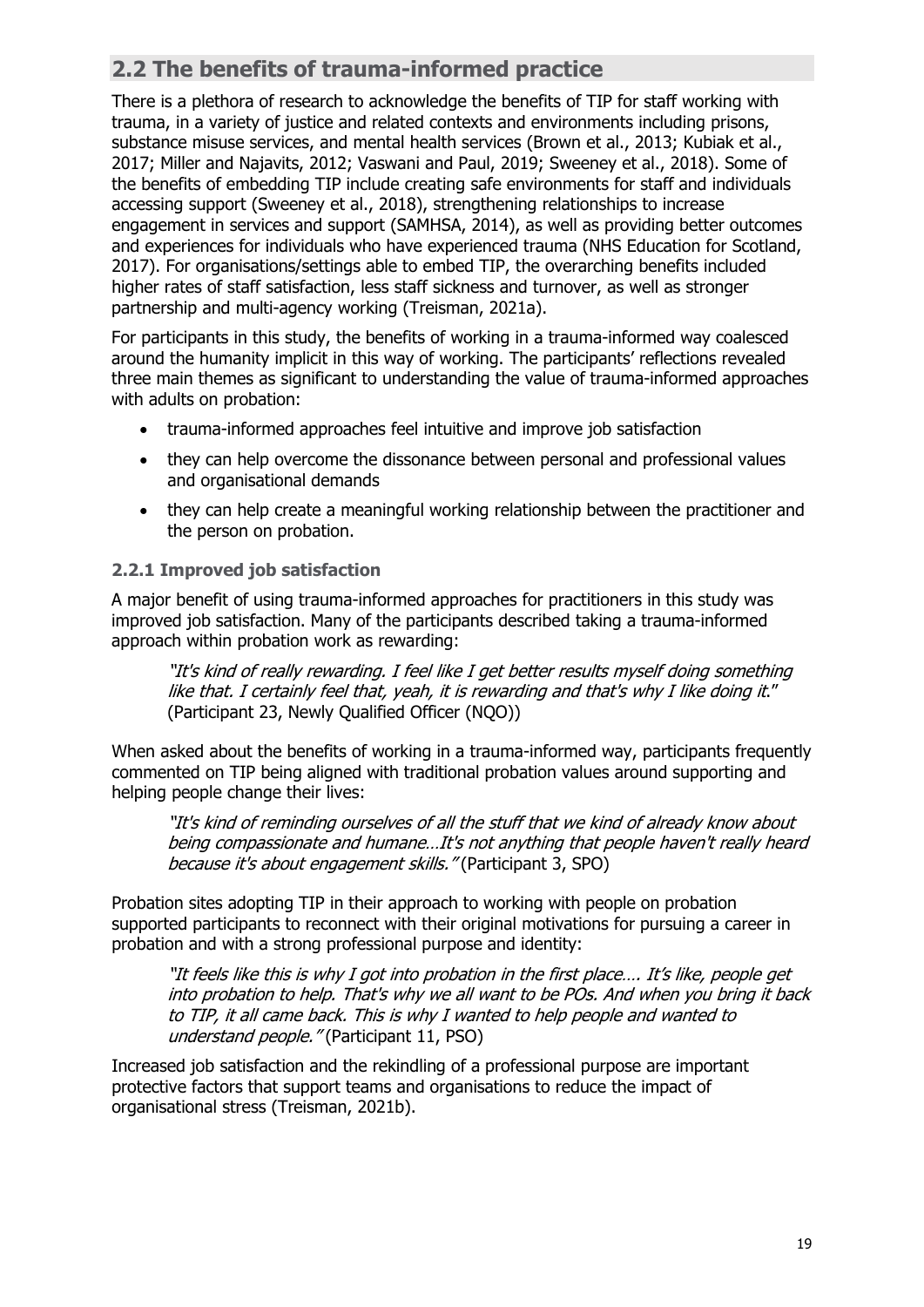**2.2.2 Overcoming dissonance between personal values and organisational demands**

TIP was aligned explicitly to the former probation imperative to 'advise, assist, and befriend' and is seen as a welcome return to more compassionate, person-centred practice:

"You know, it's not rocket science. It's basic human care…To me, it's a much more humane way of working. It's more ethical." (Participant 22, PO)

However, incorporating trauma-informed approaches into practice was seen as more than just a familiar way of working. It was felt to enhance the traditional human-centred values of the work through the integration of research, evidence, and knowledge:

"This is absolutely our bread and butter. It is work with people who've had awful lives, awful experiences...I think it takes us back to what probation was like but makes it a lot better and a lot safer because we know a lot more now." (Participant 8, SPO)

"This is going to sound really radical. I think probation practitioners and some SPOs, this is why we came into the job. So, this is absolutely what people want to do. And the other stuff is frustrating, so the forms to fill out, all the performance stuff, you know. I'm not saying the performance stuff isn't important, of course it is, but actually it doesn't measure this. It doesn't measure the hearts and minds of what's going on." (Participant 8, SPO)

The body of theory and research underpinning TIP meant practitioners felt safe using TIP to shift the focus of practice away from 'managing' people to 'helping' people. It offers an alternative framework for responding to the complexity of the work:

"It's giving permission to work in a way that maybe feels more rooted to actually the principles of working well with people and in a relationship-oriented way where it's not just about risk and public protection, it's actually about the quality of that interaction and using that as a means in itself to be able to help that person move down that rehabilitative journey." (Participant 9, SPO)

Moreover, it is easy for practitioners to consider the similarities within approaches they are already familiar with, such as desistance, the 'Good Lives Model' and the 'Risk, Need, Responsivity' model (McCartan, 2020). However, it is also important that distinctions are made between the practices to avoid staff conflating one with another and neglecting important differential aspects within each approach which could dilute the impact and benefits of TIP.

#### **2.2.3 Prioritising connection and relationships**

Treisman (2021a) posits that a humanised service which operates with a trauma and adversity lens will prioritise connection, belonging and relationships at the heart of their approach. For many participants, TIP was particularly powerful in deepening the understanding of engagement and power within the practitioner-probationer relationship:

"There was a woman who had gone through a lived experience (of trauma). She said, 'you always say we fail to engage and it's all on us.' And she said, 'well, you're the professionals. You're the ones who are in a position of power. Like, what about if you're failing to engage us?' There's an explicit power imbalance with being a PO but I try, part of my TIP is me trying not to let that impact on the relationship and giving them some power." (Participant 11, PO)

Much of the increased job satisfaction reported by practitioners using trauma-informed approaches was the result of TIP helping them to facilitate and build more meaningful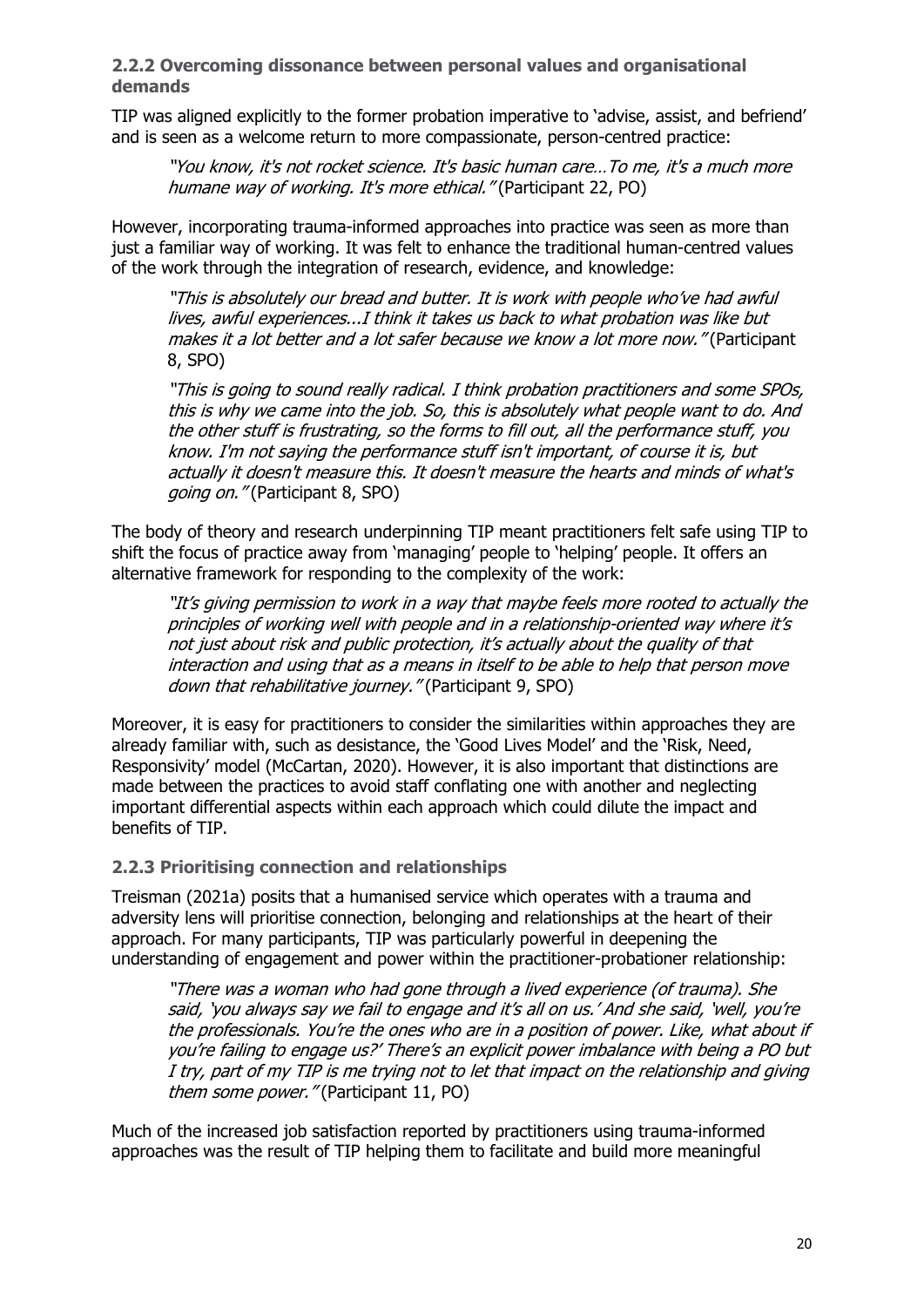relationships between themselves and those they supervise, enabling them to adopt a relational approach to supporting rehabilitation:

"It really just makes me feel like I am helping people, because I understand more about what they have been through, and how this impacts their behaviour and relationship with me, it just is more rewarding the more meaningful it is." (Participant 20, SPO)

Relatedly, using trauma-informed approaches improves practitioners' understanding of trauma within the lives of people on probation and how this can impact on relational development. This results in reducing frustration at what can be interpreted as 'challenging' interpersonal behaviours:

"I would say staff have become less frustrated with people on probation's behaviour, less exasperated, maybe...so you talk about actually when certain things happen in childhood, this is how people can respond to them in adulthood. This is why they [people on probation] have difficulties with relationships, whether that's with staff, with their partners or with their peers." (Participant 5, SPO)

Probation staff cultivating their practice of loving-kindness and equanimity towards themselves and those they supervise has been associated with lowering stress levels for staff, whilst promoting 'a professional, authentic presence, and a positive human interaction with their clients' (Giovannoni et al., 2015: 325). Some of the benefits in strengthening the relationships between probation staff and the individuals they supervise have been influenced by a greater understanding of TIP and approaches taken to increase empathy and work compassionately. TIP provides an allowance and flexibility for POs to fulfil the relational roles they originally envisaged within the probation service.

# <span id="page-20-0"></span>**2.3 Supporting staff who work with trauma**

Care and support for staff is a crucial element of TIP. The prevalence of trauma and adversity means that many staff themselves will have experienced trauma in their own lives. In addition to their own personal life experiences, many staff experience vicarious trauma because of the work itself or organisational stressors (Treisman, 2021a). An integral component within the implementation of TIP is a consideration of how best to tailor organisational practices, policies, and support to meet the needs of staff working directly with individuals who have experienced trauma (Covington, 2016; SAMHSA, 2015).

# **2.3.1 Emotional labour and trauma-informed practice**

Working with trauma inevitably evokes powerful emotions. Connecting with people is the foundation of TIP, but the relentlessness of working with aspects of human behaviour that are painful, difficult, and often avoided can trigger practitioners' own vulnerabilities (Treisman, 2021b). Several terms have been used to recognise and understand the stress staff working with trauma can experience, including 'burnout, compassion fatigue, vicarious traumatisation, and countertransference' (Arledge and Wolfson, 2001, p. 91). These terms are used to help us understand the staff member's experience resulting from empathetic engagement and responsibilities associated with supporting individuals who have experienced trauma (Harris and Fallot, 2001). Maslach and Leiter (2016) argue that there are three key dimensions within a 'burnout' response which are:

- an overwhelming exhaustion
- feelings of cynicism and detachment from the job
- a sense of ineffectiveness and lack of accomplishment.

Probation practitioners bear witness to traumatic experiences every day. They are often working with people in crisis, exhibiting complex behaviours, and carry a huge professional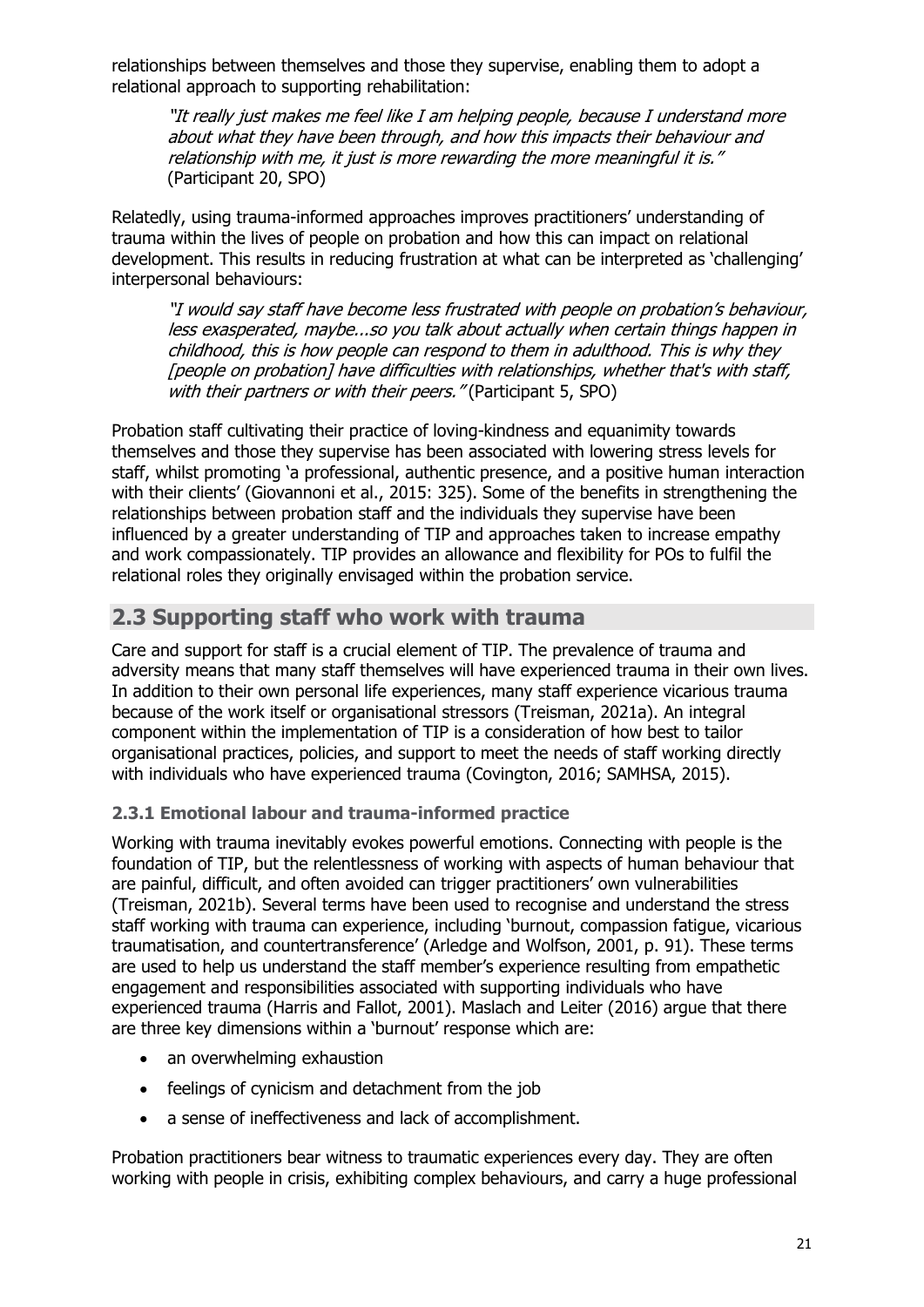responsibility to protect people from harm (Petrillo, 2007; Lee, 2017; Phillips et al., 2016; (Phillips, Westaby and Fowler, 2020). Interaction with trauma stories without proper support can result in vicarious trauma. Vicarious trauma negatively impacts on a person's assumptions about their self and the world, resulting in feelings of mistrust, low self-esteem, pessimism, alienation, and withdrawal (Lee, 2017). Avoiding vicarious trauma in traumainformed organisations demands that staff can attend to their own needs, and have sufficient time and support available for recreation, attention to health matters, and personal growth and development (Bloom, 2013).

There are many factors which can mitigate the vicarious impact of trauma for staff such as enhancing staff boundaries, maximising support and collegiality, as well as workload management to prioritise staff wellbeing (Kim et al., 2021; Miller and Najavits, 2012). However, when an individual experiences prolonged stress within the workplace, this can lead to a burnout.

Elements of vicarious trauma, burnout and compassion fatigue were evident in discussions on the impact that working with trauma has had upon participants' wellbeing:

"It's actually quite a lot of noise as well, and we don't have enough support, you know, it's all right saying we're going to sit and listen to that. But where's our outlet? …because that's vicarious trauma. And we'll all have clients that we will remember. They have had that impact on us as individuals, whether or not it's, you know, the sleepless nights, the worry, and you can't shift that feeling that's inside you when you've heard something that can be so profound and so traumatic and then you hear something else the day after, that all adds up." (Focus Group 1 Participant)

"I think the same as [other participant), you just feel so desensitised to it, but you are just waiting for one day to have some almighty breakdown and it's all just going to come out at once." (Focus Group 1 Participant)

Participants within this study were aware of the risks associated with working with trauma, including staff sickness and absences. It has been argued that compassion fatigue and stress are both preventable and treatable (Figley, 2011). It is important for the Probation Service to recognise the chronicity of stress, vicarious trauma, and compassion fatigue, and to take steps to eliminate the symptoms. According to Figley and Figley (2017), the most important steps involve the conscientious monitoring of staff symptoms and reactions to compassion fatigue in order to develop a tailored support plan which enhances safety, wellbeing, and resilience. In general, participants in this project felt the organisation was some way from achieving this:

"…there's maybe an expectation of probation staff that you've completed your training, you are a qualified PO, being on the receiving end of certain kind of behaviour is par for the course. But that has a cumulative effect on people over time, especially if they are carrying some previous significant trauma themselves. And I would suggest that will be connected to some people in terms of long-term staff sickness not being able to cope, … especially in a role where you're meant to be the professional and it should just bounce off, you should be Teflon coated, I think all of that understandably is starting to develop, that actually staff are impacted by this. And you need to be keeping staff safe for their wellbeing." (Participant 5, SPO)

Even when practitioners do not experience vicarious trauma, burnouts, or compassion fatigue, they acknowledge that working in a trauma-informed way requires additional emotional labour and they highlighted the importance of supervision being therapeutically informed.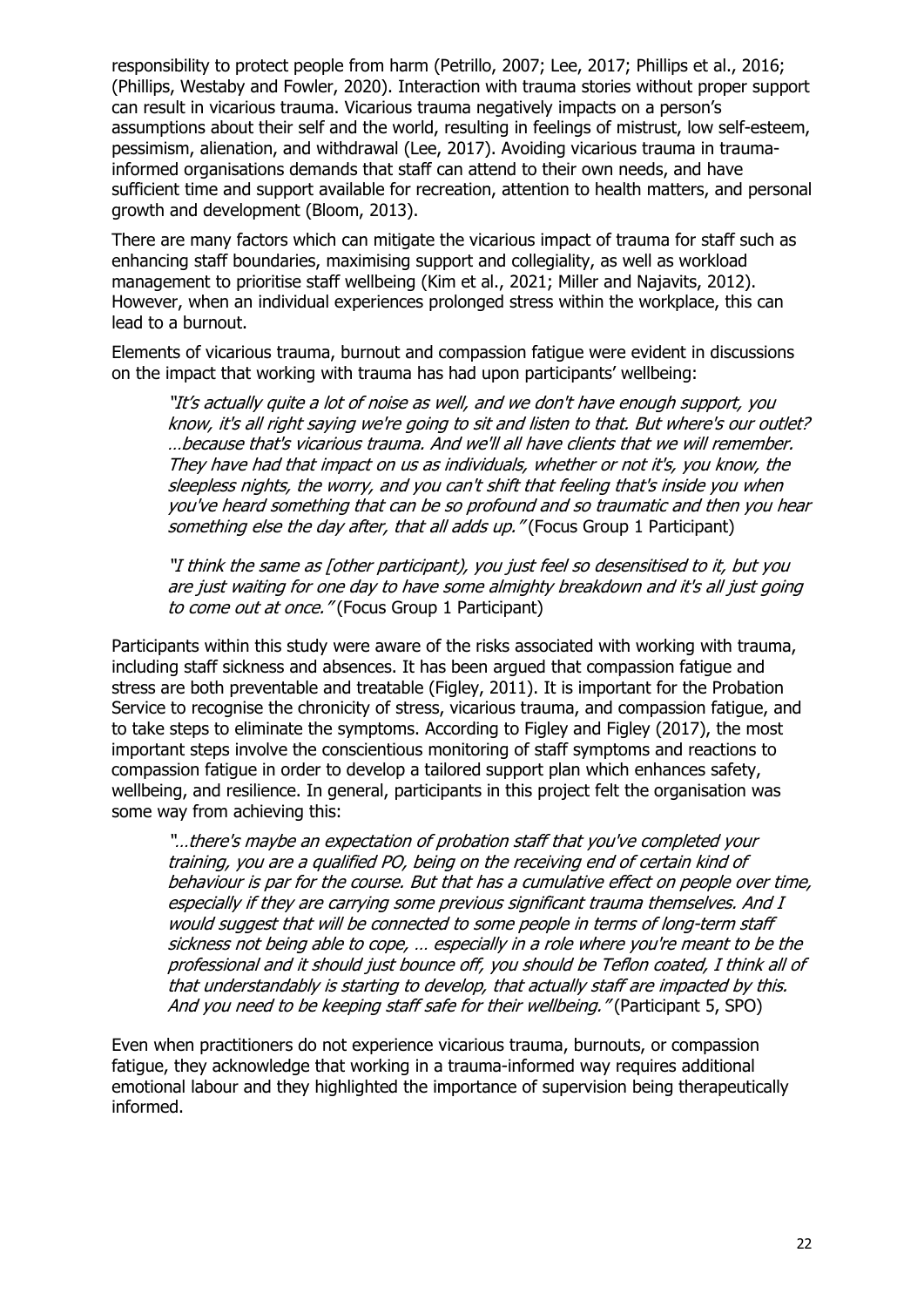#### **2.3.2 Internal supervision**

A key theme in discussions about staff support was the role and quality of internal supervision. To become more trauma-informed, the staff interviewed felt that supervision needed to better prioritise reflection and their own personal development and focus less on targets and processes. However, there was a lack of clarity among managers about how to meet both the personal and professional needs of their staff and the demands of the organisation:

"I think we tried to move away from that procedural-driven supervision. However, what a lot of operational managers are struggling with is …because you still need to ensure that the processes, the procedures and the key operational stuff is, is on point, but it's about how you balance it with more reflective and the professional development aspects of supervision." (Participant 2, SPO)

"What does supervision for probation staff look like? I think that's probably going to be a mixed bag. I mean, it's been a few years since I've left the field team, but the impression I get is in the field, it's very performance based and it's very target driven and it's very risk focussed. So, it's about preventing incidents, preventing serious further offences. It's kind of covering your back." (Participant 16, Senior Leadership Team (SLT))

Target-driven supervision was considered by some participants to be connected to reducing the risk for staff and increasing safety within case management. In 2020-21 the Effective Practice Team within the National Probation Service (NPS)<sup>[4](#page-22-0)</sup> implemented a new supervision and line-management framework (SEEDS2), which would enable managers to provide additional support to staff to cope with some of the emotional demands associated with probation work (Phillips, Westaby and Fowler, 2020). The SEEDS2 framework requires SPOs to complete six reflective practice sessions each year, undertake two staff performance development reviews, and to conduct observations of practice, followed by reflective discussions and feedback opportunities for staff (Westaby et al., 2021). This supervisory framework encourages a more reflective approach to supervision. Findings from a recent evaluation exploring the implementation of SEEDS2 highlight that staff are supportive of more reflective practice supervision standards and that a cultural shift within probation was required to move away from "back covering and blaming to professionalism, autonomy and empowerment" (Westaby et al., 2021, p.7).

Participants in this study were divided in respect of the value of SEEDS2 in supporting TIP. While some saw it as evidence of a shift towards the organisation becoming more trauma-informed, for others it is limited as it is not explicitly a trauma-informed model. Additionally, SEEDS2 is led by SPOs, and it was suggested that many of those providing the supervision do not yet have the skills and knowledge to provide meaningful support to those undertaking trauma-informed work:

"If you don't train us right now, us middle managers, there is a real disconnect potentially between a practitioner who's trying to work in a trauma-informed way and an SPO who isn't able to support the practitioner with decisions that need to be made…It's heart-breaking when you see it. It's quite crushing for the worker." (Participant 9, SPO)

Without knowledge and understanding about trauma-informed ways of working, supervisors can undermine the practice with significant consequences for the practitioners and people they supervise. One participant gave an example of her manager transferring someone she

<span id="page-22-0"></span><sup>4</sup> Prior to the unification of probation services in June 2021, the public sector NPS advised courts on sentencing, and supervised those individuals who presented a high or very high risk of serious harm or who were managed under MAPPA. Private sector CRCs supervised most other individuals presenting a low or medium risk of serious harm.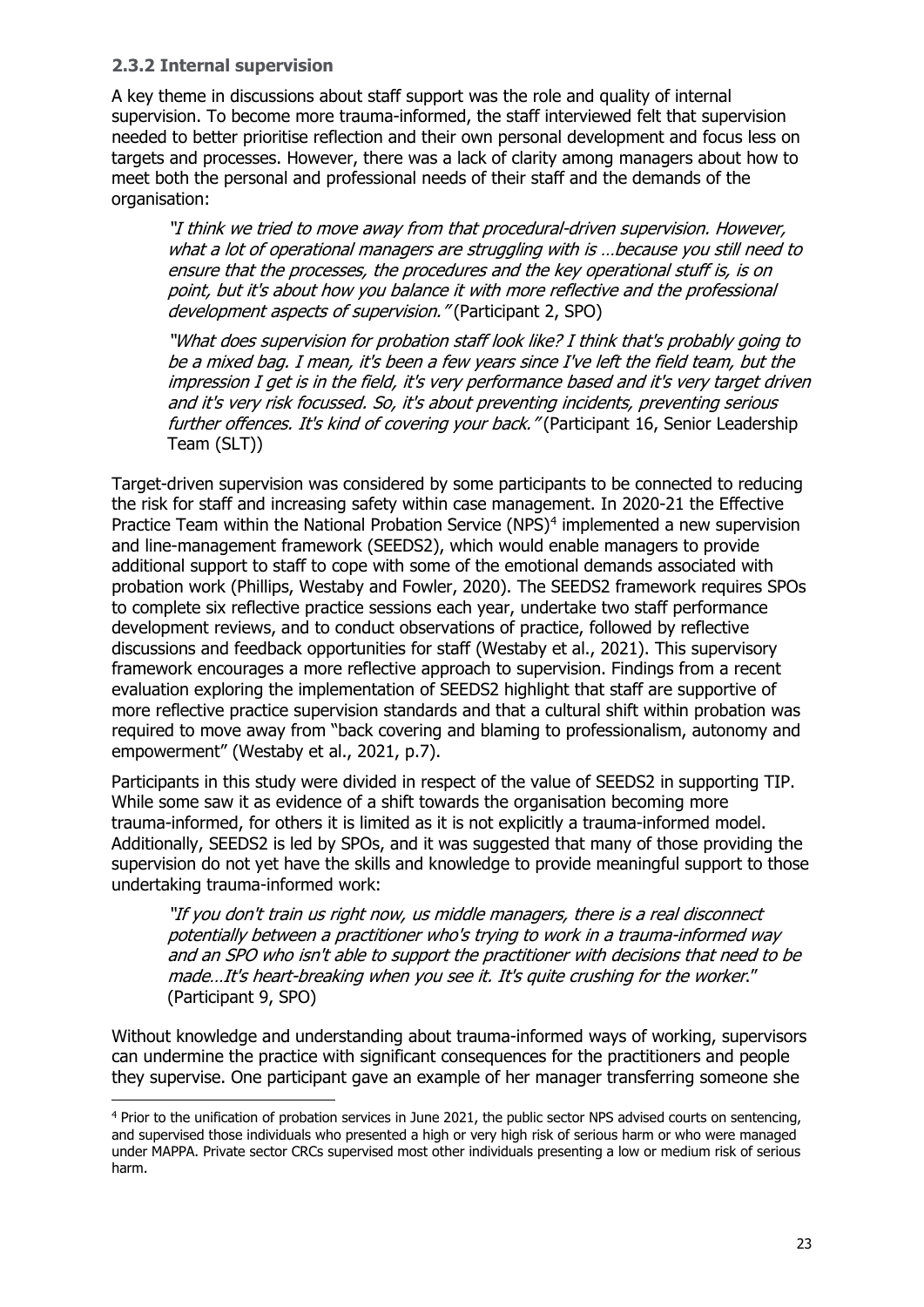was supervising to another PO because the prison raised concerns that she was too close to the individual, misunderstanding her approach to working with him:

"Anyway, it was a whole big rigmarole, and they took him off me which was another trauma in itself because he was very upset about it…. I do get emotionally involved. I hate that as a criminal justice agency, people look at that like it's a bad thing. Especially as a young woman working with young men, people see it as a bad thing, with suspicion. That's what we do with people on probation a lot of the time and that's how I felt I was treated, like why would you care that much? Why would you advocate for him that much?... But I think you can't do this job and not care. Can't do it well anyway, that's for sure." (Participant 11, PO)

Westaby et al., (2021) highlighted some concerns relating to SPO workloads and a lack of time to attend specialist training relating to the reflective supervision framework. Additionally, staff shortages and initiatives that 'fast-track' people into leadership roles (e.g. Her Majesty's Prison and Probation Service (HMPPS) Justice Leaders scheme) are likely to increase the numbers of SPOs without the practice knowledge and experience to inform reflective, trauma-informed supervision. When support was available from SPOs and Heads of Service, it was seen as invaluable in both promoting TIP and protecting the wellbeing of practitioners involved in the work. Other than direct line managers, participants within this study stated that support also came from specialists or senior managers who share the same passion for trauma-informed approaches. However, practitioners and managers alike largely felt support systems for those using TIP were insufficient, inconsistent, overly dependent on buy-in from individual managers, and impeded by procedural demands on both practitioners and managers.

#### **2.3.3 Clinical supervision**

Clinical supervision was discussed by participants as separate to the managerial, task-oriented supervision described above. When practitioners talked about clinical supervision, they referred to supervision that is focused on how they experience practice, and the skills and approaches they can use to effectively engage with those they supervise. This is usually provided by external clinical supervisors. Some of the recognised benefits of providing regular one-to-one clinical supervision include:

- increasing staff skills and knowledge of providing trauma-informed support
- greater insight into the needs of people on probation
- increasing reflective practice
- protecting staff from 'burnouts' and 'compassion fatigue'
- reducing staff sickness-related absences
- reducing the turnover of staff
- improving support when personal issues occur and/or are triggered by work
- improving resilience
- higher staff morale and motivation (Harrison, 2019; Hough, 2020).

Clinical supervision was mentioned by most participants as crucial to ensuring staff using trauma-informed approaches do so in a healthy, boundaried way:

"My manager said to me yesterday in clinical supervision, the best thing about you that makes you the best at this job is also going to be your weakness. The fact that you care so much and the fact that you put your heart and soul into the job. You have to keep a check on that or you will burn yourself out." (Participant 15, PSO)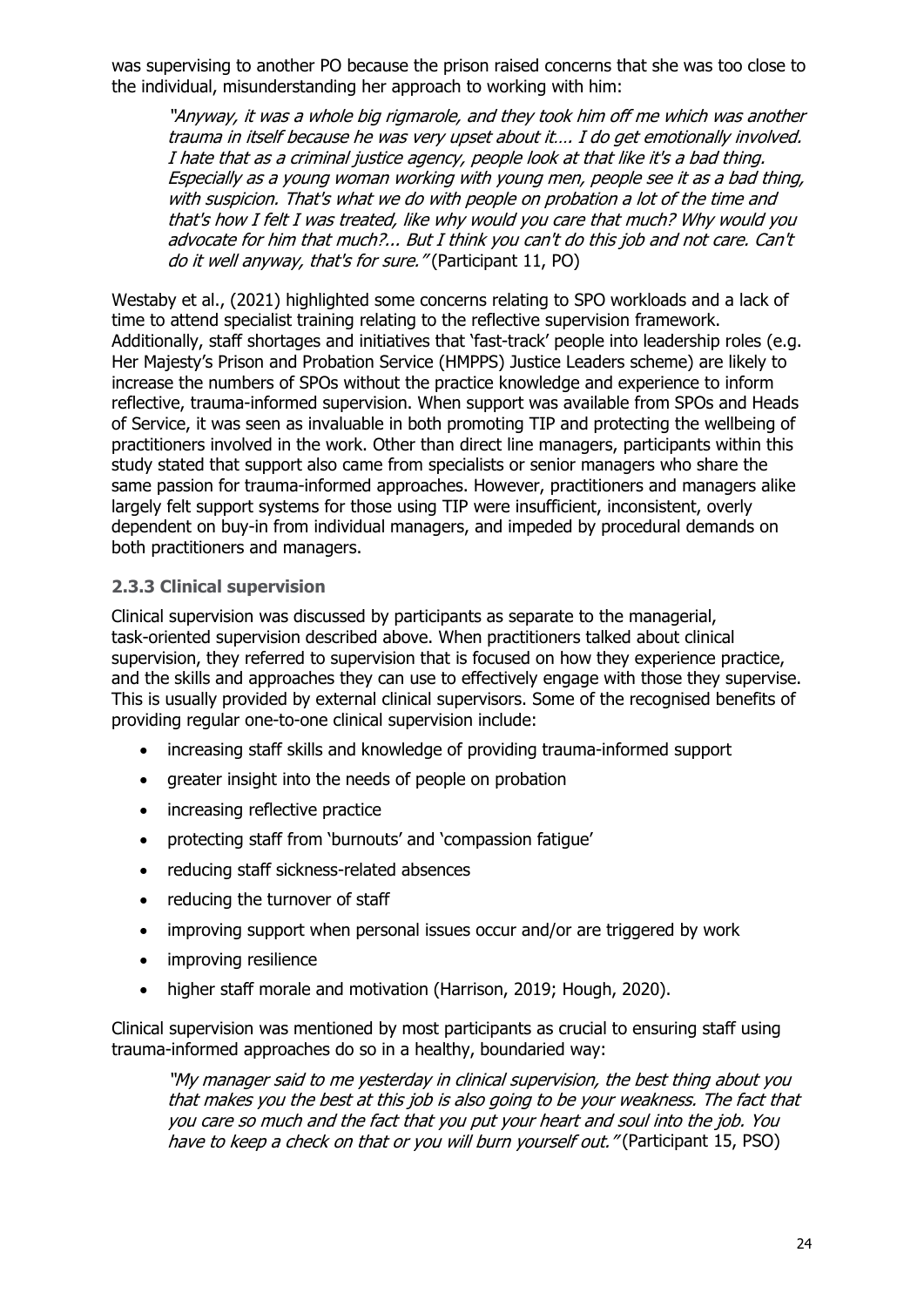Participants discussed the importance of having external clinical supervision, but many felt that probation did not have a culture which encouraged staff to prioritise such support. This was connected to the high workloads making clinical supervision difficult to incorporate into the schedule.

"We've got clinical supervision in place, but there isn't a culture which supports attendance at that, once again. Coming back to the measurables, if there is a deadline on a POs desk, clinical supervision will be left. So, I think for staff to pick up more on what's available to them…it would have to be matched by either workload reductions or changes in the measurables and the way that that culture prioritises those. I could say that I've never met one PO who finishes on time." (Participant 17, HoS)

Probation is overstretched and under-resourced. In this context of scarcity, prioritising wellbeing or engaging with support services can attract criticism and judgement. Focus group 1 discussed their experiences of a lunchtime yoga class that was initially provided for free to support staff wellbeing:

"In the previous office, we had a yoga instructor come in at lunchtimes and it was once a week. And for those who did it, it was really beneficial. It was relaxing, like meditation, all of that side of it. But it got to a point again where people were going "I've not got the time to do that." "How can you do that? How have you got the time to go and do it?" And then because the numbers dropped, we were paying for it out of our own pockets. The less people that did it, the more expensive it got." (Focus Group 1 Participant)

It is argued that a service should prioritise the inclusion of supervision within their trauma-informed principles as a standard during the implementation of TIP (SAMHSA, 2015). Treisman (2021a) suggests that a trauma-informed organisation would include supervision to provide spaces for staff to think, reflect, feedback, and consult with specialists who understand their work. Some staff felt that prioritising clinical supervision could help to develop a culture where staff wellbeing is not optional. This could lead to a greater emphasis on the importance of staff wellbeing.

#### **Good practice example: PIPE approved premises**

*The presence of clinical leads and psychology specialists was a valuable source of support for those working in approved premises (APs) or Psychologically Informed Planned Environments (PIPEs) within the personality disorder pathway. The support available was more clinical in nature and more comprehensive than that available to practitioners in PDUs.* 

*"Because we are an AP, we have a clinical lead within the team who provides clinical supervision once a month and she religiously does that."* (Participant 7, HoS)

*"We have group supervision once a week, every week, which is where the team gets involved. And then we also have clinical supervision with our clinical lead that is once a month, where we go through cases and if I'm kind of being triggered by anything. And then I also have, kind of, line management supervision. And then obviously, as a staff team. I think the staff team is kind of the glue that holds it all together."* (Participant 15, PSO)

*Some of the more specialised, therapeutic, and psychologically informed environments were able to ensure staff received a variety of supervisions within spaces to suit their needs, including group discussions, one-to-one supervision with a clinical lead, and safe spaces to reflect upon their roles, responsibilities, and the individuals they are supporting.*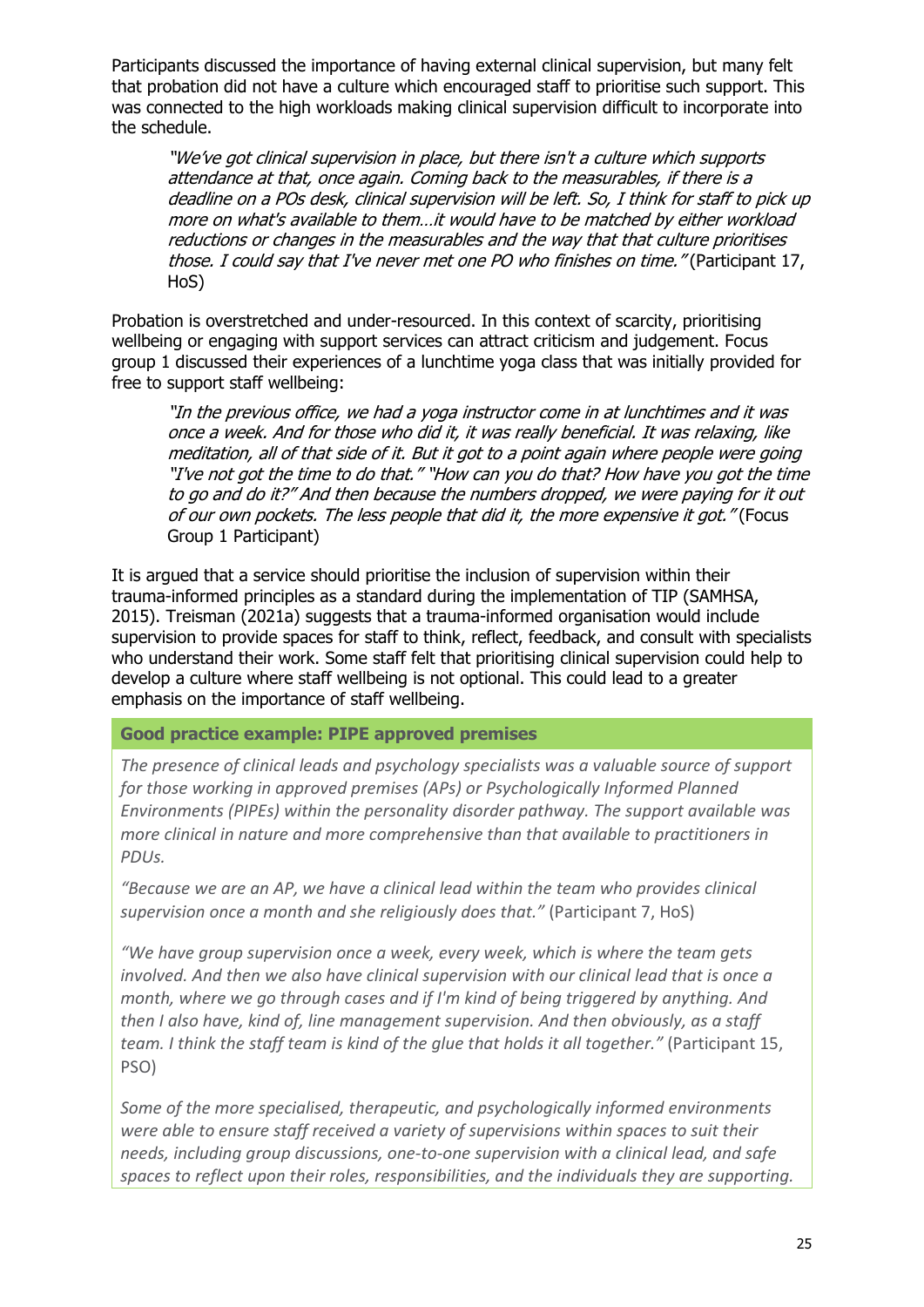*Within PIPEs, supervision of staff is integral to maintaining high standards of service delivery and high levels of staff resilience (McNaughton Nicholls et al., 2010). However, this approach could be utilised more widely within the Probation Service with all staff working with trauma, using both informal and formalised methods to provide safe staff support*

# <span id="page-25-0"></span>**2.4 Barriers to trauma-informed practice in probation**

Most participants in this study believe that the Probation Service can become a trauma-informed organisation. However, to do so, it would need to surmount some significant barriers.

**2.4.1 Reconciling trauma-informed practice within a system of punishment**

The overarching goal of TIP is to incorporate knowledge about the social, psychological, and neurobiological effects of trauma into policies and practices that guide a safe, compassionate, and respectful service delivery environment (Bloom, 2013; SAMHSA, 2015). Services within the justice system are arguably designed to be disempowering and oppressive, creating a unique challenge for developing TIP as they inherently reproduce traumagenic conditions of powerlessness, shame, authoritarianism, and hostility (Levenson and Willis, 2019). Consequently, concerns have been raised regarding the ethical validity of the large-scale implementation of trauma-informed approaches in criminal justice settings (Jewkes et al., 2019; Petrillo, 2021). Whether an organisation can be both trauma-informed and administer court-ordered punishment is a key challenge:

"The biggest bit, and this is the bit, the sticking point with people on probation, you know, how can you be trauma-informed and punish me at the same time? How can we be punitive, and trauma-informed at the same time? I don't get that. So, we are almost starting from an impossible place because the system says punish." (Focus Group 1 participant)

"We've got a completely split personality in the Probation Service because we have to do both at the same time, enforcement and risk management and rehabilitation. And they're uncomfortable bedfellows. Sometimes they can work really well together, but they pull in opposite directions, away from what we know would really support someone. So, we spend a lot of time arguing for a trauma-informed approach and against restrictive, punitive controls." (Participant 22, PO)

# **2.4.2 Prioritising people over processes**

Staff expressed frustration at the gulf between probation's statements about its values and approaches, and the way it operates in practice. There was a perceived lack of authenticity in the organisation's stated commitments to TIP:

"I do get told off for spending time with cases and not recording it on Delius. They want you to record that you're being trauma-informed on the system rather than being trauma-informed." (Participant 22, PO)

Managerialism in probation has resulted in a culture driven by targets, audits, inspections, and rigid practice processes that can stifle the reflection and responsivity necessary for TIP (Phillips, 2011; Treisman, 2021b). There was a sense that the organisation continues to prioritise these processes over people (Treisman, 2021b):

"The service, this is just how I feel, no-one has ever said it to me specifically, but I feel like the service doesn't prioritise time with the people on probation." (Participant 11, PO)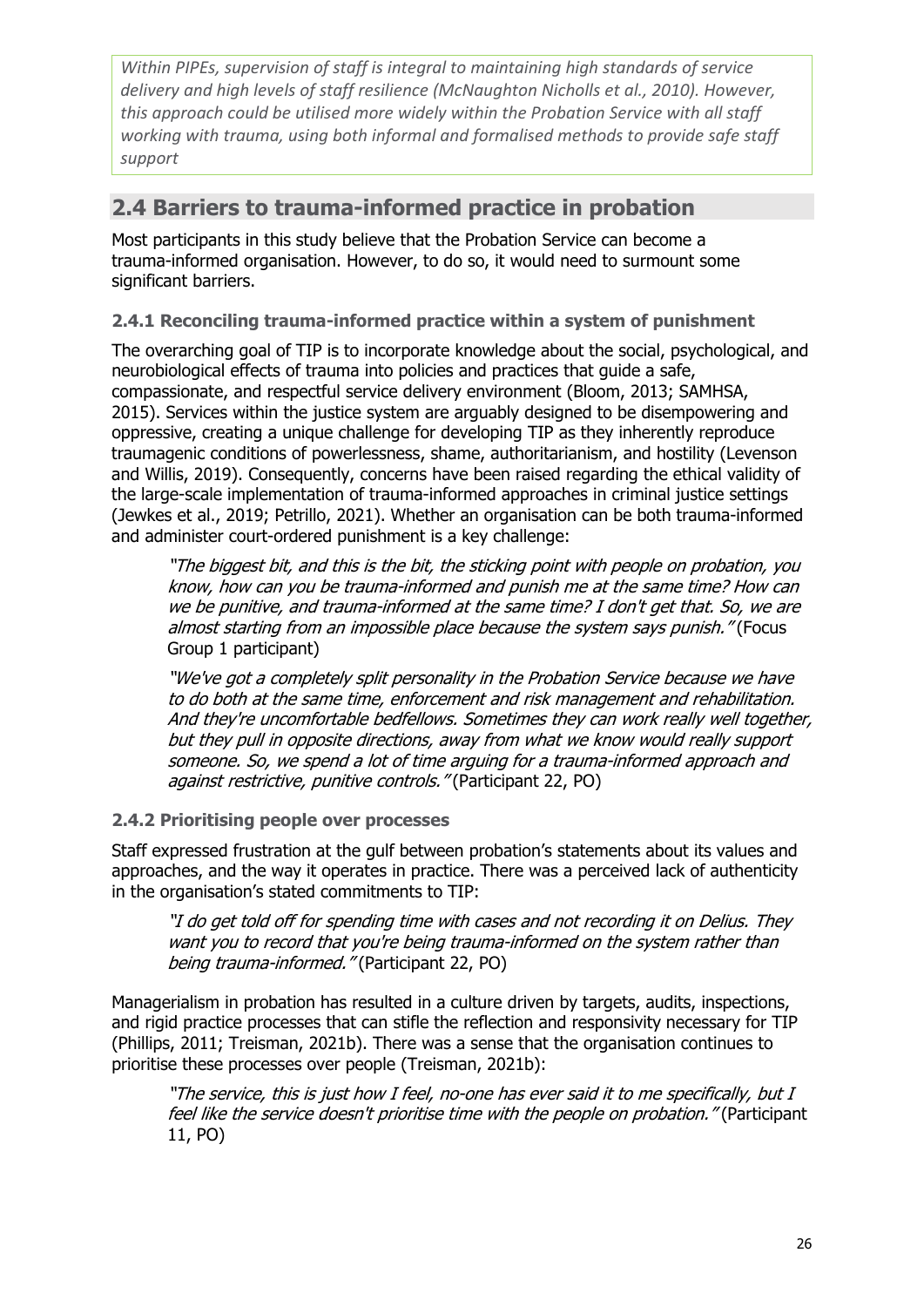Instilling the professional confidence in practitioners to practice in a way that can feel at odds with the managerialist operational model was identified as a challenge to implementing trauma-informed approaches more widely across the organisation:

"A lot of TIP relies on the system having a flex in it. A lot of senior managers, it's a long time since they have been in practice. Then if you're having lots of access to quite new thinking, and counter thinking to what we've had perhaps over the past 10 years...I think there is a great level of enthusiasm from SLT for this kind of way of working and wanting that ethos, but I think then it gets stuck at the practice application." (Participant 9, SPO)

#### **2.4.3 Dismantling cultures of fear, shame, and blame**

For trauma-informed approaches to be fully and consistently implemented, they must be planted in 'nourishing soil' (Bloom, 2013, p.13), meaning the organisations within which people are trying to do trauma-informed work have values and practices that are consistent with trauma-informed care. TIP is not just about how an organisation treats people using their service, but also its knowledge base, its organisational values, and how the organisation treats its employees (Bloom, 2013). To be trauma-informed, organisations need to be consistent, predictable, and non-shaming. However, participants in this study expressed a sense of professional precarity resulting from policies and processes that are at once both overly prescribed, yet also constantly changing. Though some participants in strategic roles in the organisation expressed a belief that processes, such as those that follow a serious further offence (SFO), were becoming less about finding fault with individual practice, this belief was not shared by those in operational roles. Those in operational roles felt acutely that when things go wrong, the organisation continues to seek fault with individual practice with little or no acknowledgment of organisational responsibility:

"There's that fear always as well, all the time fear in the back of your head. What if something goes wrong? Then it's on you, you know, and until probation kind of finds a way to remove that from practitioners...Yeah, it's going to be impossible to be trauma-informed." (Participant 3, SPO)

There were some examples where an organisational culture of fear and blame was explicit, including one PDU that sent round what the practitioners termed the 'naughty list;' a list 'naming and shaming' staff who had missed operational targets that month. Organisational cultures of fear, shame, and blame are a significant barrier to probation becoming a trauma-informed organisation.

#### **2.4.4 Securing buy-in from senior leaders**

Buy-in for TIP at senior levels of the organisation was repeatedly identified as crucial to making the shifts in organisational culture necessary to embed TIP:

"Probation is very hierarchical, and that's not very trauma-informed. It doesn't matter how trauma-informed POs, practitioners, receptionists are, if senior leaders aren't trauma-informed and if they thrive off this kind of hierarchical environment, then it's not going to work." (Participant 3, SPO)

"I think at practitioner level, it's really gaining momentum. I think an impediment to really holding it as an organisation is having that buy-in from the senior managers." (Participant 9, SPO)

While most participants believed probation could become a trauma-informed organisation, there was uncertainty about how 'trauma awareness' can be operationalised into TIP:

"I think if you speak to the powers that be, they will say yes, we're absolutely bought into this. But I think it's one thing saying that but in terms of follow-up actions and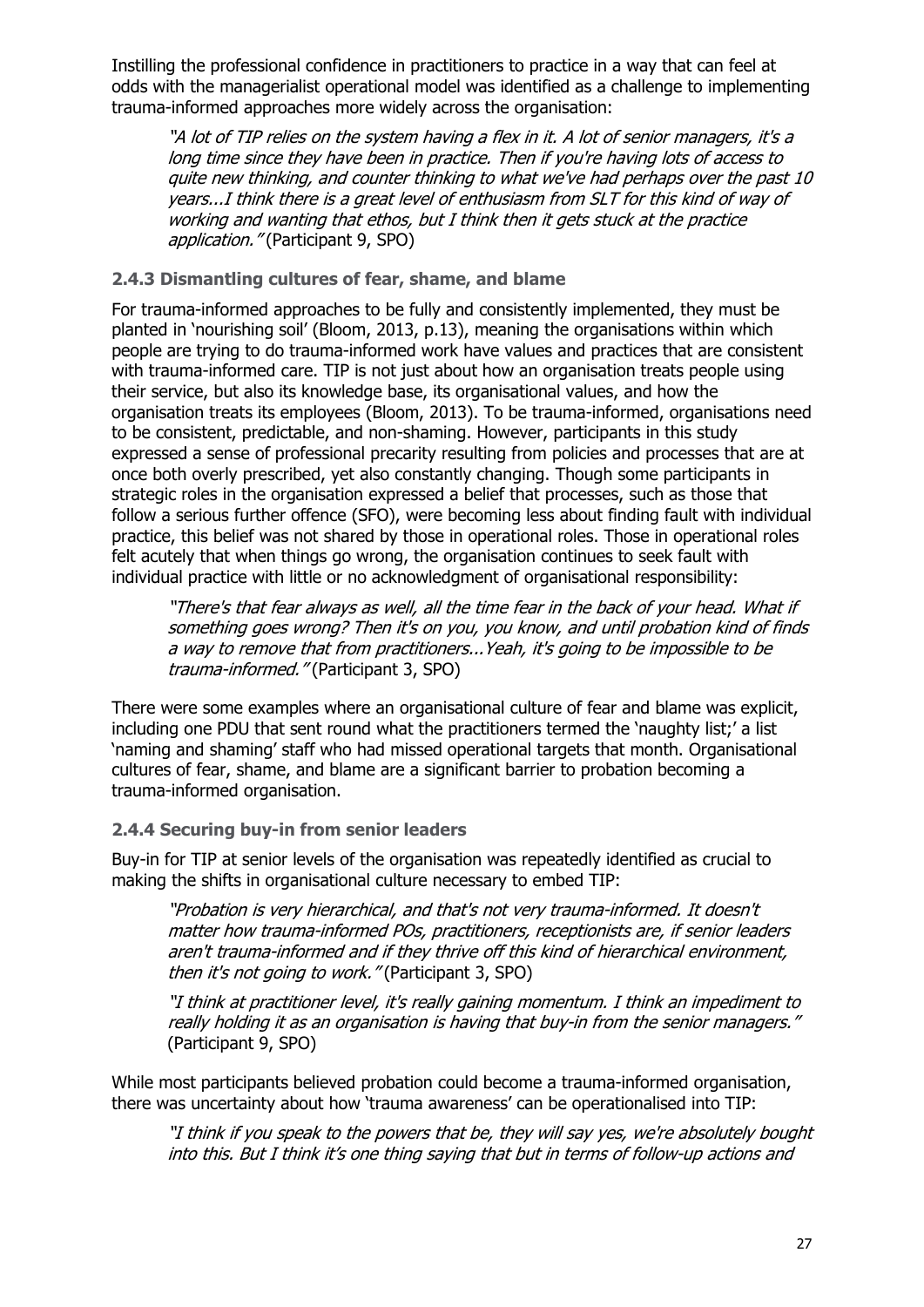things that are going to make a significant and long-term difference, it remains to be seen how that will play out. "(Participant 2, SPO)

TIP was not perceived to be enough of a priority at present to guarantee the leadership required to drive its implementation and development.

#### **2.4.5 Reducing unmanageable workloads**

Translating trauma awareness into TIP is seen as being hindered by workloads that leave little time or space for the reflection required to support TIP. The status quo for probation for the past decade has been budget cuts, staff shortages, constrained opportunities for training and development, and constant organisational restructuring. Added to this is the reduction in community service providers for offending-related needs including mental health, addiction, and youth services. This context robs probation staff at all levels of the thing that is essential to  $TIP - time$ :

"The obstacles can be caseload, workload issues. The obstacles in recent times have always been ways of working. You know, what level of thought it was possible to put in very quickly." (Participant 1, HoS)

"You know the caseload pressures; you're constantly fighting fire. It takes more time to do it in a trauma-informed way rather than just quickly running through my thing and telling them what I think, rather than kind of working through it with them. It takes a lot more time." (Participant 22, PO)

"When lots of pressures come on, as they do for POs, I think people become desensitised and they resort back to the minimum they need to do...No wonder there are retention issues, people have got crazy caseloads. So, you want people to buy into a learning culture, or reflective learning culture, but there are some fundamentals that you really need to work on." (Participant 3, SPO)

Unmanageable workloads are both a cause and consequence of staff shortages resulting from high levels of staff sickness and numbers of staff resigning from the service (see HMPPS MoJ, 2021). Testimonies in this research indicate that a trauma-informed framework for practice could be part of a response to address these issues (for further analysis of workloads and other potential promising developments, see HM Inspectorate of Probation, 2021).

#### **2.4.6 Refining understandings of risk**

The dominance of the risk paradigm was perceived by participants as a barrier to embedding trauma-informed approaches because it creates a lack of clarity around the organisation's goals for TIP:

"I think that's a difficult thing for all of us, to be honest. It is the trauma versus risk arguments all the time. It's how someone's done something and we're looking at having to recall them back to prison. But by doing that, we step backwards in that trauma journey." (Focus Group 1 Participant)

"It's quite difficult coming then into probation where it is very risk, risk, risk, and your balance becomes slightly off where everything's just risk, everything, you know, you record and everything you do. Spending more time, I always feel kind of writing stuff down, then I have to actually support that person." (Focus Group 1 Participant)

However, it has been argued that TIP is in fact highly compatible with the risk, need, responsivity principles of effective practice, particularly the responsivity component (Levenson and Willis, 2019). In this study, those trying to build trauma-informed approaches into their work also perceived trauma-informed approaches to enhance their assessment and management of risk: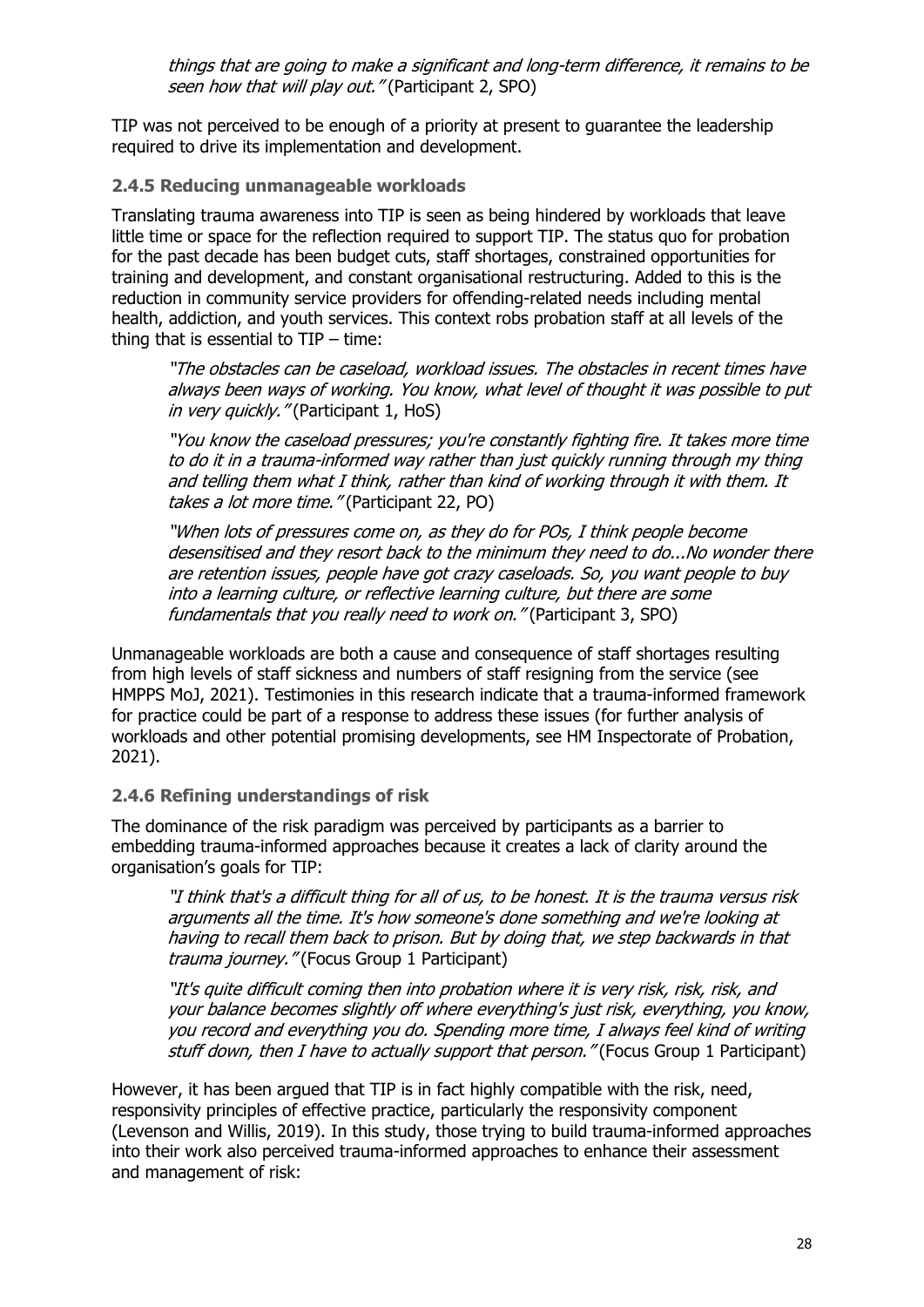"TIP could be misunderstood as working in a way that isn't safe and it is safe because it's about boundaries. Because you're working with someone who has been really damaged and the worst thing you could do is have poor boundaries in relationships. It's about how you get really good boundaries set that provide that person with that safety and support...I'm not minimising the risk. I've been there when people are kicking off and you've got to deal with that in that moment because you've got to keep people safe, and you might have to call the police. But it's about unpicking that and saying given what we know about this person, what was going on there? What triggered that? Or what was it about the relationship? Or the environment? - helping the person unpick what was going on." (Participant 8, SPO)

Practitioners felt that trauma-informed approaches helped them to develop a more nuanced understanding of risk and that TIP can go hand-in-hand with public protection work:

"It's quite easy for rule breaking behaviour to be conflated with risk. The trauma-informed way of looking at things can help mitigate that. Okay, well that is rule breaking. And that's not great. But does that mean that by extension that person actually needs to be back in prison? Because surely that's for us to manage in the community. And I think we can often back ourselves into a corner around those kind of rule breaking things. I think what the trauma-informed model does is allow you to sit back and be curious. It allows you to think well, this is how this looks from my perspective but from that person's perspective, with their life story, what actually might be behind that behaviour. But I think we are still a little way off it feeling safe practice." (Participant 9, SPO)

"It doesn't have to be one or the other. I can protect the public and also still have that relationship with them and make sure that I'm not, or I'm trying my best not to, traumatise them in the process." (Participant 11, PO)

#### **Good practice example: External partnership with DIGNIFI**

*DIGNIFI works in collaboration with staff working in probation and provides traumainformed training, resources, and support to practitioners working with young adults who have experienced the care system. Practitioners involved in this partnership spoke very highly of the support it provided in overcoming the identified barriers to TIP. The DIGNIFI model stood out in this study because of the direct support Julia Pennington, the CEO of DIGNIFI, provided to probation staff working with this cohort. The DIGNIFI model provides training and consultancy, but also crucial additional direct support to practitioners. As a result, practitioners working with DIGNIFI experienced a sense of control, reassurance, and safety in their practice:* 

*"As practitioners, I think the model we've got at the moment with Julia is a huge benefit for us. All of us get to the point where we have a ridiculous number of cases…and you're always there thinking, I need to do this with this person, this person needs a bit of attention from me, and you just don't have the capacity. So, when you can sort of go, this person has got the trauma there, they need some help and support, the fact that we've got Julia, who can be that extra person who can have that contact with them, and it almost takes that responsibility off us. It gives you that sort of almost relax. I can breathe a little bit because what the issue there is still being dealt with." (Focus Group 1 Participant).*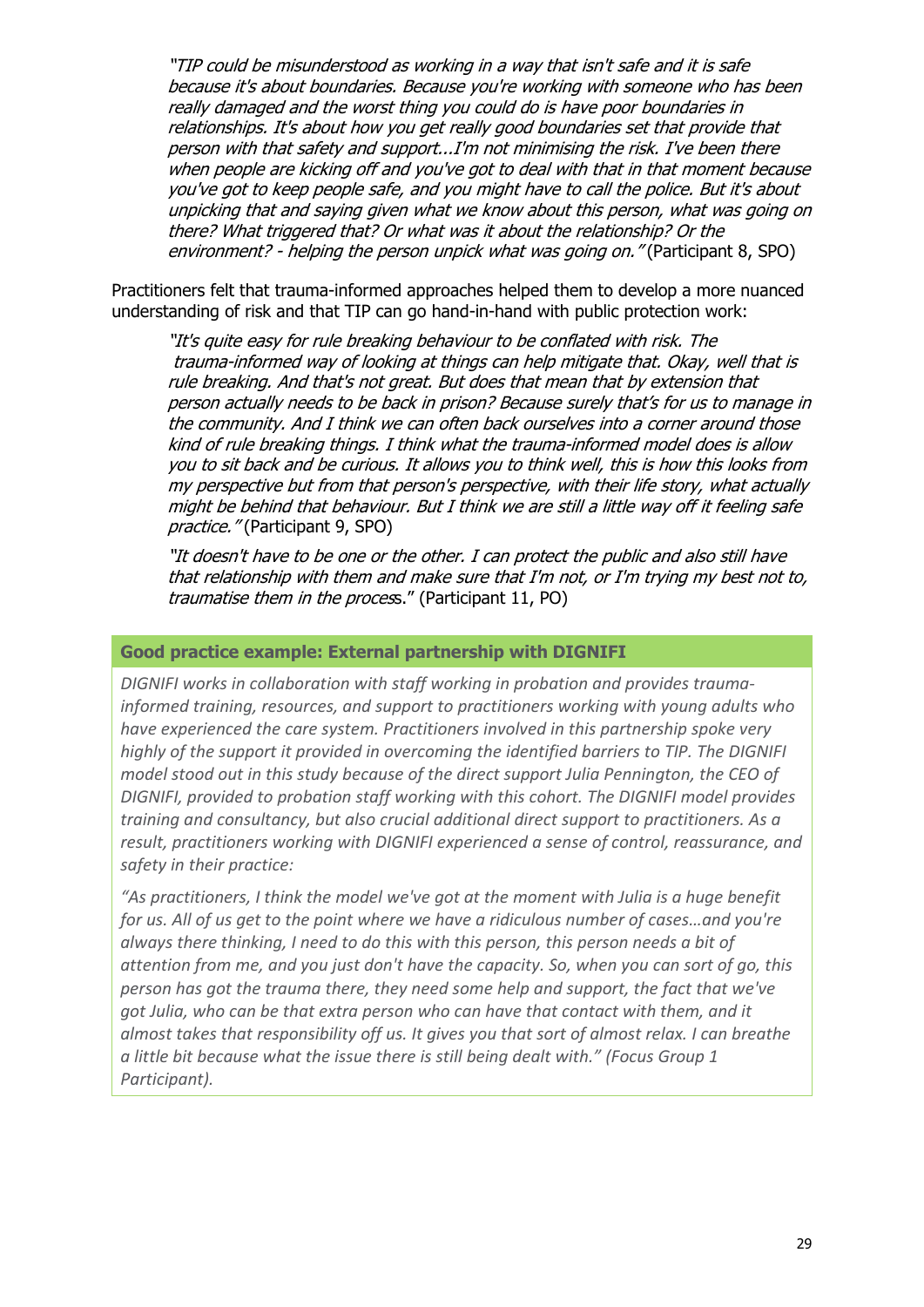# <span id="page-29-0"></span>**3. Conclusion**

While delineations of being trauma aware, trauma-informed and trauma responsive suggest a progressive journey to become more trauma-informed and responsive, the reality for organisations is often more complex (Treisman, 2021b). This study has found that probation as an organisation, and the staff within it, are at different places and moving at different speeds in the journey to become trauma-informed. For some in the organisation, 'trauma-informed' represents little more than new terminology for treating people with respect. Others have a deeper awareness of TIP having undertaken formal training delivered either internally or by external organisations. Those involved in specific areas of practice had opportunities for ongoing supervision, learning, and development. It was impressive how many practitioners had consolidated formal training by independently seeking out research and learning opportunities in this area of practice and are now using this knowledge to redefine elements of practice through the lens of trauma. This has resulted in some inspirational pockets of practice in probation that unquestionably meet the 'criteria' of TIP. Importantly, much of this work is with the most vulnerable people on probation; women, young adults, and those with mental health and personality disorder diagnoses.

Probation as an organisation is at a much earlier stage in the journey. There is no mechanism through which to share all the practice that is being developed in individual areas. There is great value in training staff and adapting aspects of practice, but this must be the start of an organisation's journey to become trauma-informed. Becoming trauma-informed is a long-term project for organisations and for probation, and there remain significant barriers to achieving the shifts in culture, policy, practice and procedures that are required to properly implement and embed TIP.

However, this research identified the following enablers that could support the further implementation and development of TIP in probation:

- compulsory 'Becoming Trauma-Informed' training for all staff, including senior leaders and support staff
- TIP specialists in all PDUs who have appropriate knowledge to ensure TIP is also gender and culturally responsive to implement and develop TIP locally
- TIP specialists at different levels of the organisation who can co-ordinate and oversee organisation-wide strategies for knowledge and information gathering and sharing and embed trauma awareness and responsivity in all policy and practice guidance
- participating in local initiatives using whole systems approaches, such as the Lancashire Violence Reduction Network, that are embedding TIP across public services
- developing organisation-wide projects such as the PSR pilot to embed a trauma perspective into risk assessment and sentence management tasks
- working in partnership with trauma specialists to support people on probation with specific vulnerabilities such as young people and women
- making clinical supervision available and accessible to all frontline staff
- developing or purchasing trauma-specific interventions, particularly for people with specific trauma-related needs such as veterans, women, and young people with experiences of care.

Participants reported that the implementation of TIP had stalled during the unification of the CRCs and NPS as the service focused its efforts on the transition. However, unification brings with it an opportunity for the Probation Service to redefine itself as a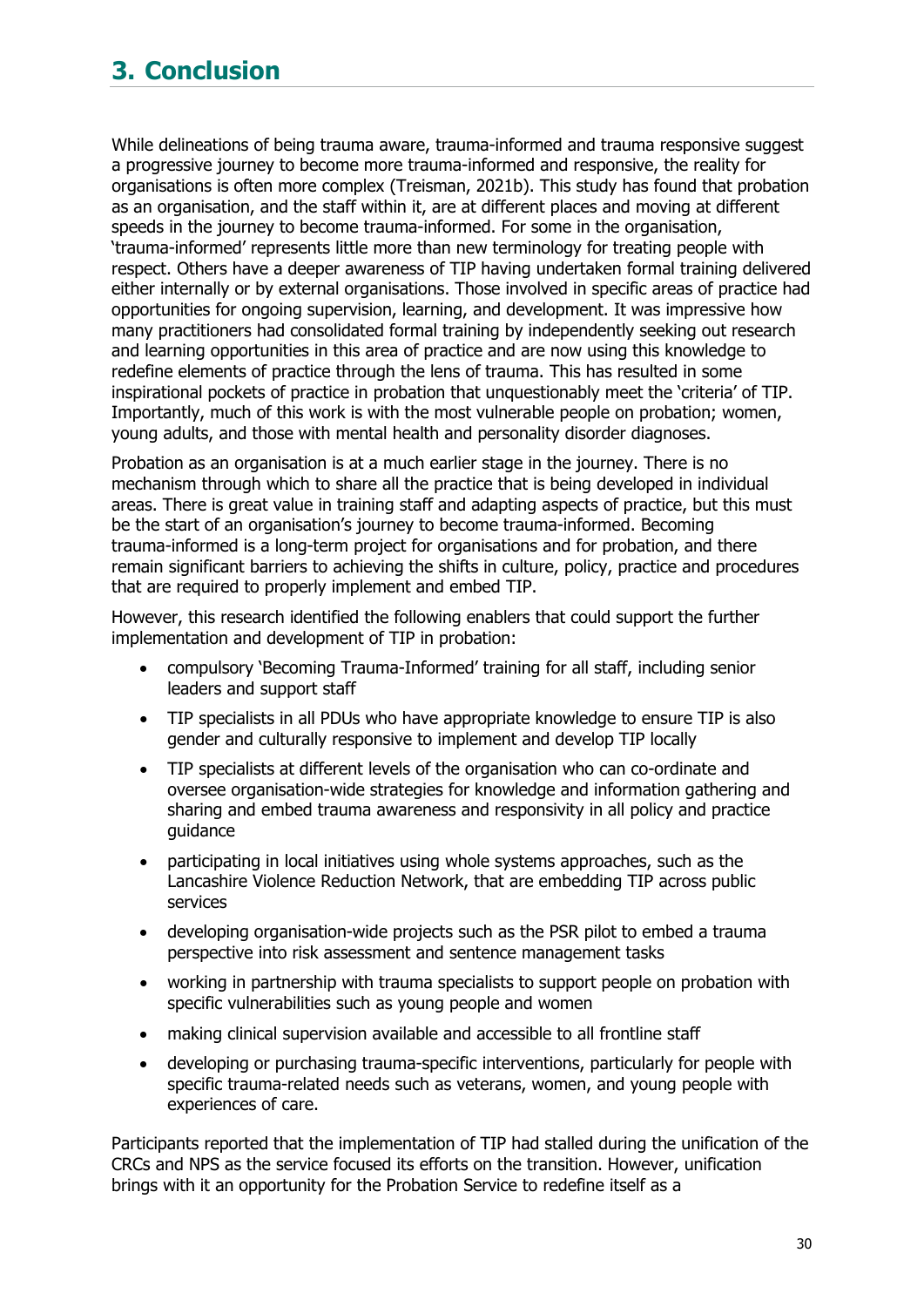trauma-informed organisation, building on the hard work of the practitioners who have progressed this work.

"My hope would be that moving forward, especially in the reunification, it will be implemented and underlie every kind of intervention that's delivered, whether that's kind of bread and butter one-to-one work with people on probation or more formal accredited programmes. And that every staff member in the organisation has an understanding of TIP. So, it's got that top-down and bottom-up approach, it's flowing right through the organisation. Everybody is aware of it, and everybody is aware of the difficulties in applying it sometimes, and how we can make that fit in the organisation. And so, I just hope it is implemented right through so the hard work that a lot of people have done isn't lost, it's accelerated." (Participant 4, HoS)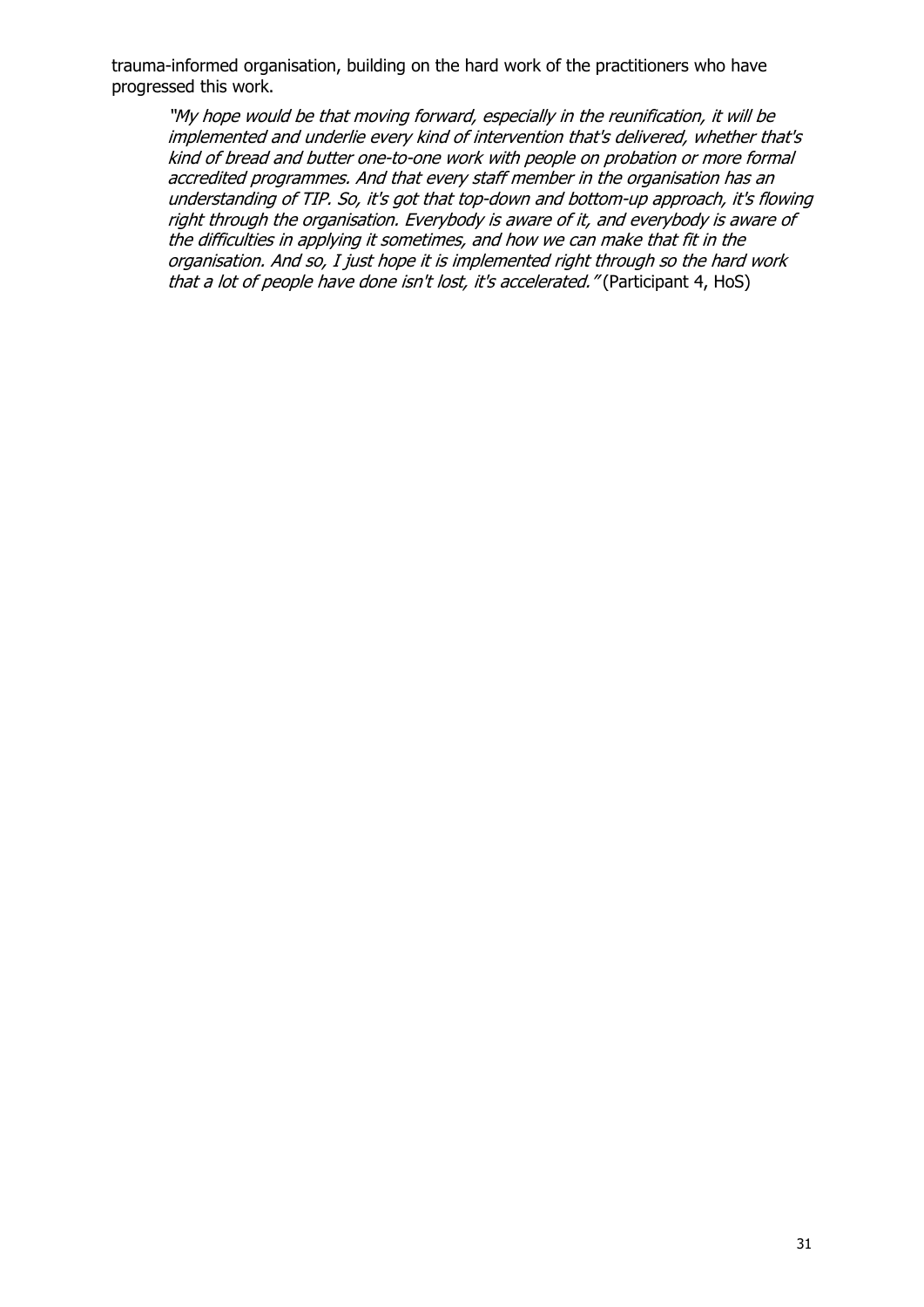<span id="page-31-0"></span>American Psychiatric Association (2013). Diagnostic and statistical manual of mental disorders (5th Ed). Washington, D.C.: American Psychiatric Association.

Arledge, E. and Wolfson, R. (2001). 'Care of the Clinician', in Harris, M. and Fallot, R.D. (eds.) Using Trauma Theory to Design Service Systems. San Francisco: Jossey-Bass, pp. 91-97.

Barnett Brown, V. (2018). Through a Trauma Lens Transforming Health and Behavioural Health Systems. London: Routledge.

Brown, V., Harris, M. and Fallot, R. (2013). 'Moving toward trauma-informed practice in addiction treatment: a collaborative model of agency assessment', Journal of Psychoactive Drugs, 45(5), pp. 386-393.

Bloom, B. and Covington, S. (1998). 'Gender-specific programming for female offenders: What is it and why is it important' [Presentation] 50th annual meeting of the American Society of Criminology. Available at: (15) (PDF) Gender-Specific Programming for Female [Offenders: What is it and Why is it Important? \(researchgate.net\)](https://www.researchgate.net/publication/268258804_Gender-Specific_Programming_for_Female_Offenders_What_is_it_and_Why_is_it_Important#fullTextFileContent) (Accessed: 20 November 2021).

Bloom, S.L. (2013). Creating Sanctuary: Towards the evolution of sane societies. London: Routledge.

Bloom, S. L. and Farragher, B. (2011). *Destroying sanctuary: The crisis in human service* delivery systems. Oxford: Oxford University Press.

Bradley, A. (2021). 'Viewing Her Majesty's Prison Service through a Trauma-Informed Lens', Prison Service Journal, 255, pp. 4-12.

Bradley, A. (2017). Trauma-informed practice: Exploring the role of adverse life experiences on the behaviour of offenders and the effectiveness of associated criminal justice strategies. University of Northumbria at Newcastle (United Kingdom).

Centers for Disease Control and Prevention (n.d.). Helping patients cope with a traumatic event. CDC Injury Prevention Factsheet. Available at:

[https://www.cdc.gov/masstrauma/factsheets/professionals/coping\\_professional.pdf](https://www.cdc.gov/masstrauma/factsheets/professionals/coping_professional.pdf)

Charmaz, K. (2014). Constructing grounded theory. 2nd edn. London: SAGE.

Covington. S. S. (2016). Becoming trauma-informed: Toolkit for Women's Community Service Providers. Available at: [https://www.mappingthemaze.org.uk/wp/wp](https://www.mappingthemaze.org.uk/wp/wp-content/uploads/2017/08/Covington-Trauma-toolkit.pdf)[content/uploads/2017/08/Covington-Trauma-toolkit.pdf](https://www.mappingthemaze.org.uk/wp/wp-content/uploads/2017/08/Covington-Trauma-toolkit.pdf) (Accessed: 14 November 2021).

Covington, S. S., and Bloom, B. E. (2007). 'Gender responsive treatment and services in correctional settings', Women & Therapy, 29(3-4), pp. 9-33.

Covington, S. S., & Russo, E. M. (2016). Healing Trauma: A brief intervention for women. Facilitator quide (2nd Ed.). Minnesota: Hazelden Publishing.

Dermody, A., Gardner, C., Davis, S., Lambert, S., Dermody, J. and Fein, M. (2018). 'Resilience in the Face of Trauma: Implications for Service Delivery', Irish Probation Journal, 15, pp. 161- 178.

Elliott, D. E., Bjelajac, P., Fallot, R. D., Markoff, L. S. and Reed, B. G. (2005). 'Trauma‐informed or trauma‐denied: Principles and implementation of trauma‐informed services for women', Journal of Community Psychology, 33(4), pp. 461-477.

Evans, A. and Coccoma, P. (2014). Trauma-informed care: How neuroscience influences practice. London: Routledge.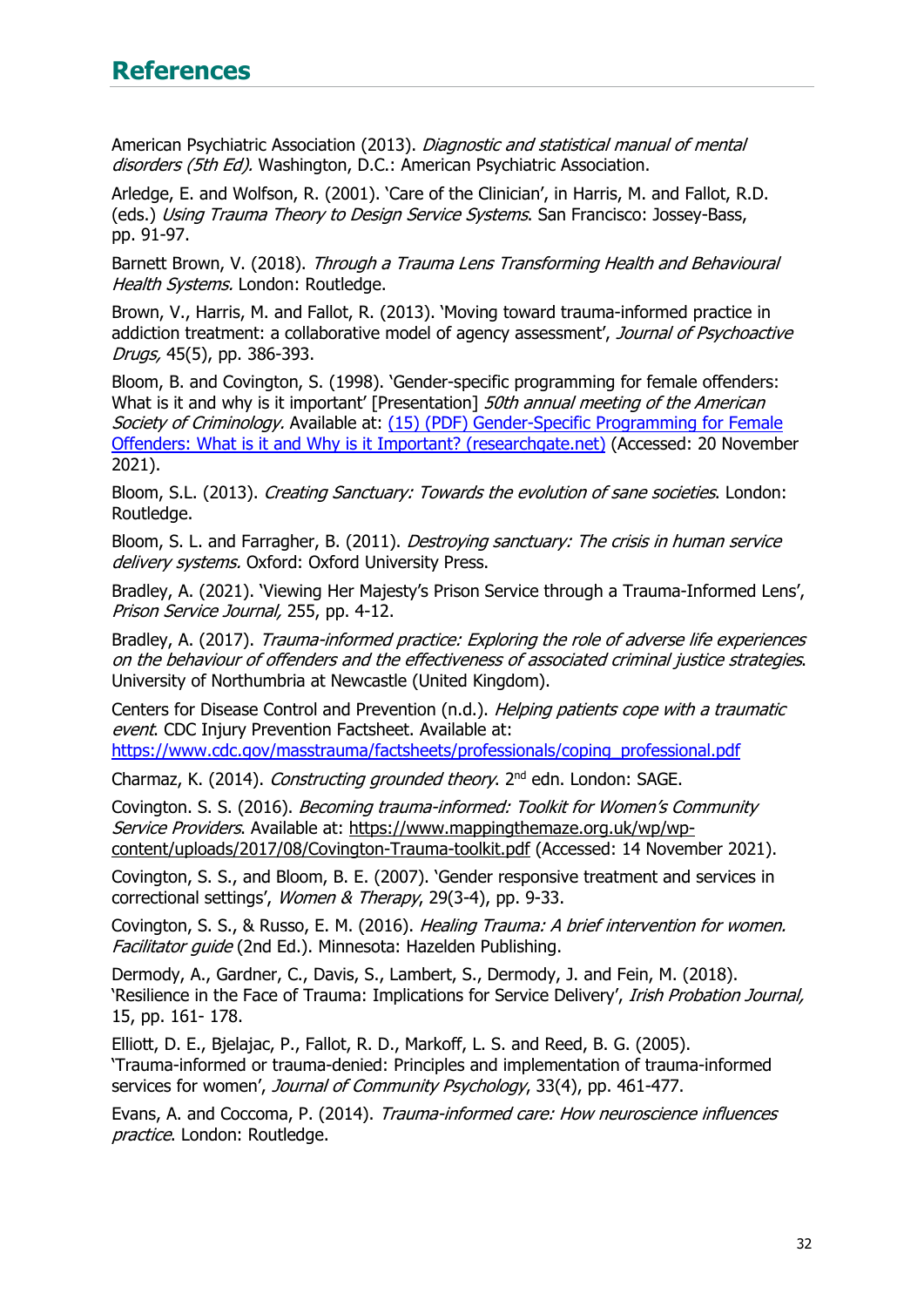Facer-Irwin, E., Karatzias, T., Bird, A., Blackwood, N. and MacManus, D. (2021). 'PTSD and complex PTSD in sentenced male prisoners in the UK: prevalence, trauma antecedents, and psychiatric comorbidities', Psychological Medicine, pp.1–11.

Fallot, R., and Harris, M. (2006). Trauma-informed services: A self-assessment and planning protocol. Washington: Community Connections.

Fallot, R. and Harris, M. (2009). Creating Cultures of Trauma-Informed Care [\(](https://www.theannainstitute.org/CCTICSELFASSPP.pdf)CCTIC[\)](https://www.theannainstitute.org/CCTICSELFASSPP.pdf): A Self-Assessment and Planning Protocol, Available at: <https://www.theannainstitute.org/CCTICSELFASSPP.pdf> (Accessed: 4 November 2021).

Figley, C. R. (2011). 'The empathic response in clinical practice: Antecedents and consequences', in J. Decety (ed.) The Social Neuroscience of Empathy: From Bench to Bedside. Boston: MIT Press, pp. 263–274.

Figley, C.R and Figley, K.R. (2017). 'Compassion Fatigue Resilience', in Seppälä, E.M., Simon-Thomas, E., Brown, S.L., Worline, M.C., Cameron, D.C. and Doty, J.R. (eds.) The Oxford Handbook of Compassion Science. Oxford: Oxford University Press, pp. 387-398.

Ford, K., Bellis, M.A., Hughes, K., Barton, E.R. and Newbury, A. (2020). 'Adverse childhood experiences: a retrospective study to understand their associations with lifetime mental health diagnosis, self-harm or suicide attempt, and current low mental wellbeing in a male Welsh prison population', Health and Justice, 8(13), pp. 1-13.

Giovannoni, J., McCoy, K.T., Mays, M. and Watson, J. (2015). 'Probation Officers Reduce Their Stress by Cultivating the Practice of Loving-Kindness with Self and Others', International Journal of Caring Sciences, 8 (2), pp. 325-343.

Harris, M. and Fallot, R.D. (2001). Using Trauma Theory to Design Service Systems. San Francisco: Jossey-Bass.

Harrison, J. (2019). An evaluation of the clinical supervision pilots. Riverside Care and Support.

Henderson, C. and Tebbutt, C. (2019). Trauma-informed Leadership for Organisational Change: A Framework. Available at: [http://www.mhcc.org.au/wp](http://www.mhcc.org.au/wp-content/uploads/2019/11/TICPOT-TI-Leadership-Framework-Stage-4-v.16-FINAL-30.10.19.pdf)[content/uploads/2019/11/TICPOT-TI-Leadership-Framework-Stage-4-v.16-FINAL-](http://www.mhcc.org.au/wp-content/uploads/2019/11/TICPOT-TI-Leadership-Framework-Stage-4-v.16-FINAL-30.10.19.pdf)[30.10.19.pdf](http://www.mhcc.org.au/wp-content/uploads/2019/11/TICPOT-TI-Leadership-Framework-Stage-4-v.16-FINAL-30.10.19.pdf) (Accessed: 10 October 2021).

Herman, J.L. (2015). Trauma and Recovery: The aftermath of violence from domestic abuse to political terror. New York: Basic Books.

HM Inspectorate of Probation (2021). Caseloads, workloads and staffing levels in probation services, HM Inspectorate of Probation Research & Analysis Bulletin 2021/02. Available at: [https://www.justiceinspectorates.gov.uk/hmiprobation/wp](https://www.justiceinspectorates.gov.uk/hmiprobation/wp-content/uploads/sites/5/2021/03/Caseloads-and-Workloads-RAB-v.3.pdf)[content/uploads/sites/5/2021/03/Caseloads-and-Workloads-RAB-v.3.pdf](https://www.justiceinspectorates.gov.uk/hmiprobation/wp-content/uploads/sites/5/2021/03/Caseloads-and-Workloads-RAB-v.3.pdf) (Accessed: 20 November 2021).

HMPPS and MOJ. (2021). Her Majesty's Prison and Probation Service workforce quarterly: September 2021. Available at: [https://www.gov.uk/government/statistics/her-majestys](https://www.gov.uk/government/statistics/her-majestys-prison-and-probation-service-workforce-quarterly-september-2021/her-majestys-prison-and-probation-service-workforce-quarterly-september-2021--2#sickness-absencewww.gov.uk)[prison-and-probation-service-workforce-quarterly-september-2021/her-majestys-prison-and](https://www.gov.uk/government/statistics/her-majestys-prison-and-probation-service-workforce-quarterly-september-2021/her-majestys-prison-and-probation-service-workforce-quarterly-september-2021--2#sickness-absencewww.gov.uk)[probation-service-workforce-quarterly-september-2021--2#sickness-absencewww.gov.uk\)](https://www.gov.uk/government/statistics/her-majestys-prison-and-probation-service-workforce-quarterly-september-2021/her-majestys-prison-and-probation-service-workforce-quarterly-september-2021--2#sickness-absencewww.gov.uk) (Accessed: 20 November 2021)

Hough, J. (2020). The effectiveness of clinical supervision for workers supporting people experiencing multiple disadvantage. Available at: [https://www.bht.org.uk/wp](https://www.bht.org.uk/wp-content/uploads/2020/12/Clinical-supervision-research-FLSE-14.12.20.pdf)[content/uploads/2020/12/Clinical-supervision-research-FLSE-14.12.20.pdf](https://www.bht.org.uk/wp-content/uploads/2020/12/Clinical-supervision-research-FLSE-14.12.20.pdf) (Accessed: 12 November 2021).

Huckshorn, K. and LeBel, J. (2013). 'Trauma-informed care', in Yeager, K., Cutler, D. and Svendsen, D. (eds.) Modern Community Mental Health: An Interdisciplinary Approach. Oxford: Oxford University Press.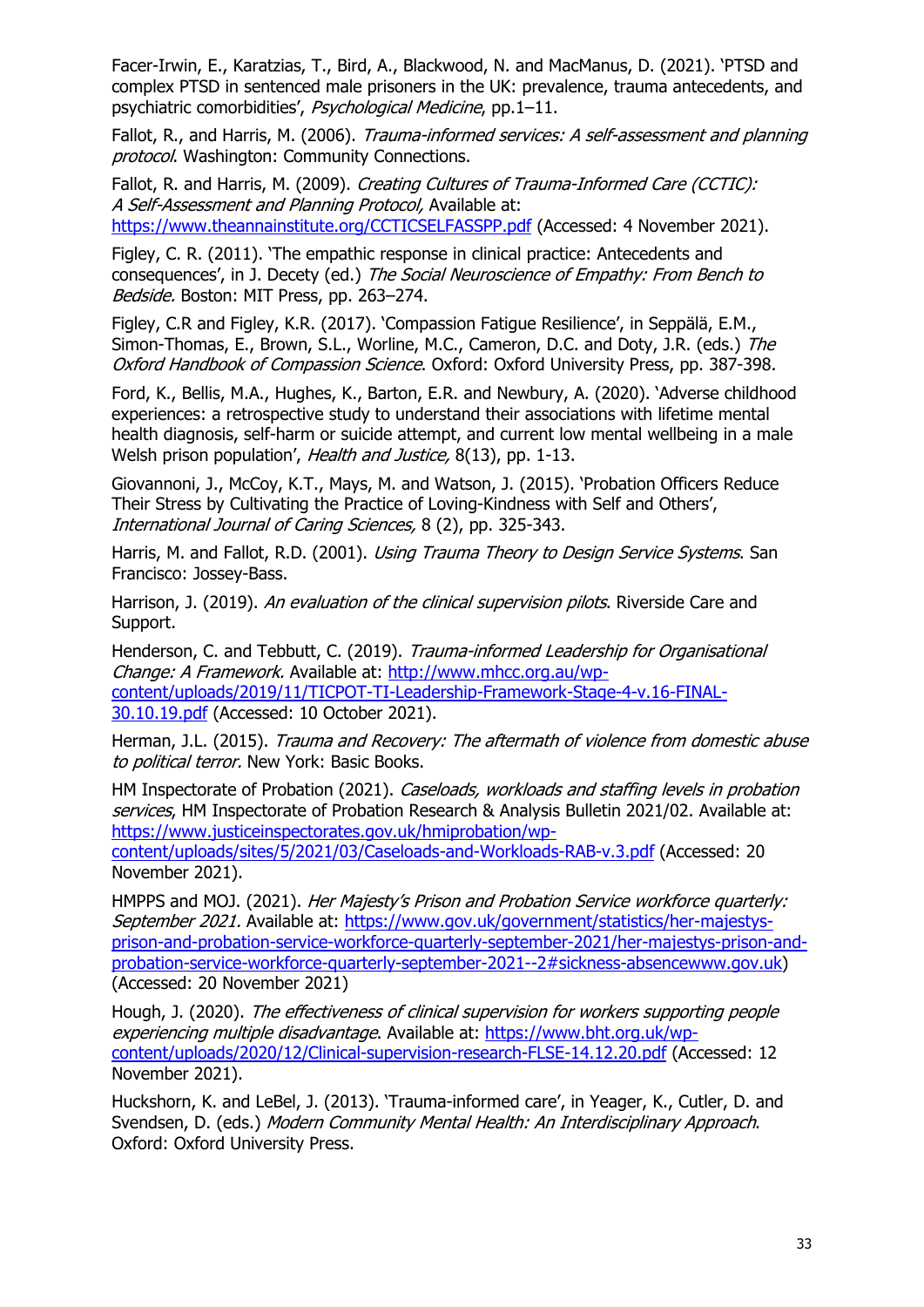Jewkes, Y., Jordan, M., Wright, S. and Bendelow, G. (2019). 'Designing 'healthy' prisons for Women: Incorporating trauma-informed care and practice (TICP) into prison planning and design', International Journal of Environmental Research and Public Health, 16(20), 3818.

Karatzias, T., Power, K., Woolston, C., Apurva, P., Begley, A., Mirza, K., Conway, L., Quinn, C., Jowett, S., Howard, R. and Purdie, A., 2018. Multiple traumatic experiences, post‐ traumatic stress disorder and offending behaviour in female prisoners. Criminal behaviour and mental health, 28(1), pp.72-84.

Keeping Bristol Safe Partnership (2021). *Principles for trauma-informed practice*. Available from: [Principles for Trauma-Informed System \(bristolsafeguarding.org\)](https://bristolsafeguarding.org/media/rmlbpe2u/bnssg-principles-for-trauma-informed-practice-march-2021-web-version.pdf)

Kim, J., Chesworth, B., Franchino-Olsen, H. and Macy, R.J. (2021). 'A Scoping Review of Vicarious Trauma Interventions for Service Providers Working with People Who Have Experienced Traumatic Events', Trauma, Violence and Abuse [Preprint]. Available at: <https://doi.org/10.1177/1524838021991310> (Accessed: 20 November 2021).

Kubiak, S., Covington, S.S. and Hillier, C. (2017). 'Trauma-Informed Corrections', in Springer, D. and Roberts, A. (eds.) Social Work in Juvenile and Criminal Justice System. 4th edn. New York: Springer.

Lambert, S. and Gill-Emerson, G. (2017). Moving Towards Trauma-Informed Care: A Model of Research and Practice. Cork: Simon Community.

Lee, R. (2017) 'The impact of engaging with clients' trauma stories: Personal and organizational strategies to manage probation practitioners' risk of developing vicarious traumatization', Probation Journal, 64(4), pp. 372-387. doi: 10.1177/0264550517728783.

Levenson, J. S. and Willis, G. M. (2019). 'Implementing trauma-informed care in correctional treatment and supervision', Journal of Aggression, Maltreatment & Trauma, 28(4). pp. 481-501.

Liddle, M., Boswell, G., Wright, S. and Francis, V., with Perry, R. (2016). *Trauma and young* offenders: A review of the research and practice literature. London: Beyond Youth Custody.

Manchester City Council. (2019). ACE-aware and trauma-informed city: Manchester 2019-2025. Available at: [https://www.manchestersafeguardingpartnership.co.uk/wp](https://www.manchestersafeguardingpartnership.co.uk/wp-content/uploads/2019/11/2019-11-12-ACEs_Trauma-Informed_Strategy_2019-25.pdf)[content/uploads/2019/11/2019-11-12-ACEs\\_Trauma-Informed\\_Strategy\\_2019-25.pdf](https://www.manchestersafeguardingpartnership.co.uk/wp-content/uploads/2019/11/2019-11-12-ACEs_Trauma-Informed_Strategy_2019-25.pdf) (Accessed: 29 November 2021).

Maslach, C. and Leiter, M.P. (2016). 'Understanding the burnout experience: recent research and its implications for psychiatry', World Psychiatry, 15(2), pp. 103-111.

McCartan, K. (2020). Trauma-Informed Practice: Academic Insights 2020/05. Manchester: Her Majesty's Inspectorate of Probation.

McNaughton Nicholls, C., Callanan, M., Legard, R., Tomaszewski, W., Purdon, S. and Webster, S. (2010). *Examining implementation of the stable and acute dynamic risk* assessment tool pilot in England and Wales. Ministry of Justice Research Series 4/10. London: Ministry of Justice.

Messina, N., Grella, C., Burdon, W. and Prendergast, M. (2007). 'Childhood adverse events and current traumatic distress: A comparison of men and women drug-dependent prisoners', Criminal Justice and Behavior, 34(11), pp. 1385-1401.

Middleton J, Harvey S, Esaki, N. (2018). 'Transformational Leadership and Organizational Change: How do Leaders Approach Trauma-Informed Organizational Change…Twice?', Families in Society, 96(3), pp. 155-163.

Miller, N.A. and Najavits, L.M. (2012). 'Creating trauma-informed correctional care: a balance of goals and environment', *European Journal of Psychotraumatology*, 3, pp.1-8.

Ministry of Justice. (2018). Female Offender Strategy. Available online: [https://www.gov.uk/government/publications/female-offender-strategy.](https://www.gov.uk/government/publications/female-offender-strategy) (Accessed: 4 November 2021)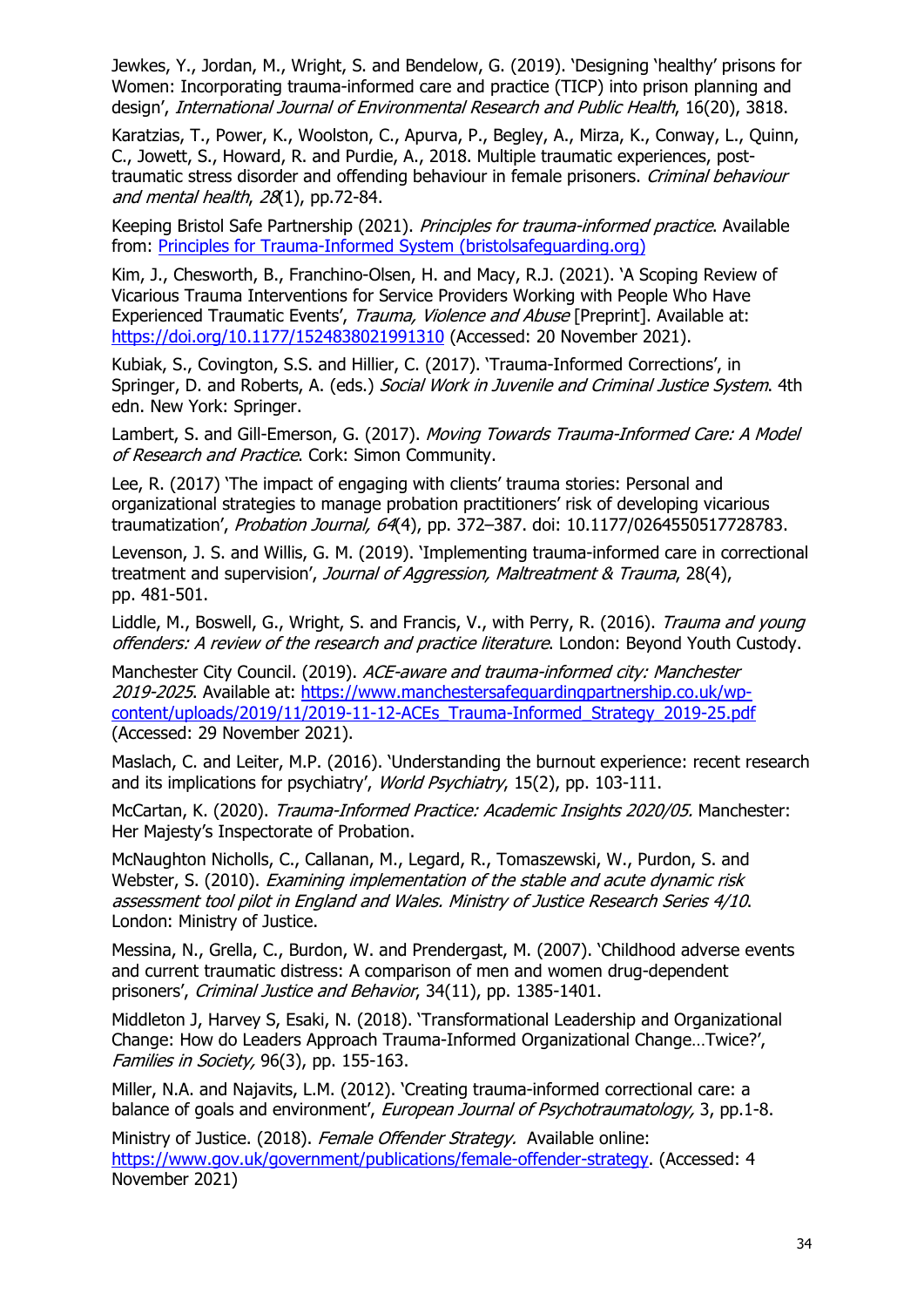NHS Education for Scotland. (2017). Transforming Psychological Trauma: A Skills and Knowledge Framework for The Scottish Workforce. Edinburgh: NHS Education for ScotlandNOMS (2015). Better Outcomes for Women Offenders. Available online: [https://assets.publishing.service.gov.uk/government/uploads/system/uploads/attachment\\_d](https://assets.publishing.service.gov.uk/government/uploads/system/uploads/attachment_data/file/457922/Better_Outcomes_for_Women_Offenders_September_2015.pdf) [ata/file/457922/Better\\_Outcomes\\_for\\_Women\\_Offenders\\_September\\_2015.pdf.](https://assets.publishing.service.gov.uk/government/uploads/system/uploads/attachment_data/file/457922/Better_Outcomes_for_Women_Offenders_September_2015.pdf) (Accessed: 10 December 2021)

Petrillo, M. (2007). 'Power struggle: Gender issues for female Probation Officers in the supervision of high-risk men', Probation Journal, 54(4), pp. 394-406.

Petrillo, M. (2021). ''We've all got a big story:' Experiences of a trauma-informed intervention in prison', *Howard Journal of Crime and Criminal Justice*, 60(2), pp. 232-250.

Phillips, J. (2011). 'Target, audit, and risk assessment cultures in the probation service', Probation Journal, 3(3), pp. 108-122.

Phillips, J., Westaby, C. and Fowler, A., (2016). ''It's relentless': the impact of working primarily with high-risk offenders', Probation Journal, 63(2), pp. 182-192.

Phillips, J., Westaby, C. and Fowler, A. (2020). Emotional Labour in Probation: Academic Insights 2020/03. Manchester: HM Inspectorate of Probation.

Quiros, L. (2021). Incorporating diversity and inclusion into trauma-informed social work. London: Routledge.

Robinson, G. (2017). 'Stand-down and deliver: Pre-Sentence Reports, quality and the new culture of speed', Probation Journal, 64(4), pp. 337-353.

SAMHSA (2015) Trauma-Informed Care in Behavioural Health Services Treatment Improvement: Protocol (TIP) Series 5. Rockville: SAMHSA.

Smith, M. A. (2011). 'Are you a transformational leader?', Nursing Management, 42(9), pp. 44–50.

Sweeney, A., Clement, S., Filson, B. and Kennedy, A. (2016). 'Trauma-informed mental healthcare in the UK: what is it and how can we further its development?', Mental Health Review Journal, 21 (3), pp. 174-192.

Sweeney, A., Filson, B., Kennedy, A., Collinson, L. and Gillard, S. (2018). 'A paradigm shift: relationships in trauma-informed mental health services', BJ Psych Advances, 24 (5), pp. 319-333.

Treisman, K. (2021a). Becoming a Trauma-Informed Organisation: Practice and Principles. Available at: [https://www.churchillfellowship.org/ideas-experts/ideas-library/becoming-a](https://www.churchillfellowship.org/ideas-experts/ideas-library/becoming-a-trauma-informed-organisation-practices-and-principles)[trauma-informed-organisation-practices-and-principles](https://www.churchillfellowship.org/ideas-experts/ideas-library/becoming-a-trauma-informed-organisation-practices-and-principles) (Accessed: 27 October 2021).

Treisman, K. (2021b). A treasure box for creating trauma-informed organisations. Vol. 1. London: Jessica Kingsley Publishers.

Van der Kolk, B., & Fisler, R. (1995). Disassociation and the fragmentary nature of traumatic memories: overview and exploratory study. Journal of traumatic stress 8(4), 505-525.

Vaswani, N. (2019). The trauma, bereavement, and loss experiences of women in prison. Glasgow: Children and Young People's Centre for Justice.

Vaswani, N. and Paul, S. (2019) 'It's Knowing the Right Things to Say and Do': Challenges and Opportunities for Trauma-informed Practice in the Prison Context', The Howard Journal of Crime and Justice, 58 (4), pp. 513-534.

Westaby, C., Phillips, J., Fowler, A. and Ainslie, S. (2021). An evaluation of the implementation of reflective practice supervision standards in the national probation service. Available at:<http://shura.shu.ac.uk/28842/1/SEEDS2%20RPSS%20Report%20Final.pdf> (Accessed: 12 November 2021).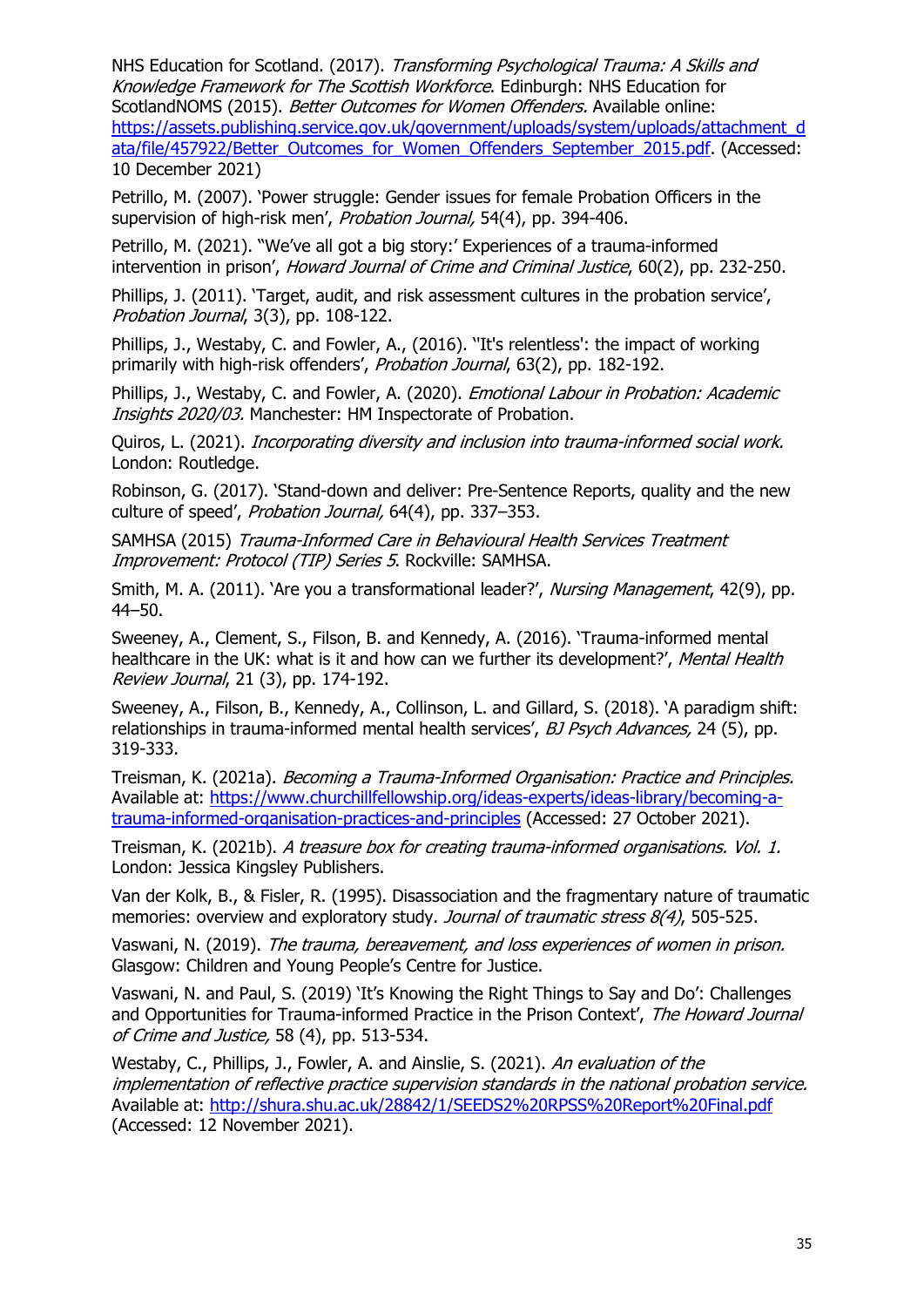<span id="page-35-0"></span>The key to this research was hearing the voices of practitioners working with trauma in a way that incorporates the five core values of TIP (Safety, Trust, Choice, Collaboration, Empowerment, and Inclusivity). The researchers are both experienced in exploratory, qualitative research, creating trauma-informed conversations with a purpose, ensuring that participants feel safe in a less formal interviewing structure, and creating a trusting relationship between participant and researcher. This is important when discussing sensitive topics such as working with trauma and recognises that some frontline staff may themselves had experienced trauma or be experiencing secondary traumatisation. Trauma-informed conversations help to protect the participant through an emphasis on choice, collaboration, and empowerment by celebrating their accomplishments in their journeys towards becoming trauma-informed.

# **Methodology and theoretical underpinnings**

As an exploratory project, the research required an approach that was flexible enough to accommodate incidental discoveries, yet was purposive and systematic (Stebbins, 2001); specifically in this project to enable inductively derived generalisations about:

- 1. the extent to which TIP and Trauma Specific Services (TSS) are taking place across probation services
- 2. the approaches used
- 3. the extent to which the work was gender-informed and accounts for experiences of collective trauma
- 4. how environments have been adapted to make them trauma-informed
- 5. the training, support, and barriers to delivering TIP and TSS in adult probation.

Based on these criteria, we decided on Constructivist Grounded Theory (CGT) methodology. CGT is a systematic, collaborative, inductive, and comparative approach to conducting inquiry. CGT is participant-focused and was developed to systematically search for and theorise understandings held by participants, centring the participants' knowledge and experiences (Charmaz, 2014). CGT adopts analytical strategies of Grounded Theory. These include coding, memo-writing, and theoretical sampling, but it also prioritises reflexivity and the co-construction of knowledge. As a result of this methodology's emphasis on subjectivity, positionality, context, and diversity, it is appropriate for research that seeks a range of perspectives.

#### **Research Design**

#### Recruitment of participants

Participants initially responded to a survey distributed by HM Inspectorate of Probation asking for practitioners using trauma-informed approaches to participate in the study. This resulted in responses from six probation areas. As the research progressed, participants suggested other people who could contribute to the study, creating what is termed a snowball sample. Additionally, we undertook focused sampling to include the experiences of those working in specific roles where TIP and TSS are particularly relevant, including those involved in the Offender Personality Disorder (OPD) Pathway, those working with women, those working in PIPE APs, and those working with people who have committed sexual offences.